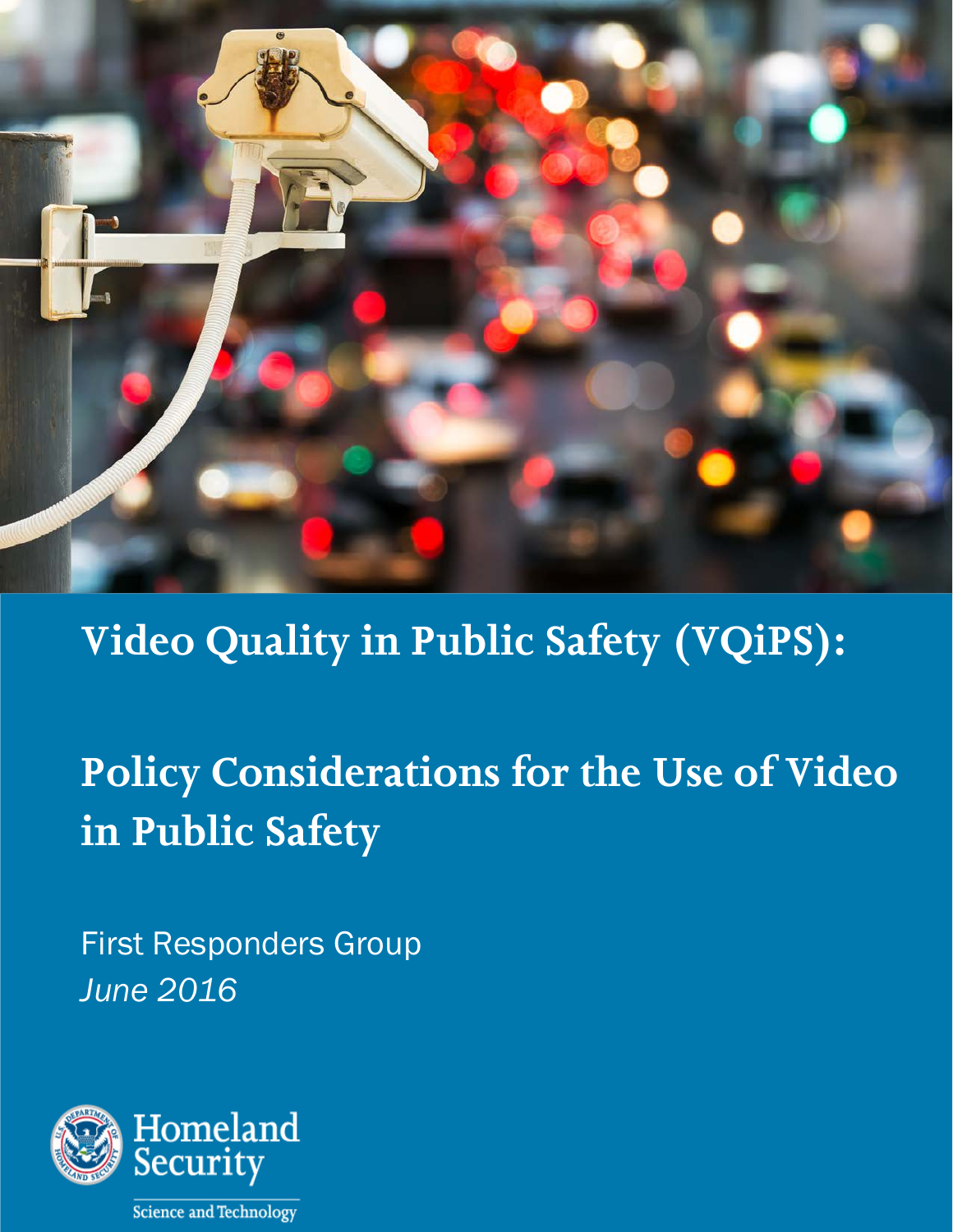Intentionally Blank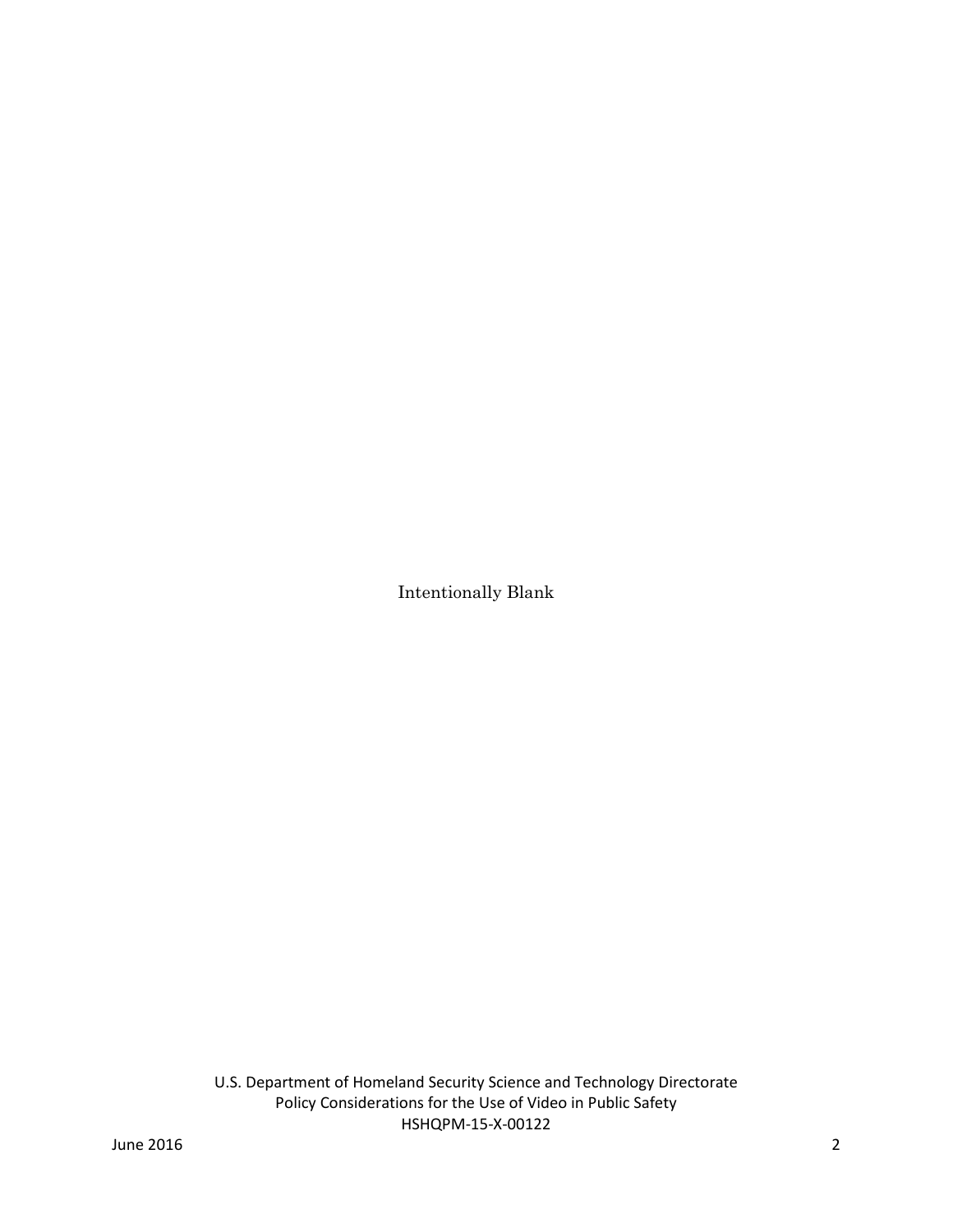VQiPS Report

# Policy Considerations for the Use of

# Video in Public Safety

**HSHQPM-15-X-00122 June 2016**

| Prepared<br>for:            | The First Responders Group Office<br>for Interoperability and<br>Compatibility                                                  |
|-----------------------------|---------------------------------------------------------------------------------------------------------------------------------|
| Prepared<br>$\mathbf{b}$ y: | <b>Johns Hopkins University Applied</b><br>Physics Lab with support from<br><b>VQiPS Working Group's Policy</b><br>Subcommittee |

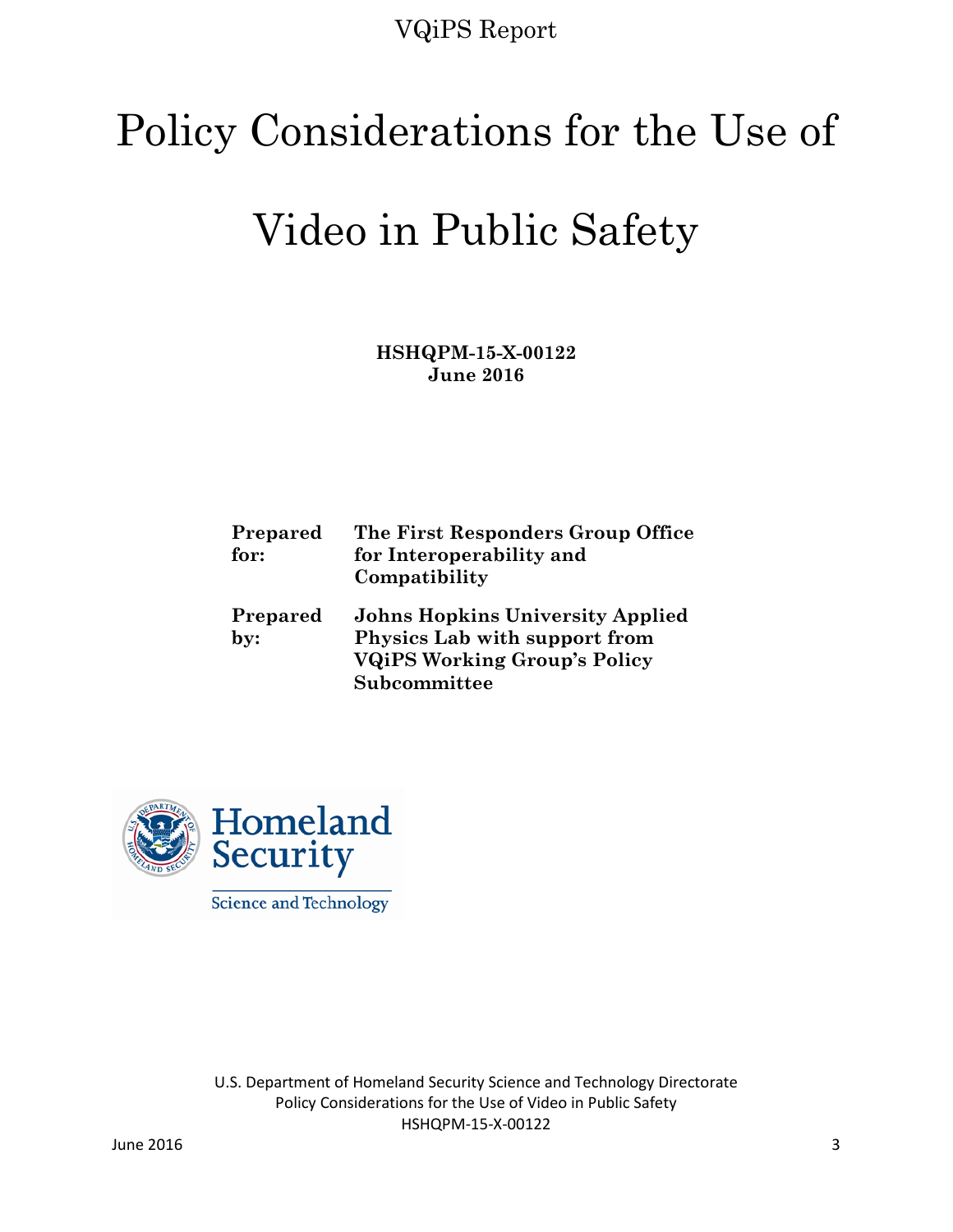Intentionally Blank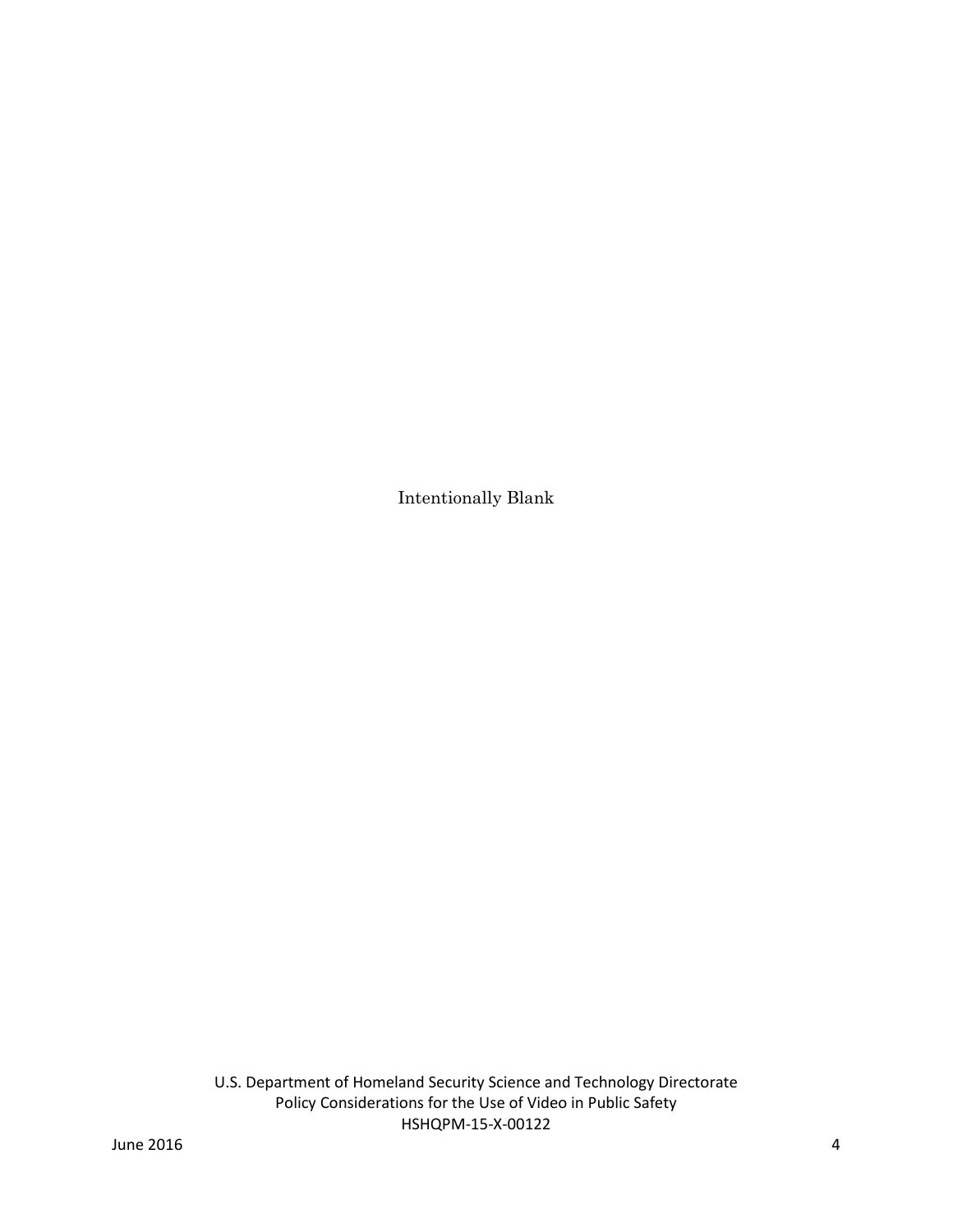Prepared for:

Department of Homeland Security Science and Technology Directorate Washington, DC

This document was prepared under funding provided by the U.S. Department of Homeland Security Science and Technology Directorate (Resilient Systems for Public Safety Communication). Points of view or opinions expressed in this document are those of the authors and do not necessarily represent the official position or policies of the U.S. Department of Homeland Security.

The Johns Hopkins University Applied Physics Laboratory (JHU/APL) assumes no liability for this document's content or use thereof. This document does not constitute a standard, specification or regulation. Additionally, JHU/APL does not endorse particular products or manufacturers. Trade and manufacturer's names may appear in this report only because they are considered essential to the object of this document.

Principal Author: Don Zoufal (VQiPS, SDI Solutions)

Contributing Authors: Julie Stroup (VQiPS, City of Houston Texas), Mark Ryckman (VQiPS, City of Corning New York), John Garofolo (VQiPS, NIST), Hinrich Schmidt (VQiPS, Motorola Solutions), Tom Hengeveld (VQiPS, Harris), Mike Fergus (VQiPS, IACP), Andrew Hartigan (CSRA/DHS), John Contestabile (JHU/APL), Steven Babin (JHU/APL), and other members of the Video Quality in Public Safety (VQiPS) Policy Subcommittee.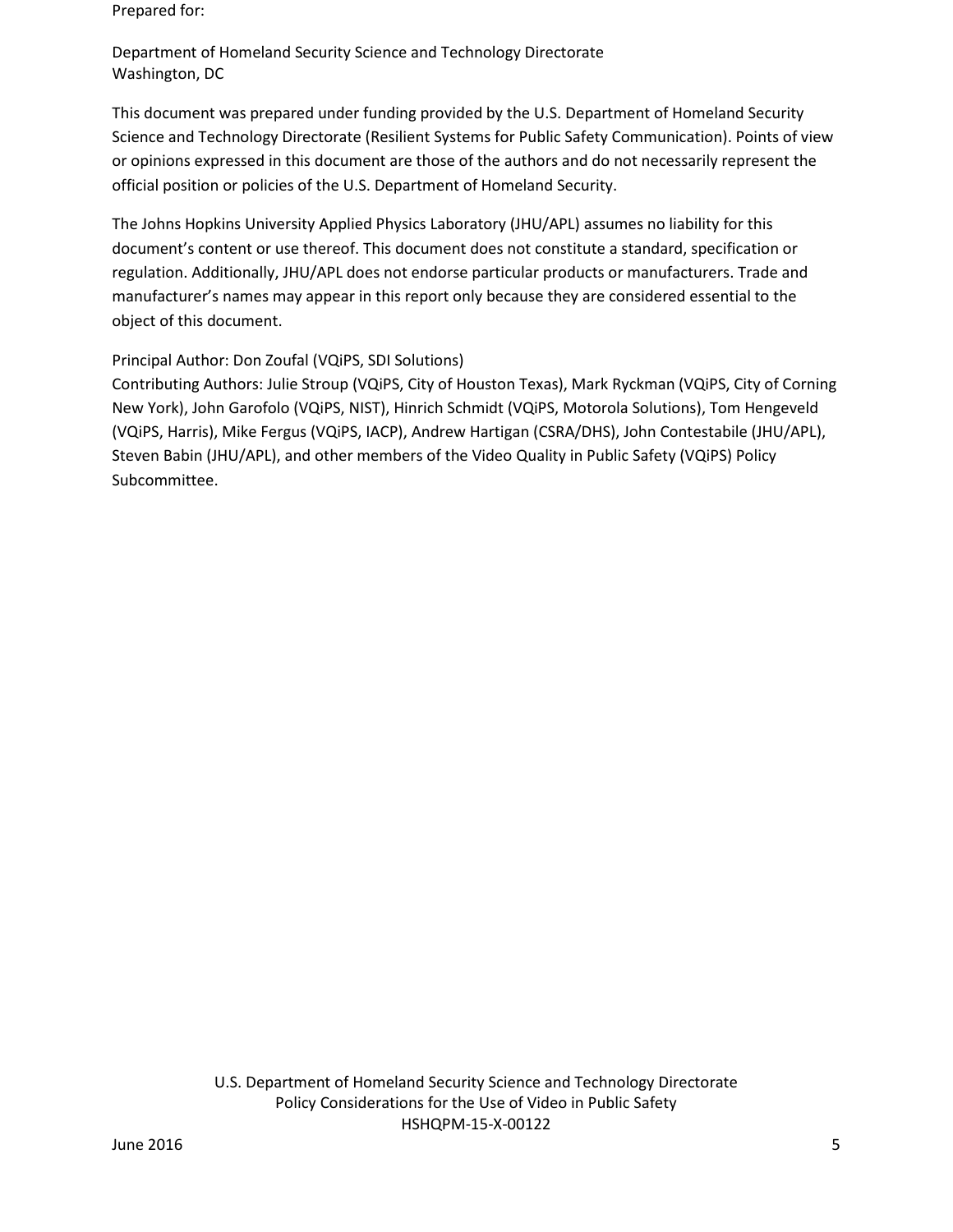## **Publication Notice Disclaimer**

The views and opinions of authors expressed herein do not necessarily reflect those of the U.S. government.

Reference herein to any specific commercial products, processes or services by trade name, trademark, manufacturer or otherwise does not necessarily constitute or imply its endorsement, recommendation, or favoring by the U.S. government.

The information and statements contained herein shall not be used for the purposes of advertising, nor to imply the endorsement or recommendation of the U.S. government.

With respect to documentation contained herein, neither the U.S. government nor any of its employees make any warranty, express or implied, including but not limited to the warranties of merchantability and fitness for a particular purpose. Further, neither the U.S. government nor any of its employees assume any legal liability or responsibility for the accuracy, completeness or usefulness of any information, apparatus, product or process disclosed; nor do they represent that its use would not infringe privately owned rights.

## **Contact Information**

Please send comments or questions to: [SandTFRG@HQ.DHS.GOV](mailto:SandTFRG@HQ.DHS.GOV)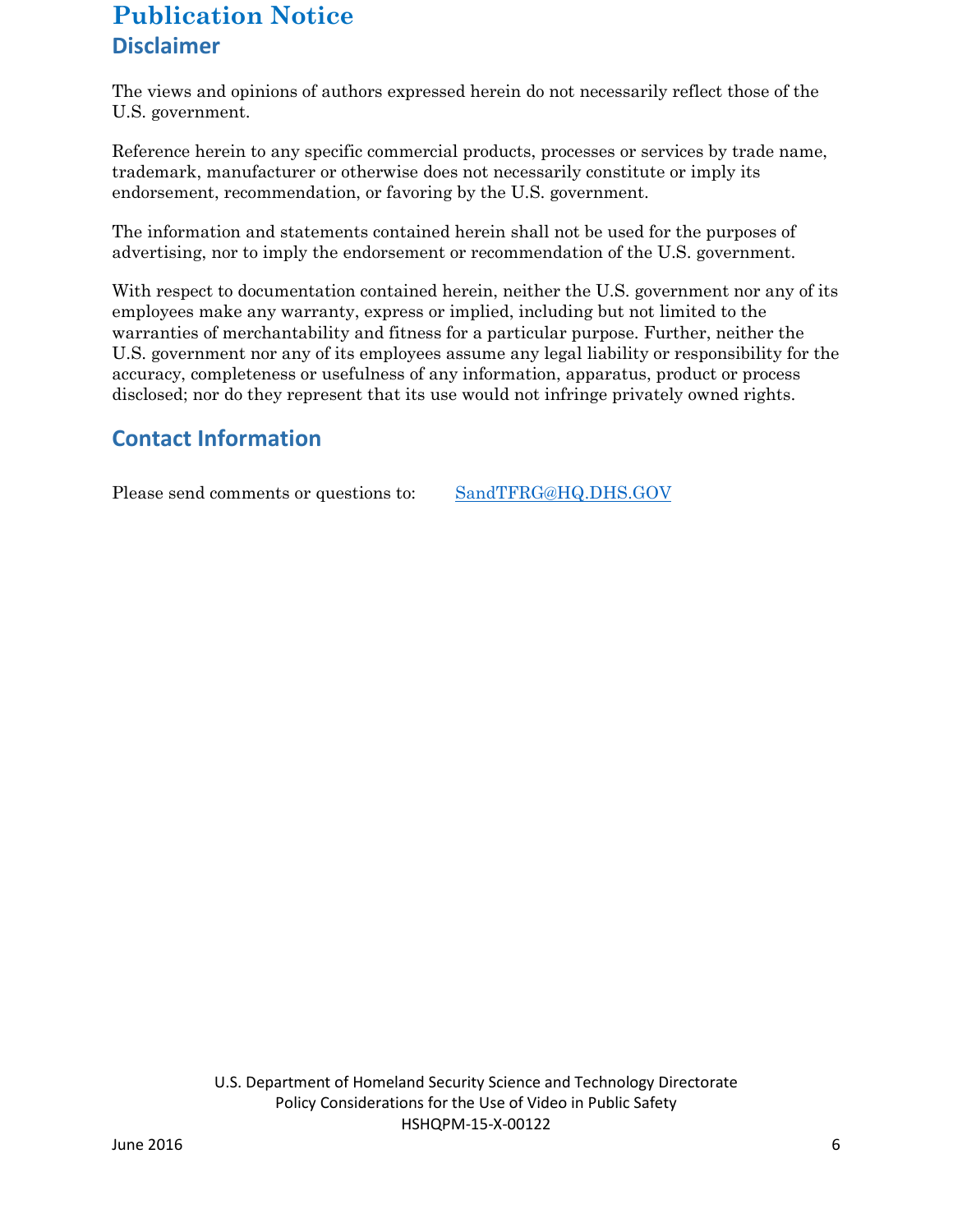Intentionally Blank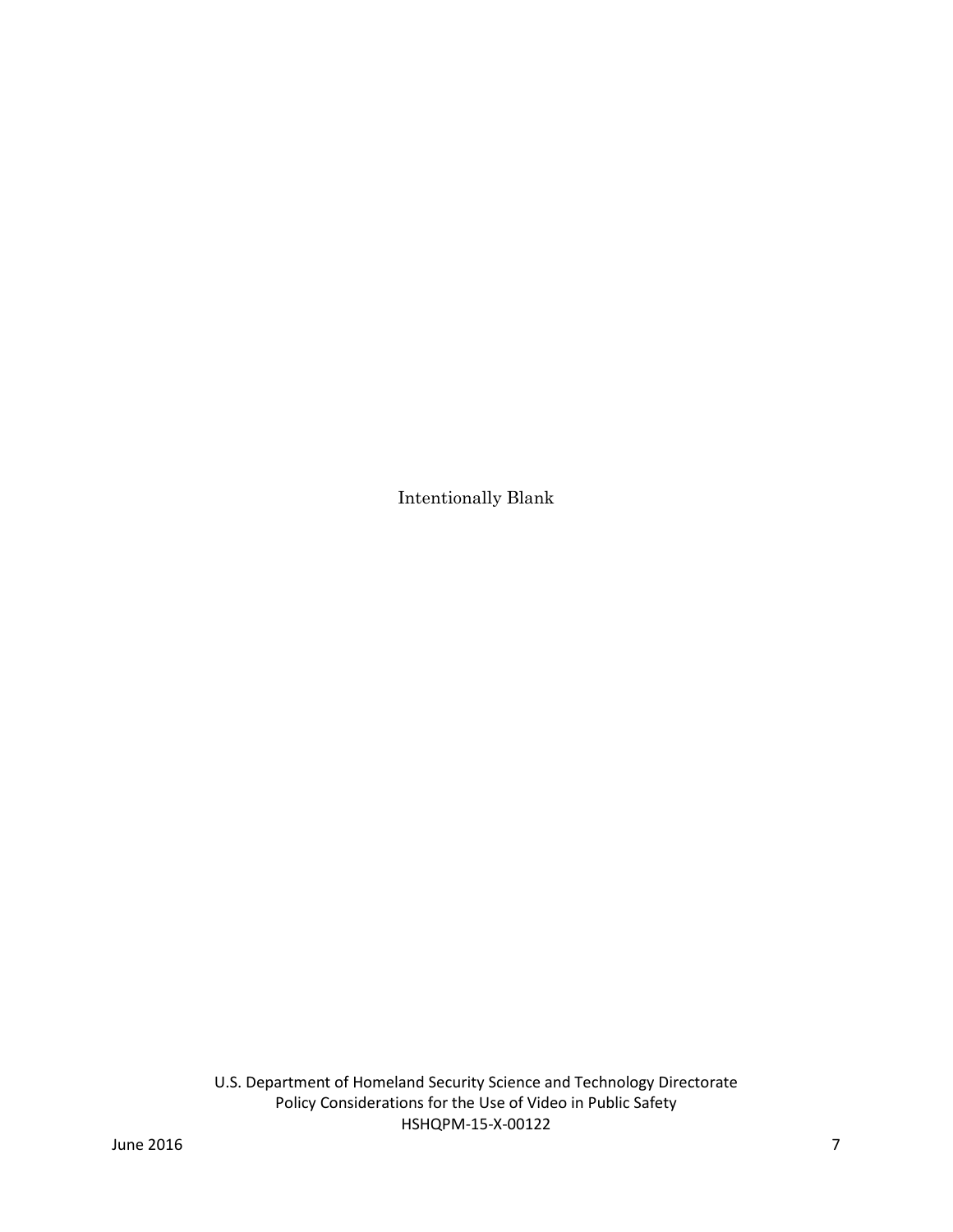## **TABLE OF CONTENTS**

| 8. A Well Defined Governance Structure is Important for Video Program Success  68 |
|-----------------------------------------------------------------------------------|
|                                                                                   |
|                                                                                   |
|                                                                                   |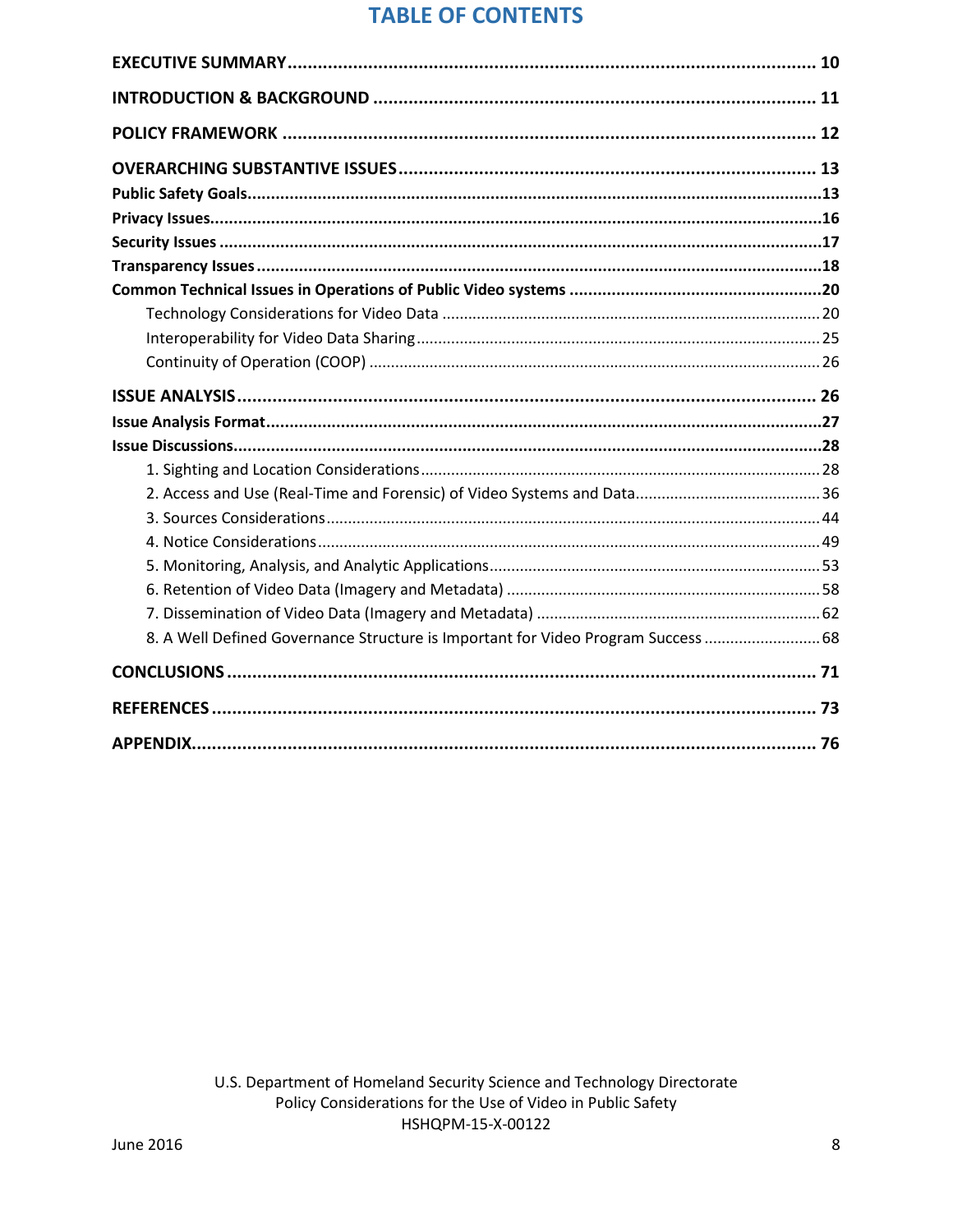Intentionally Blank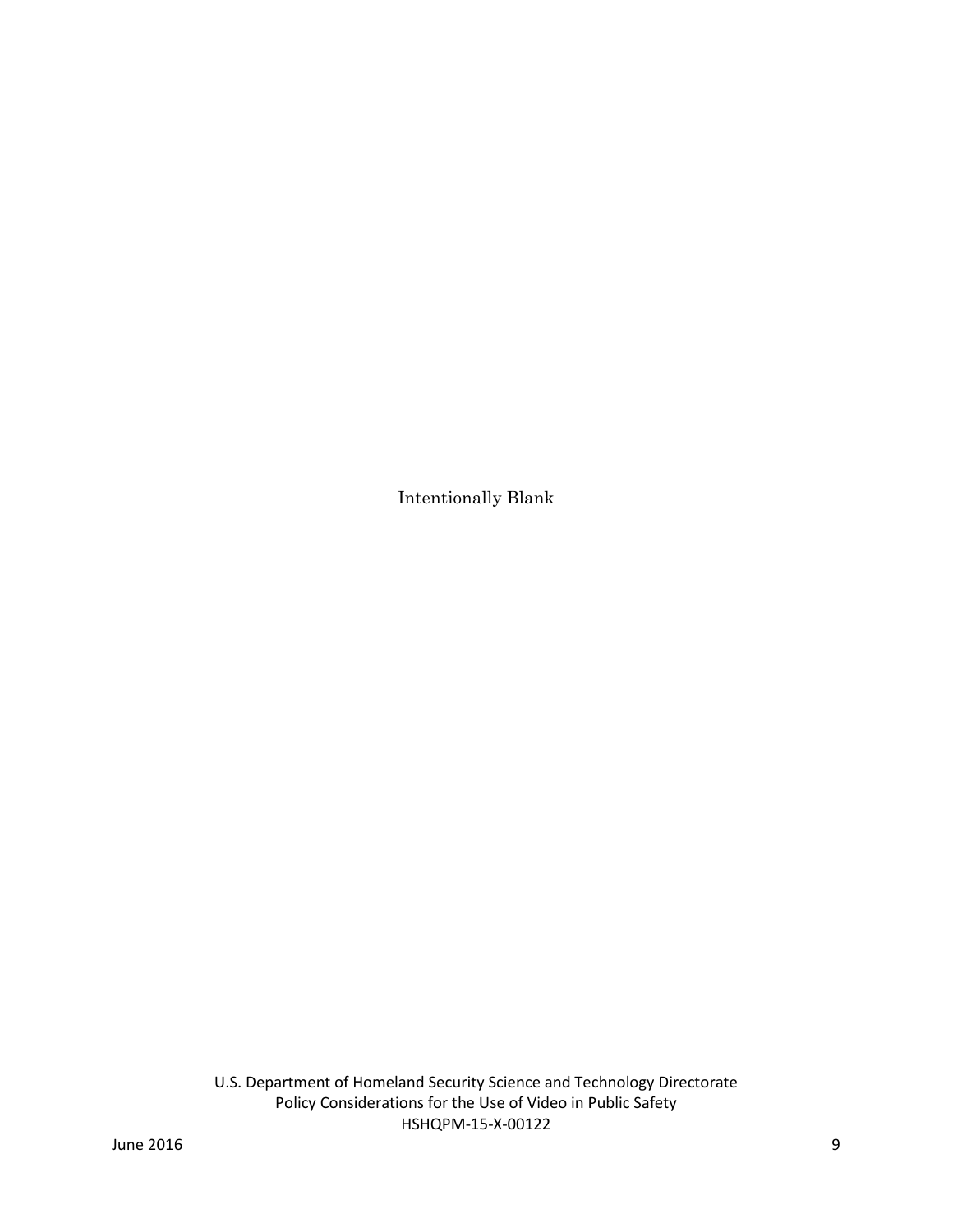## **EXECUTIVE SUMMARY**

This document represents the efforts of the Video Quality in Public Safety (VQiPS) Working Group's Policy Subcommittee to provide guidance for government agencies crafting written policies and procedures for the use of closed circuit television (CCTV) video data and metadata in a variety of public safety applications. This Subcommittee, consisting of experts in many areas of public safety, held meetings in person and via teleconference over several months in 2015 and 2016 to discuss important policy issues related to CCTV use. The purpose was not to provide a template or best practices document, but instead to highlight policy considerations for agencies in the process of establishing or implementing recently established video systems. These considerations might also be useful for agencies that have older video systems, but want to examine whether their established policies reflect the current social and legal environment.

This document is organized into five sections. The first section provides background information on the VQiPS Working Group's involvement in the public safety uses of CCTV video. The second section introduces the Policy Framework. The Policy Subcommittee made a specific choice to focus this framework on the use of video by governmental entities in public spaces because of the inherent policy challenges. They decided not to focus on the use of any particular camera or system (i.e., permanent or temporary, fixed or mobile), but instead to capture issues that must be addressed in the implementation of a CCTV video program for public safety applications. The third section covers overarching substantive issues. These are issues the Subcommittee decided require consideration across virtually all aspects of a video program: clearly articulated public safety goals; understanding and accommodation of privacy concerns; attention to the security of video networks and data; transparency in the conduct of image collection and data storage and use; and common issues in the operation of public video programs, including technology considerations, interoperability and continuity of operation. The Issue Analysis section provides a detailed discussion of eight additional issues that the Policy Subcommittee determined require careful consideration by policy makers as they develop their video programs. Those issue areas are: 1) sighting and location; 2) access and use, including search; 3) source considerations; 4) notice considerations; 5) monitoring, analysis and analytic applications; 6) retention of data; 7) dissemination of data; and 8) governance issues. These issues are analyzed according to their underlying assumptions, strategic objectives, operational measures, technical measures, stakeholders, impacts and any other special considerations. Finally, the Conclusions section summarizes some important general points about developing CCTV video policies for government use. It should be emphasized that these policies need to be aligned with a clearly defined governmental purpose for the video system, as well as consistent with legal requirements and privacy concerns and protections.

Determining the government purpose(s) for a CCTV video system is essential. A written policy statement outlining public safety purposes and goals is an important step in demonstrating the public safety purpose(s) that the government seeks to accomplish. This document should serve as a resource for issues to consider when formulating or updating government policies and procedures for the deployment, use, sharing and maintenance of CCTV video information and systems.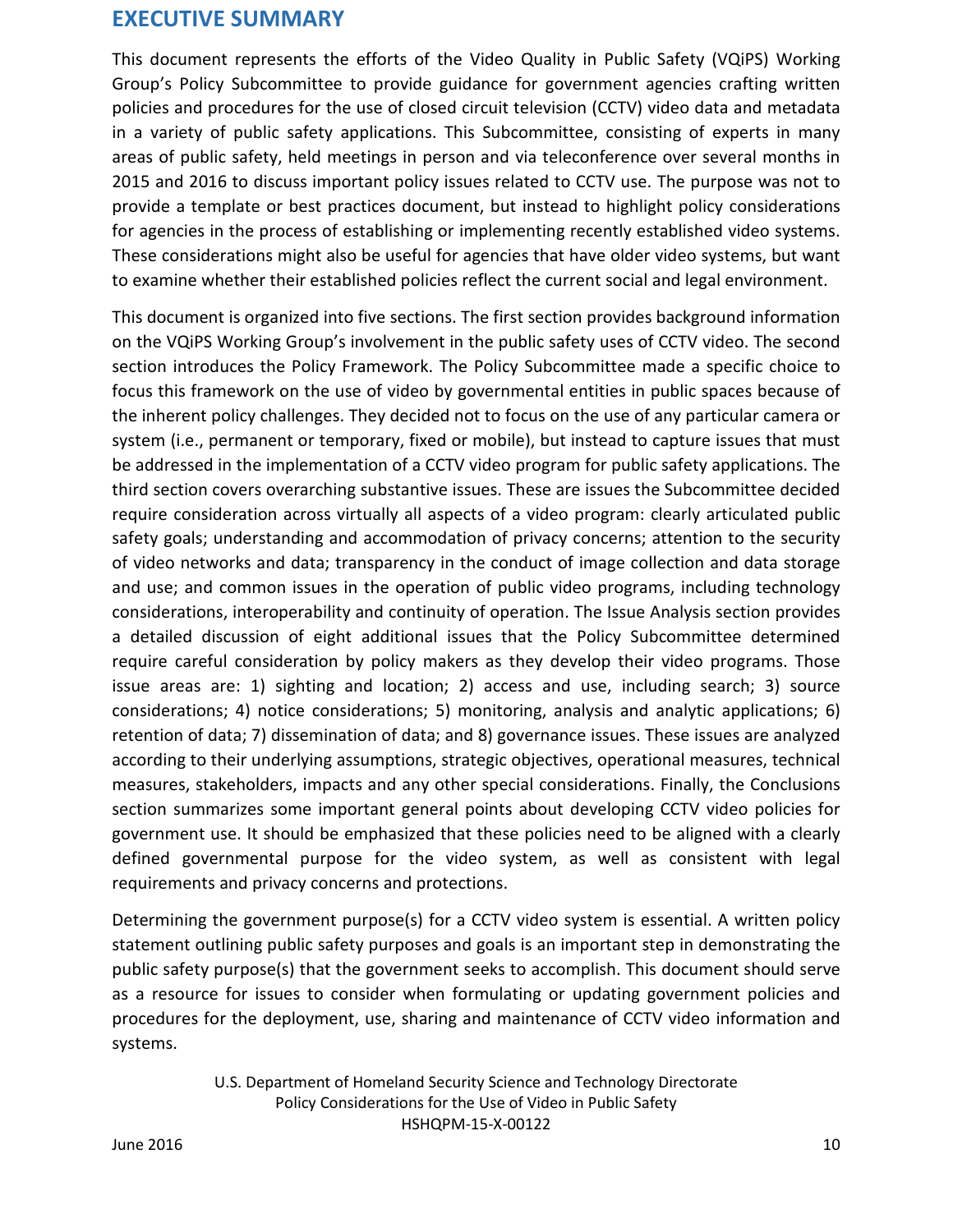## **INTRODUCTION & BACKGROUND**

First responders have come to rely on video technology to increase their situational awareness while onsite at an incident, remotely monitoring an incident or conducting day-to-day responses. As video technology has evolved, equipment options have become increasingly complex. Many first responder agencies lack the tools and subject matter expertise needed to make informed video system purchasing decisions, so they often turn to manufacturers to obtain information for their purchasing decisions. The Video Quality in Public Safety (VQiPS) Initiative provides useful information and support to the public safety and allied communities so they can articulate their own video quality needs, and ultimately buy the commercial products that best fit their unique requirements.

The VQiPS Initiative began in 2008 as a partnership between the U.S. Department of Homeland Security (DHS) Science and Technology Directorate and the U.S. Department of Commerce Public Safety Communications Research (PSCR) program. Through the creation of unbiased guidance and educational resources, VQiPS assists the public safety community in clearly defining and communicating their video quality needs. VQiPS empowers practitioners with the tools and information needed to purchase and deploy the appropriate video technology solutions to support their mission.

VQiPS is driven by a multi-faceted group of stakeholders composed of local, state and federal first responders from across various disciplines, federal partners, representatives from academia and standards-making bodies, and industry. Among its most noteworthy knowledge products, the VQiPS Working Group developed a User Guide web tool that assists practitioners in determining video options based on specific video scenes they will be targeting and the resulting tasks that need to be accomplished based on viewing that scene [1,2]. VQiPS also developed a glossary of video system terminology, a video library and the Digital Video Quality Standards Handbook [3]. Further guidance has been issued through numerous technical reports on topics such as *Optimizing Network Resources for Transmitting Video on Public Safety LTE*  Networks [4].

As video becomes more universally used in the public safety community, it has also become increasingly apparent that there are factors beyond the technology itself that need to be considered. At the 2014 annual VQiPS Workshop, one of the issues that rose to the top of several discussions was the importance of video policy. Several of the case study panelists highlighted how their individual agency struggled with issues such as video retention, privacy and chain of custody. This became the incentive for the establishment of a Policy Subcommittee within the VQiPS Working Group. What follows is the first deliverable from this group, which highlights policy considerations for agencies who may be in the process of establishing or deploying recently established video systems. These considerations might also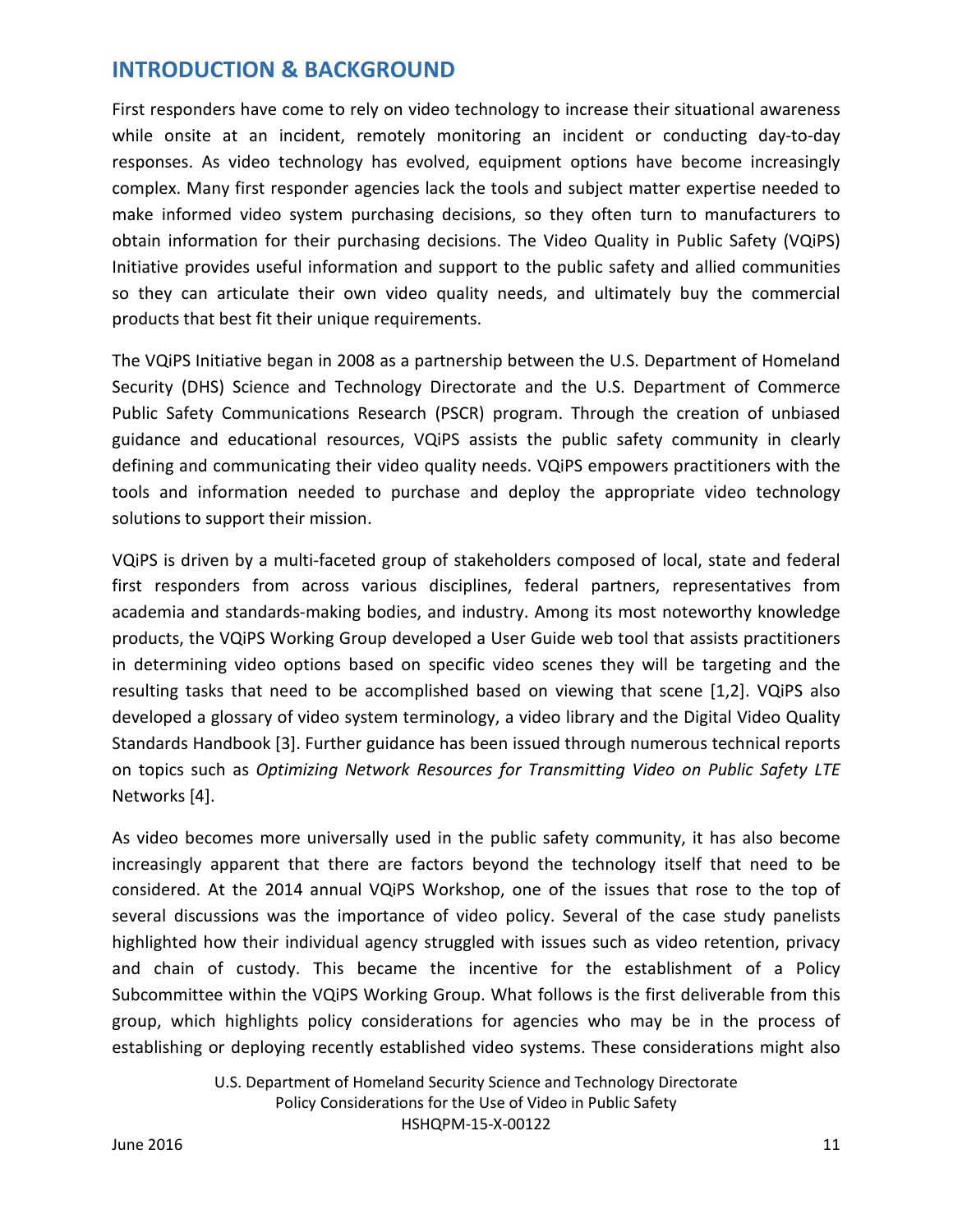be useful for agencies that have older video systems, but want to examine whether their established policies reflect the current social and legal environment.

### **POLICY FRAMEWORK**

Consistent with its mission and vision statements (Figure 1), the VQiPS Policy Subcommittee has worked to create a policy *framework* for consideration by entities looking to collect and utilize closed circuit television (CCTV) video. It is not focused on the use of any particular camera or system (permanent or temporary, fixed or mobile), but is designed to generally capture issues that must be addressed in the implementation of a CCTV video program for public safety applications. It is also important to note that the Policy Subcommittee made a specific choice to focus this framework discussion on the *use of video by governmental entities in public space* because of the policy challenges of these users and their video uses. Many of the issues identified in this work have implications for the growing field of wearable cameras, but those uses raise additional concerns that are not addressed here. Similarly, private sector video users may benefit from examination of issues in this work, but it is not specifically targeted for video programs of those users.

#### *VQiPS Vision:*

*The VQiPS Working Group will create a collaborative environment that accelerates the ability of users to specify and deploy video technology solutions that meet user requirements and improve public safety and homeland security enterprise operations.*

#### *VQiPS Mission:*

*The VQiPS Working Group creates knowledge products, fosters a knowledge-sharing environment, and supports research, development, testing and evaluation for enhanced video quality through measurable, objective and standards-based solutions across the full spectrum of video-use cases for the public safety community.*

#### **Figure 1. VQiPS Vision and Mission Statements.**

The goal of the policy framework is not to provide a specific policy or process solution. User needs and the ways in which video can be utilized vary significantly between different users and the way they use video. Policies should be flexible in order to address the needs of these differing users with differing uses of video. Nevertheless, every use of CCTV video has certain common issues and challenges.

This framework approach is an attempt to highlight areas of concern and accepted approaches for meeting those challenges. It is not a discussion of "best practices." It does not prescribe a model policy nor offer a universal template. Instead, it presents users with a set of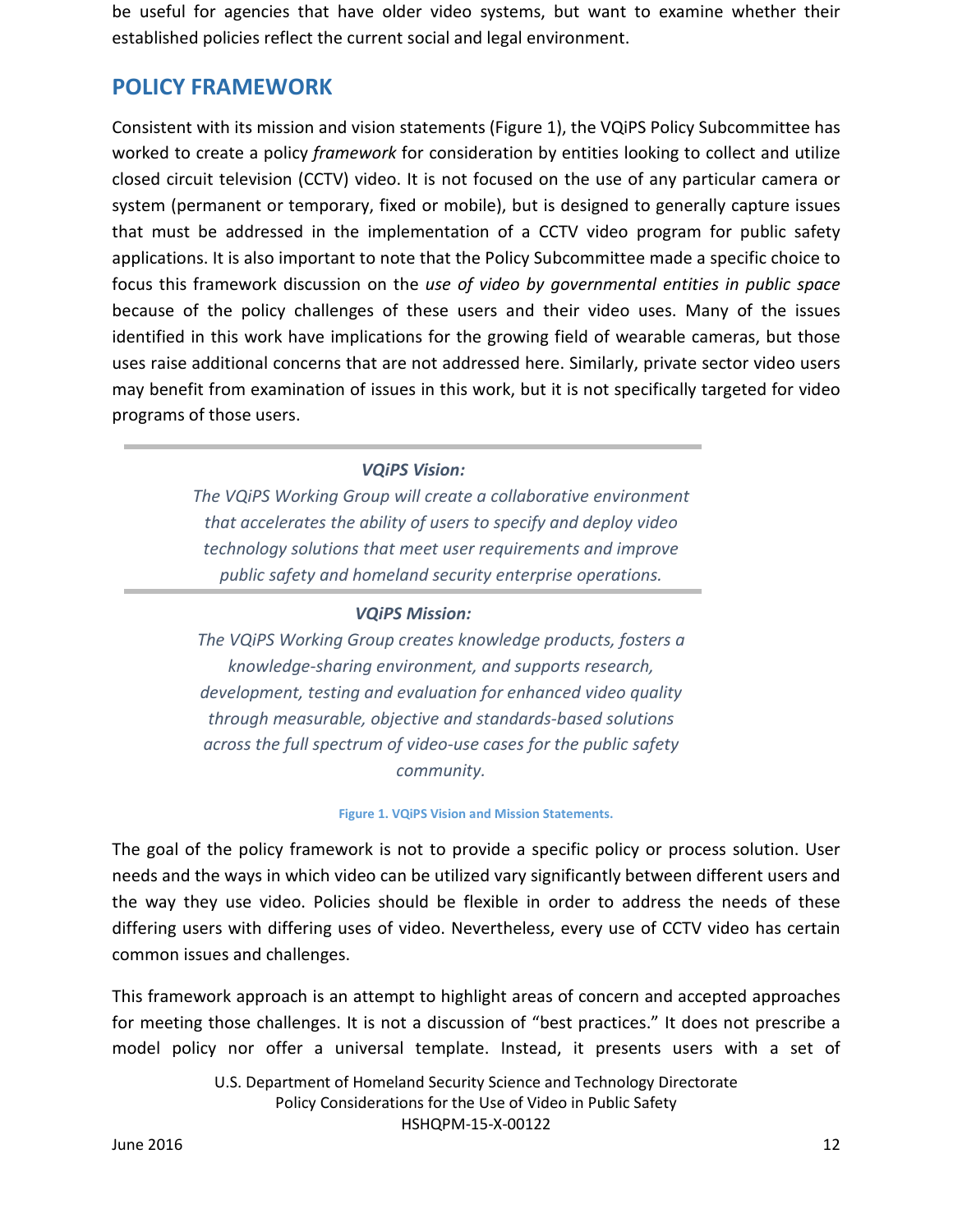considerations for the preparation of written policies and offers some approaches to meeting those challenges that other jurisdictions have used.

The VQiPS Policy Subcommittee believes that there is no "one policy" for addressing video use, but the development of a written policy is an *essential part* of a successful CCTV video program. Users must make policy decisions based on a complex matrix of use requirements, resource availability, and the constraints of local laws and regulations. However, while the resulting policy may vary from jurisdiction to jurisdiction, the process of developing an effective policy should address certain overarching issues.

## **OVERARCHING SUBSTANTIVE ISSUES**

The Policy Subcommittee identified five overarching substantive issues that require consideration across virtually all aspects of a video program: clearly articulated public safety goals; understanding and accommodation of privacy concerns; attention to the security of video networks and data; transparency in the conduct of image collection and data storage and use; and common issues in the operation of public video programs, including technology considerations, interoperability and continuity of operation. Each issue is examined in detail below.

#### **Public Safety Goals**

As is true of all government programs, a central concern in the operation of a CCTV video system is ensuring that it is *aligned with a legitimate governmental purpose*. With respect to video programs, that governmental purpose generally falls within the purview of public safety. However, there are multiple aspects of governmental public safety operations that can benefit from information provided by video programs.

#### **Traditional Video Usage Pre-9/11**

Use of video monitoring is not a completely recent development. Government entities (as well as the private sector) have been using video in conjunction with governmental programs for many years. Traditional uses have included traffic control and management, physical security and use in high crime areas. Jurisdictions use video to monitor traffic operations in many large cities because such resources can help transportation professionals determine how to better move traffic through roadway networks by providing traffic management personnel with better situational awareness or by adjusting signals and timing.

Another traditional governmental use of cameras is to assist in safeguarding the physical security of critical infrastructure and resources owned or operated by government entities. Common among these are government office buildings, courts and government-held utility facilities (water/wastewater and power). Use of video at these types of facilities has long been accepted as an integral part of a comprehensive physical security program.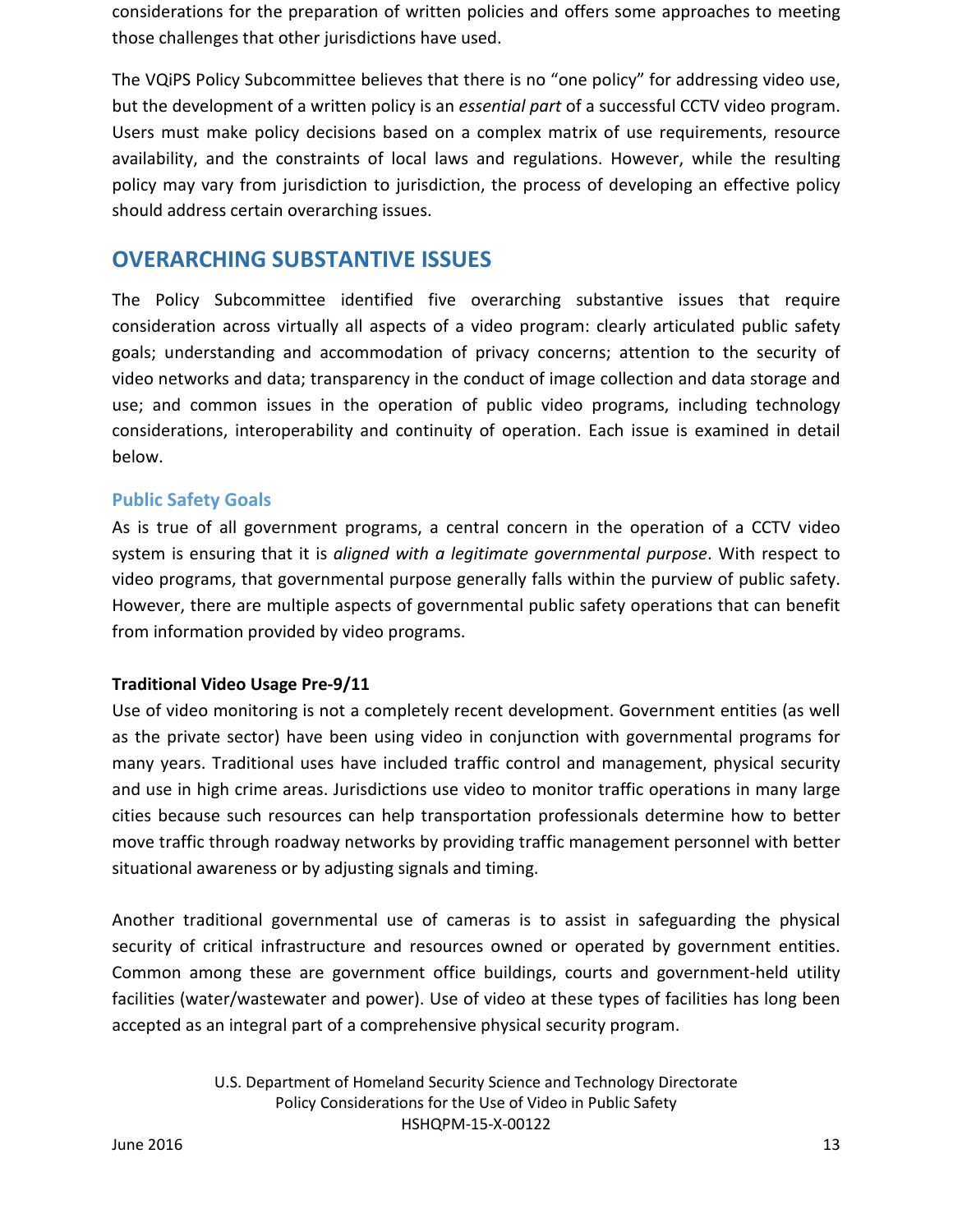CCTV video cameras have been used in high crime areas to deter crime and enhance public confidence in their safety. Under this premise, video cameras were placed in areas like public parking garages or commercial shopping areas. Municipal jurisdictions nationally and internationally experimented with using cameras to monitor public areas to promote the safety of activities like shopping and other commerce. Although some recent academic studies of these video programs show mixed success in preventing serious crime (e.g., [5]), the ability to view video of incidents after they occur has proven very beneficial in criminal investigations.

#### **Video Usage Post-9/11**

Post 9/11, there was a marked change in the public use of CCTV video. Three factors significantly influenced this changed usage: evolving technology; resource availability; and increased operational understanding of the value of improving situational awareness. As a result, government use of video has significantly expanded.

The revolution in video technology since 9/11 has allowed for more widespread use. Advances in camera technology, network technology, computing and a number of other related fields has allowed for the development and deployment of increasingly complex camera networks at increasingly lower price points. At the same time, the post 9/11 availability of funding for video programs was increased, particularly through federal government grant programs. Finally, the first responder community became more aware of the value of video technology as a tool to enhance situational awareness. The promise of an enhanced operating picture led to increased demand by the first responder community for more video.

Ordinary crime control has been an area of increasing expansion of video use. Within the purview of ordinary crime control, video systems can contribute valuable information to first responders. Visual imagery can provide first responders, dispatchers and supervisory personnel with important information on the nature of any incident, whether an emergency or a routine public safety response. That information can help to make the response more effective and efficient, and improve management of limited resources. Some cities are now looking to interface public and private CCTV camera programs with their 9-1-1-dispatch operation, and even automate their interface with computer aided dispatch programs.

Video use for large-scale incident and event management and emergency management protocols has also expanded. Video images provide situational awareness that facilitates large crowd management. Video deployments can also contribute to a better understanding of incidents or events that may encompass a wide geographic area. This can be particularly useful for emergency management operations in furnishing information to incident command personnel regarding resource deployment and in supporting personnel as they attempt to anticipate operational requirements.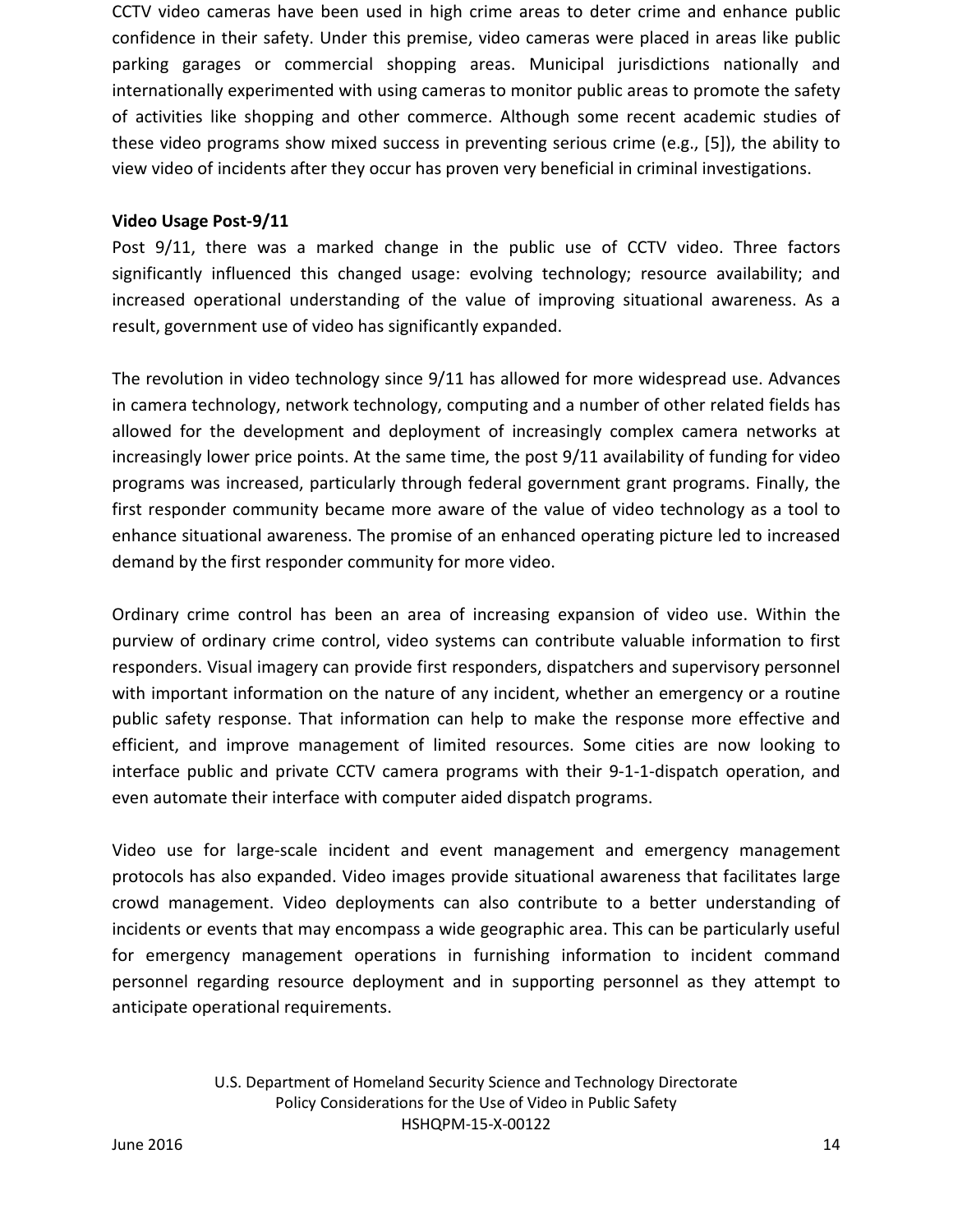With respect to anti-terrorism efforts, video is seen as a tool to enhance physical security efforts and to harden potential targets. In the years since the events of 9/11, millions of dollars have been spent by federal, state, local, and tribal governments on deployments of CCTV video systems to help protect potential terrorist targets. Those systems have been deployed in a variety of ways across different types of facilities. They have ranged from extensive citywide networks in places like Chicago, New York and Baltimore, to smaller deployments more targeted at specific critical infrastructure and key resources (CIKR) facilities. Like some of the deployments meant to address ordinary crime control issues, these deployments have engendered debate over efficacy.

Finally, the value of recorded video after an incident must be considered. Review and analysis of video evidence was a critical component of the 2013 Boston Marathon bombing investigation [6]. More than 5,000 hours of video evidence capturing over 10,000 individual criminal acts were recovered following the Stanley Cup riot in Vancouver, Canada, in June 2011 [7]. Whether investigating a terror incident or a simple robbery, the quality of the recorded digital media evidence (DME) must be carefully considered to provide the level of detail necessary for probative value for investigators.

#### **Public/Private Collaboration**

Another phenomenon of camera use post 9/11 has been the development of collaborative public/private camera usage. The sharing of these images from public facing camera deployments on private property has been made possible by developments in both computing and camera technology. Those sharing arrangements may be through fixed networks like those found in the Lower Manhattan Security Initiative [8], or through ad hoc image sharing like those that occurred in the advent of the 2013 Boston Marathon Bombing incident [6]. Camera mapping and registration programs have started in a number of large and small jurisdictions allowing public safety personnel to leverage public facing cameras operated by private entities and individuals. Governments, both large and small, have come to understand the efficiency of leveraging such public-facing private camera networks to augment their public safety efforts.

Critical to this growing and important information sharing initiative is the understanding that such sharing projects are for the advancement of security for public areas. That is, this sharing cannot be viewed as a program to provide enhanced security for private persons or entities. Therefore, the expectations of participating private sector entities need to be managed. Clear lines need to be drawn with respect to government use of private camera images. The images utilized should be of those cameras that cover public areas.

#### **Measures to Ensure Pursuit of Public Safety Goals**

U.S. Department of Homeland Security Science and Technology Directorate Policy Considerations for the Use of Video in Public Safety HSHQPM-15-X-00122 Irrespective of the range of public safety purposes for which cameras are deployed, one thing seems clear. Communities expect that the cameras should only be used for certain approved government purposes. Therefore, government entities planning to deploy cameras or gather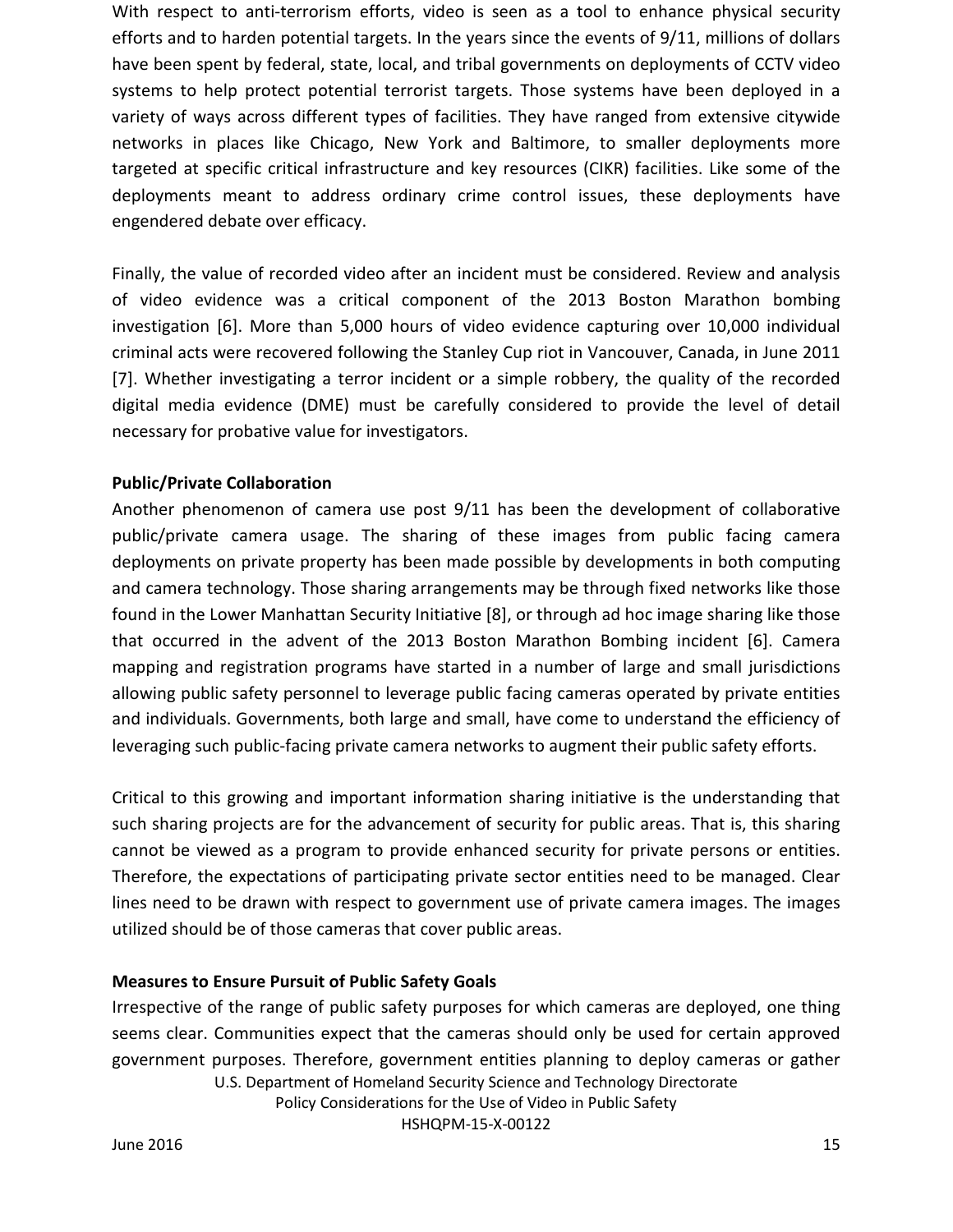images from private cameras need to ensure that such activities align with an articulated legitimate government purpose.

A written policy statement outlining public safety purposes and goals is an important step in demonstrating the public safety purpose or purposes that government seeks to accomplish. However, such policy statements are only the beginning of the process to assure the public of the government's acceptable use of this information. Written policies need to be developed to ensure the integrity of the systems and that their use is only for a legitimate government purpose. Audit programs must be developed and implemented to ensure appropriate use in practice. Where misuse is identified, it must be met with properly documented corrective action, including the discipline of individuals involved in misuse. Like any other public safety tool, camera programs require strict compliance with written policy to ensure use is consistent with legitimate governmental interests.

#### **Privacy Issues**

The issue of privacy is one that pervades government use of video and video data from public space. As a general rule, under both federal and state law, there is no cognizable protection against observing and recording conduct occurring in a public space [9]. However, protection of privacy in public has been afforded in some circumstances, such as conversations in public places, where the individual can demonstrate a reasonable expectation of privacy in the conduct [10]. Additionally, there are clear concerns where enhanced technology is used in public space to observe private property [11]. Thus, where a video system is developed to observe public conduct, it needs to be limited in scope to public areas and cover only visual imagery and not audio voice recordings.

In addition to questions of what kinds of activity and conduct can be observed or recorded on video systems, the development of complex computer systems that can interrelate large amounts of public surveillance data poses additional potential issues. While the U.S. Supreme Court has not extended Constitutional protections of public data, review of some of those decisions demonstrate concern over potential privacy impacts of publicly collected data. Protection of publicly collected CCTV images is already the subject of regulation in the European Union under the auspices of the Data Protection Directive [12]. Privacy Acts that specifically mention CCTV video data have been passed in the United Kingdom [13] and New Zealand [14]. Statutory and regulatory schemes to protect that data in the U.S. are also being advocated (e.g., see [15], [16]). Accordingly, careful consideration needs to be given to management of the data collected.

Privacy concerns are present in the entire video lifecycle. Organizations deploying video surveillance systems should first develop policies that clearly indicate how video will be captured, analyzed, retained and disclosed, as each of these activities can have a significant privacy impact. Some organizations may be required to draft and publish formal privacy impact statements prior to camera operation.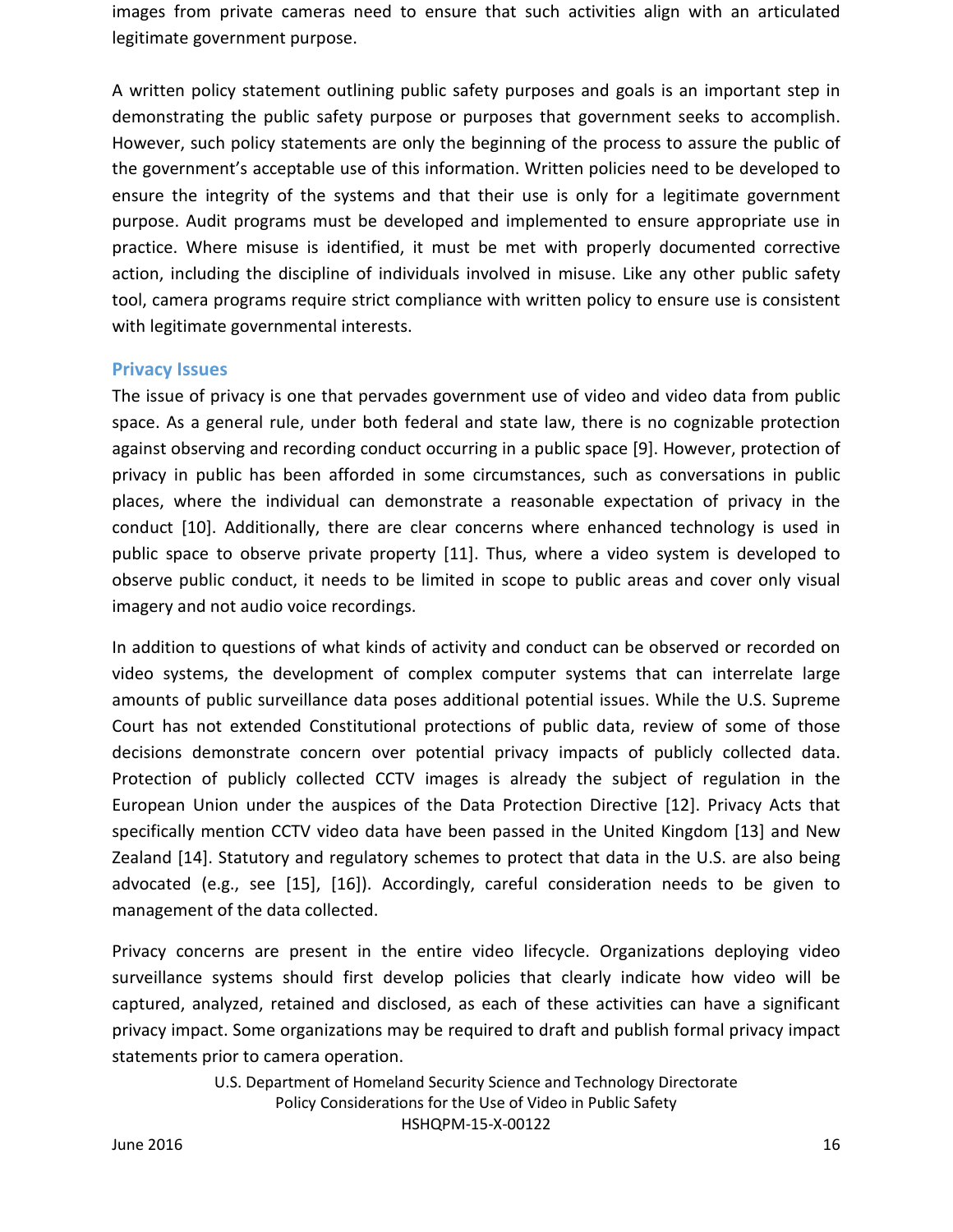Whether or not a privacy impact statement is required, users seeking to implement a video system would benefit by considering the following essential elements in the design and operation of a video system (e.g., see [17]). Any written policy should explicitly discuss:

- Why video is being collected and retained;
- Whether cameras will be covert (hidden) or overt;
- Whether there will be notice given to those in the area (i.e., with signs);
- How the images will be used;
- What analytics (i.e., automated systematic computational analysis), if any, will be applied to the video data;
- Whether attempts to identify individuals in the video data will be made systematically or on a case-by-case basis;
- What other information will be combined with the video as part of processing;
- Who is authorized to view the images and the processed data;
- How long the video will be retained under normal circumstances;
- What measures will be necessary to block or override automated deletion;
- Whether the results of analytics are stored directly with the video or stored elsewhere;
- Whether additional privileges are required to access the results of video analytics;
- What procedures will be followed in order to disclose the videos to others, both inside and outside the organization; and
- What procedures will be followed prior to public disclosure of video data.

Across the spectrum of issues outlined in the following sections, consideration should be given to minimizing any impact on privacy. Focus needs to be placed on ensuring that only public areas and conduct in those areas are the target of video observation and recording. The storage and subsequent use of data also need to address privacy concerns.

#### **Security Issues**

As with privacy, security considerations should be addressed in all aspects of creating and managing public safety video systems, as well as any systems that interact with the greater public safety video and data ecosystem. Security is critical to ensuring the availability of the video system and the integrity of its data. Inadequate security of the system will leave users unable to access critical data or to rely on the accuracy of collected data. Moreover, a lack of proper security impairs the ability of government users to ensure that data are only utilized for proper governmental purposes, and that the privacy of individuals is protected.

The provision of security must address both logical and physical realms (e.g., see [18]). The provision of security requires an understanding of vulnerability to both physical and virtual attack from both external and internal sources. For example, the U.S. Department of Defense provides guidance for designing electronic security systems, including protecting CCTV video data [19]. In every process for system operation, thought must be given to protecting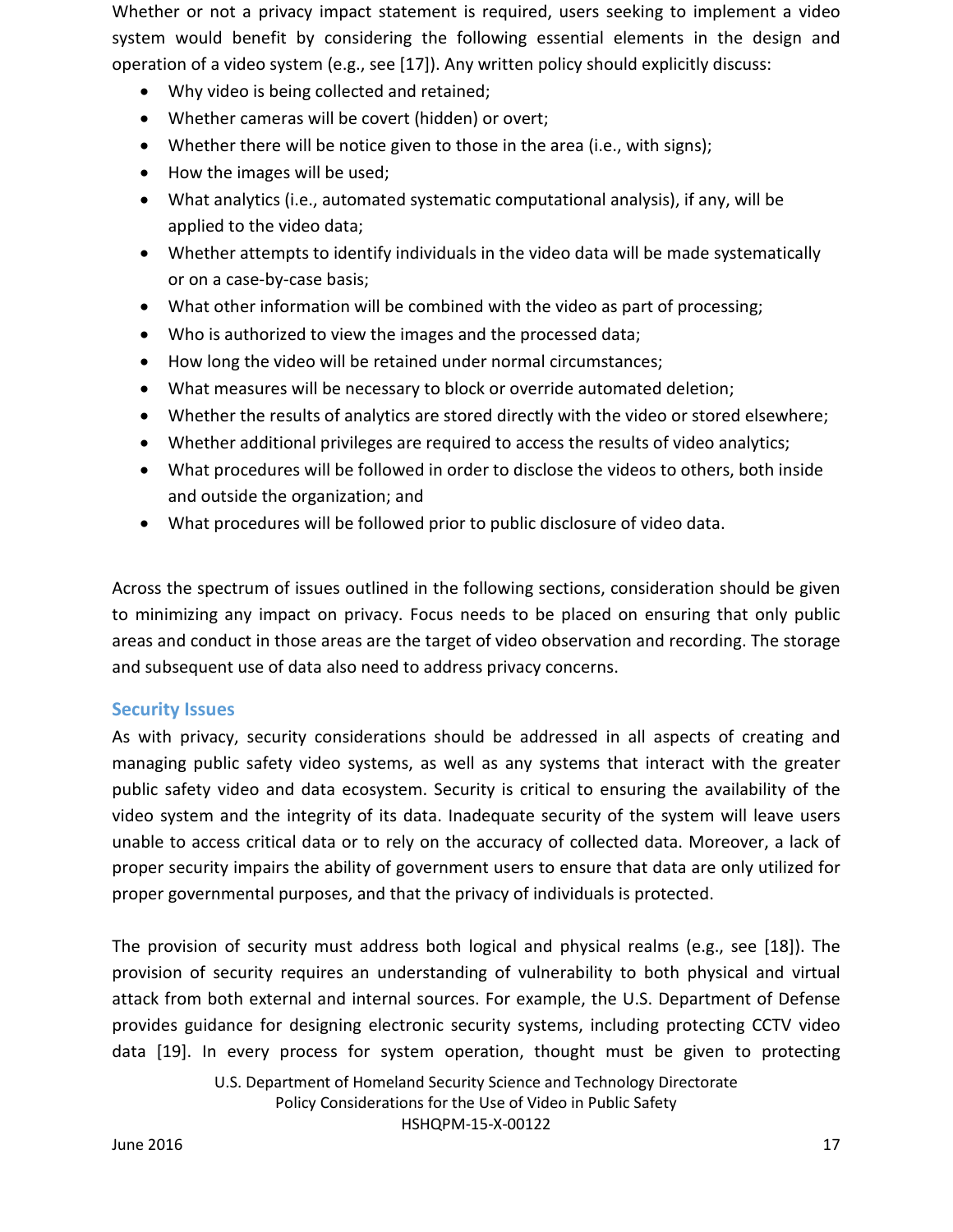components and data from compromise and improper use. As video systems grow more complex and networks grow larger, that challenge increases. The rapidly growing range of hardware and software utilized for system operation further enhances the challenge. The tasks of access control and system security are essential elements implicating a range of virtual and physical security measures. Those measures should be identified in written policies.

Security concerns with high quality video begin with the potential for unanticipated revelations regarding the scene being recorded. High-resolution recordings may contain sensitive information not immediately visible. Cameras with pan-tilt-zoom (PTZ) may be re-oriented after installation. Mobile cameras may be unintentionally taken to sensitive areas that should not be photographed.

Communications between the camera and the video analysis and storage systems should be encrypted to prevent eavesdropping and hacking. If the camera is remotely controllable, the controls should be secured to prevent unauthorized access  $-$  for example, with a complex password or with Public Key Infrastructure (PKI) certification. It may also be appropriate to use encryption to protect data at rest, either using an encrypted storage container or an encrypted video format. Encryption may also be appropriate for video that is exported to removable storage devices. Cameras that communicate wirelessly or over the public Internet are further susceptible to jamming through wireless interference or denial-of-service attacks.

Systems that provide for monitoring, analysis, analytics and storage should similarly be secured to prevent unauthorized access. Systems that can be accessed over the Internet, such as cloud computing systems, may require additional security measures such as a physical token. Systems should have an audit trail so that staff access can be monitored. Video that is no longer needed should be securely deleted or overwritten.

#### **Transparency Issues**

The sensitive nature and scope of the data captured by video systems may cause great concern among a wide range of individuals and groups. The privacy issues outlined above give rise to substantial public attention. Even when the public goals are well documented and accepted, there is often public concern over the willingness and ability of government agencies to limit activities to stated goals and ensure matters like privacy and security of data are adequately enforced.

Transparency is both a strategic concept for policy planning and an operational concern regarding the monitoring of operations. Thus, ensuring transparency in data collection and use has two key components: commitment to system openness in the promulgation of policy; and establishment of mechanisms to ensure compliance with policy requirements. The first factor centers on the process of policy formulation and articulation. The second factor requires a strong routine of performing audits.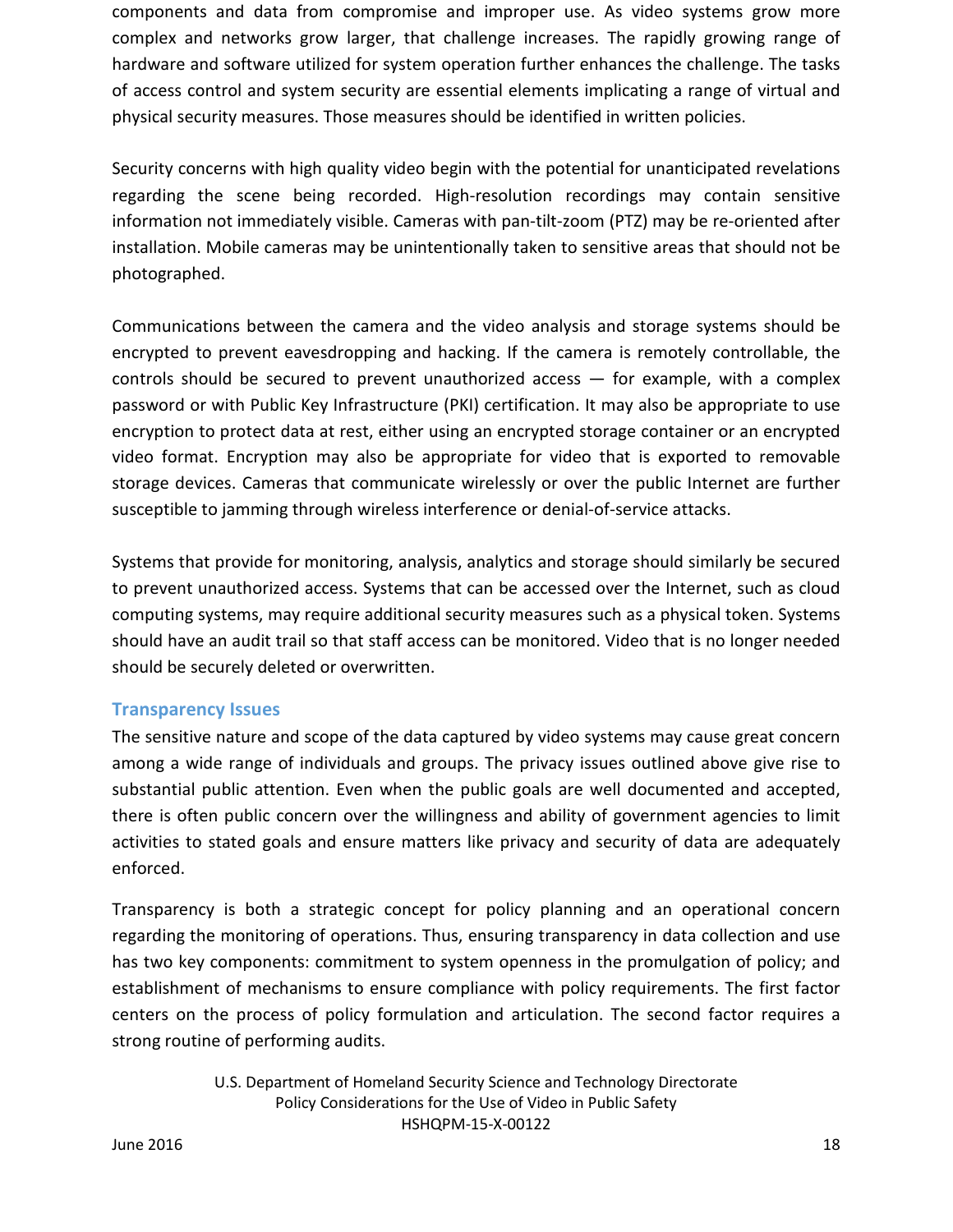#### **Openness in Policy Formulation**

Addressing concerns over potential government misuse in the collection or storage of video data begins with an open democratic process for policy development. There are many ways to build a sense of openness, such as public notice and comment processes, public hearings, focus groups or other forms of civic engagement. The use of a process to develop privacy impact statements may be useful in creating a more open environment for policy development.

Whatever the mechanism of civic engagement a community might select in seeking input for its policy development, the result must be a clear set of written policies and procedures covering system operation, which are then prepared and made available to the public. These documents should clearly articulate the governmental purpose(s) for the system and the measures employed to protect privacy and afford data security. Overview information should be available to the public on the technology used for system operation, interoperability issues and the process for continuity of operation. Budgetary information should also be provided, including the outlining of system development and operation costs (note: almost all of this information would be required by general open government statutory and ordinance requirements).

Consideration should be given for the policy to specify the responsibility of individuals and entities in the design, implementation and operation of the video data system. This includes supervisory responsibility, accountability for specific tasks and management oversight processes. Where possible, specific measures for ensuring success of policy implementation and operations should be identified.

The issue of transparency requires not only having the policies of the organization be open to the public, but also having procedures and practices in place to ensure these policies are followed. The purpose of this detailed articulation of responsibilities across the breadth of the organization is to present a clear path for assessment of accountability and audit.

#### **Audit and Accountability**

When establishing a public safety video program, agencies should consider development of an information technology (IT) audit process. Unlike a financial audit intended to monitor the agency's compliance with accounting standards, the purpose of the IT audit is to measure the program's effectiveness and to evaluate the system's internal controls to protect agency information and privacy. This operational audit concept documents programmatic compliance with written policies and procedures. With respect to video programs, an audit serves an important function beyond that of accountability. A rigorous program of internal and external audit substantially enhances the transparency of governmental operations and increases public confidence in government programs.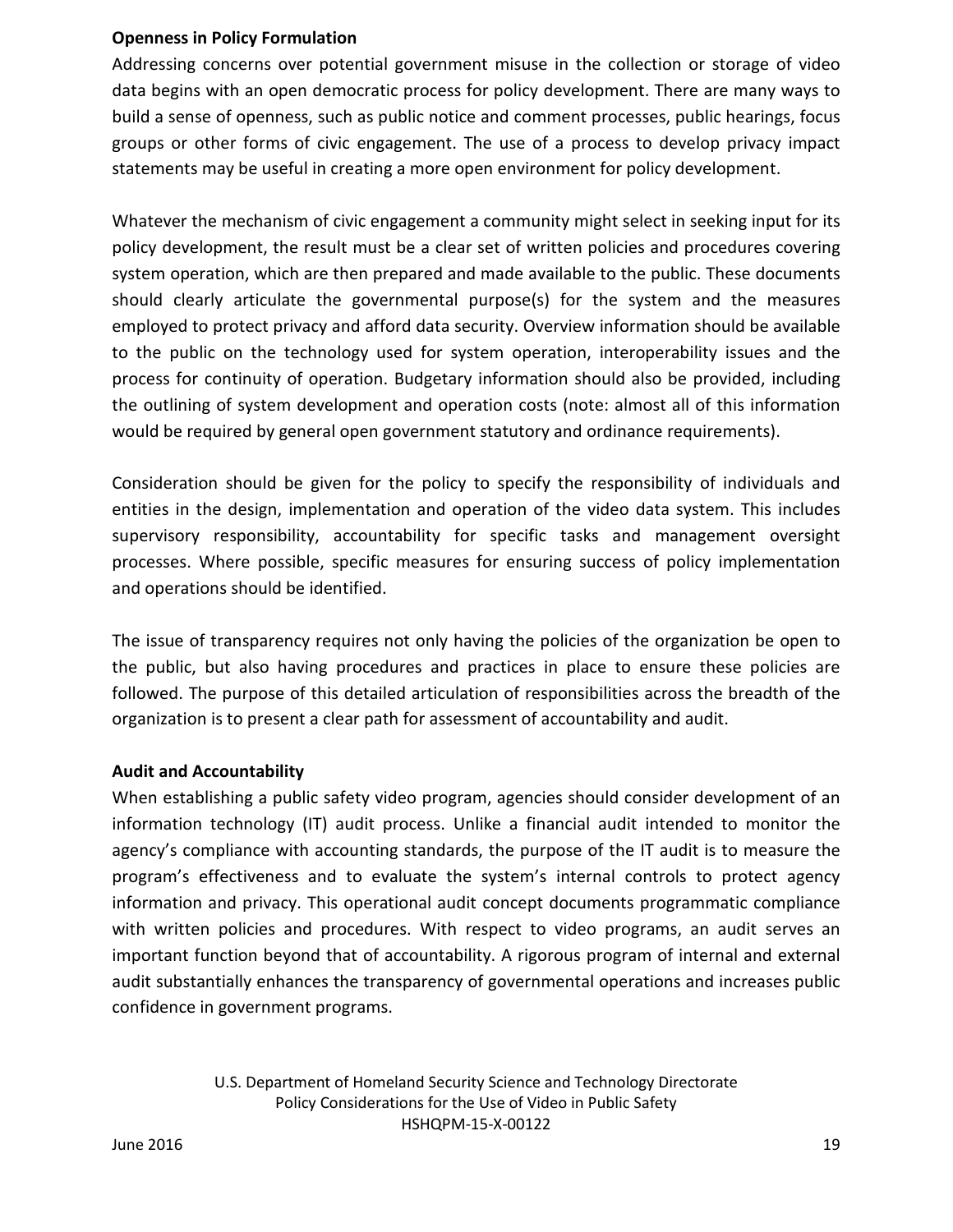During the audit process, risks should be assessed and control measures modified to prevent security breaches or operations inconsistent with established policies, procedures and protocols. Those matters need to be evaluated and tested on a regular basis. Programs should have regular internal tests and performance reporting, supplemented with a periodic independent review by an external party. Careful consideration should be given to a wide variety of factors. These include whether the program's goals and objectives are being met, and program governance to ensure adequate oversight, asset security and data integrity. However, instituting only a governance structure with policies and procedures for audit is insufficient.

#### **Common Technical Issues in Operations of Public Video systems**

Common technical issues in the operation of public video systems are also part of the overarching substantive issues that must be addressed. These issues include: video data technology considerations; system interoperability; and continuity of operations (COOP).

#### **Technology Considerations for Video Data**

This section outlines considerations for the process of arriving at decisions about how to select the type of video technology. It does not address the identification of specific technology or technologies for use in any given system. An important companion to this work with respect to identifying suitable technology for use is the Digital Video Quality Handbook [3]. Also useful for developing specifications are the VQiPS User Guide [1] and interactive web tool [2].

#### **Video System Infrastructure**

As noted above, government agencies should develop a clear vision and scope for the purpose of the video system to be developed. A formal *Charter* is recommended to specify these elements, as well as the following:

- Who will be the project sponsor;
- What is the source of funding for the system;
- Who will be customers and stakeholders of the system;
- What will be the governance structure for the construction, as well as operation of the system; and
- Where will the governance structure organizationally reside.

When developing the project or portfolio of projects to develop the system, understanding the *people-oriented aspects* and *processes associated with the technology* will also be critical to ensure alignment of the technology and adoption of the system.

A plan should be developed, including a "Project Approach" document, which will outline all the elements to be considered when formulating a Project Implementation Plan and to refine the Project Scope. This should include the following (asterisks indicate steps requiring sponsor and stakeholder concurrence):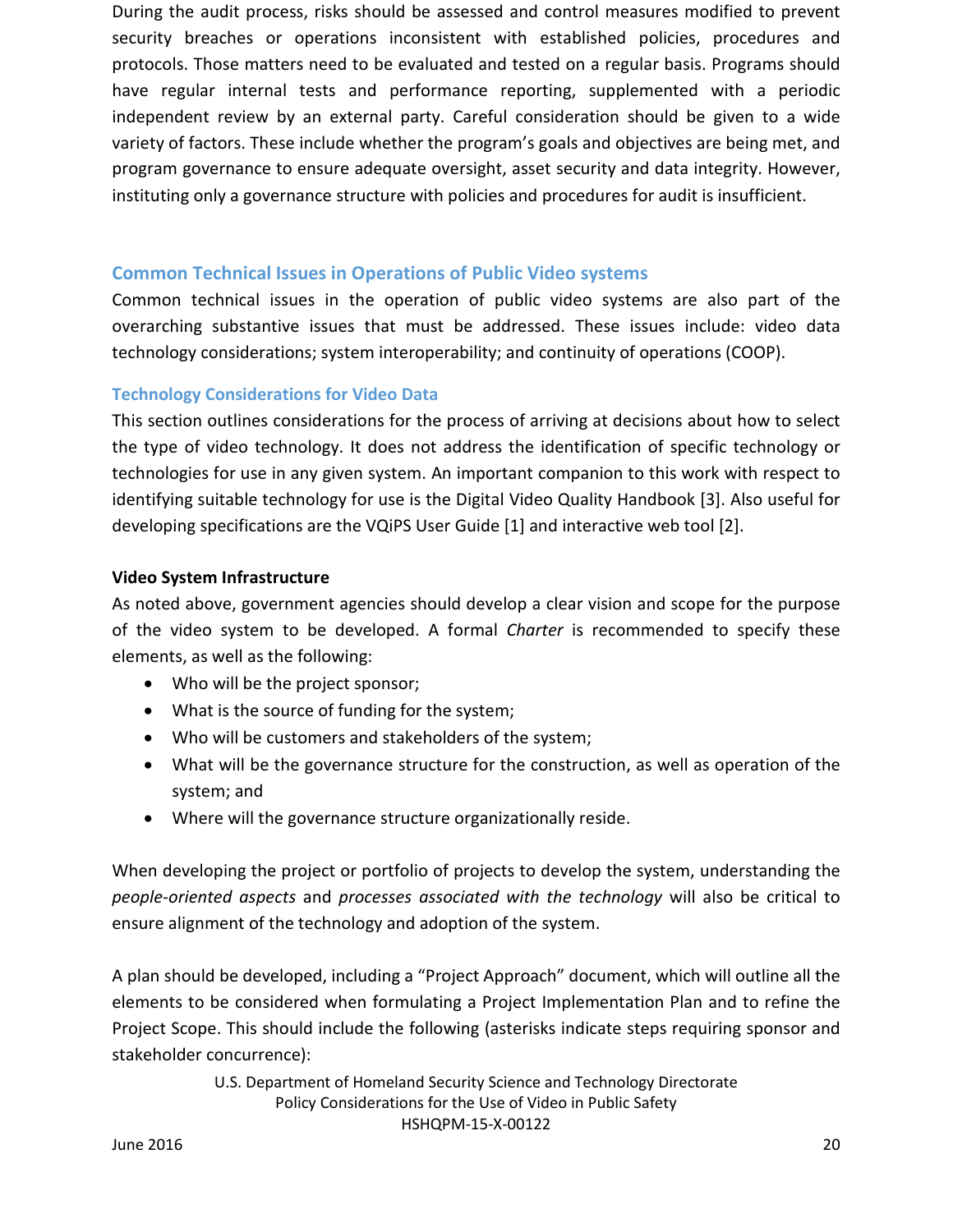- Stakeholder assessment;
- Functional requirements\*;
- Current state assessment;
- High-level solution design\*;
- Development of implementation plan;
- Development, posting and communication of requests for proposals (RFPs);
- Conduct vendor evaluation & selection\*;
- Planning and procurement phase close-out & lessons learned;
- Kick-off design and implementation phase of fusion project; and
- Project implementation and acceptance.

#### **Technical Concerns (considerations for the design and procurement processes)**

Once the goals for the system and scope for the project have been defined, it is recommended that a team comprised of both technical and functional stakeholders use as a benchmark other instances where a system of similar size and scope is operational. It is important that this process not be done purely within an IT organization or team. Benchmarking against another jurisdiction will allow for better understanding of lessons learned regarding technologies and approaches. It will also aid in understanding the many variables to be considered in the system design and deployment.

The following variables need to be considered in the larger goals and scope of the system context:

- Standalone system or part of a larger network or system.
- Camera locations what is the geography/mission to be covered?
- Specifications for technical infrastructure (size, capacity, bandwidth, speed, etc.) what will be required for the worst-case scenario to ensure quality of service?
- Video source specifications (what is required for mission vs. infrastructure?) available bandwidth vs. video quality required; needed lighting and image definition relative to budget and mission; storage limitations vs. what is being generated (e.g., is high-definition really necessary?). Consideration should also be given to viewing capabilities relative to video captured (e.g., high definition video with only standard definition monitors or bandwidth).
- Analog (if existing) vs. digital system.
- Thermal and infrared  $-$  does this technology add value to the mission (e.g., thermal for helicopter video is useful, but not necessary for identifying suspects on the street)?
- Need to accommodate legacy or emerging technology need to scale over time vs. one time design/build/operate approach.
- User locations distributed vs. centralized.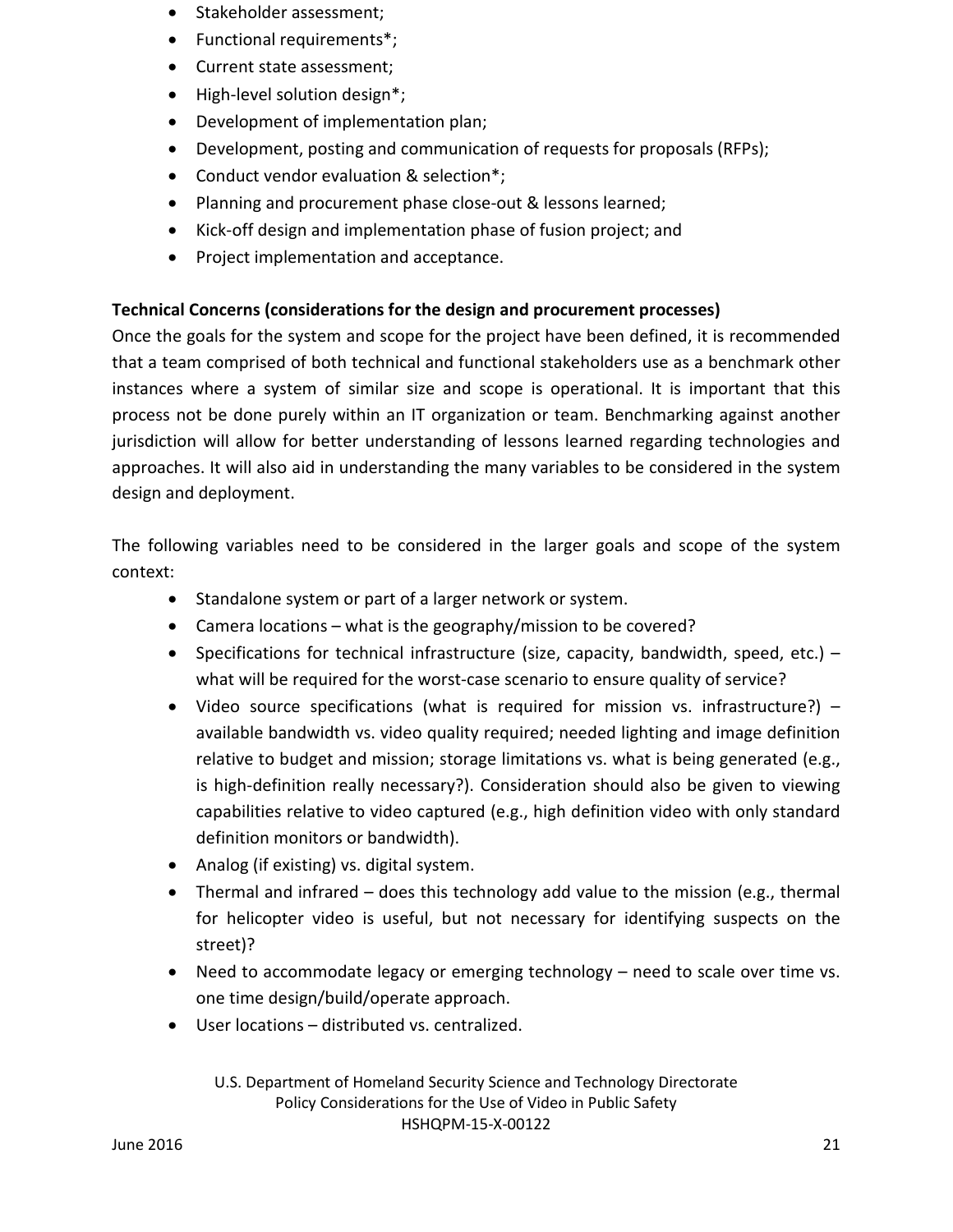- Connectivity/Backhaul availability is there fiber available from other parties who could gain a mutual benefit from an asset-sharing scenario (e.g., providing fiber in certain areas in exchange for access to the video; providing capacity on major regional microwave or other systems)?
- Retention period for recorded video what is the balance among length of retention periods to support operational concerns, data storage capacity and open records requests?
- Acceptable video quality and response time (e.g., eye-blink vs. seconds vs. frames per second/minute).
- Will video be actively monitored vs. recorded and made available for incident management and response?
- Number of concurrent users.
- Job tasking on the same cameras; for example, will they be used to support more than one objective?
- Analytics and automation requirements (cost of infrastructure and support relative to primary video management/content management systems).
- Extra-system video sharing (e.g., partnerships) and interoperability.
- Security (network, data center and camera) sensitivities.
- Mission criticality and acceptable outages.
- Ownership of cameras (operational decisions for user priorities and access) and content.
- Customization vs. ease of support.
- Compliance with existing IT standards.
- Ownership of technology vs. content centralized vs. distributed, strategic/core vs. necessary for operations.
- Tolerances for proven vs. emerging technologies.
- Mobile and nomadic needs (ground, marine and air).
- Environmental considerations for mounting locations weather conditions including frequency of lightning strikes/impeded electricity for high-elevation installs, grounding and surge protection considerations, "five-nine's" (99.999% up time) capability for wireless in rainy locations, etc., wind vs. mounting stability/safety.
- Historic District considerations for CCTV locations.

When developing a video system and beginning the procurement process, consideration should be given to starting small, using a pilot or proof of concept that will allow for learning what will best meet the needs for the mission at hand and for determining how homogenous or variable a system design will ultimately become. For instance, video systems for site security tend to be fairly homogenous with a central viewing location, with standard cameras and lighting, and with fairly straightforward video transmission capabilities (wired with some wireless in a controlled environment). In public spaces and with regard to how expansive the system's reach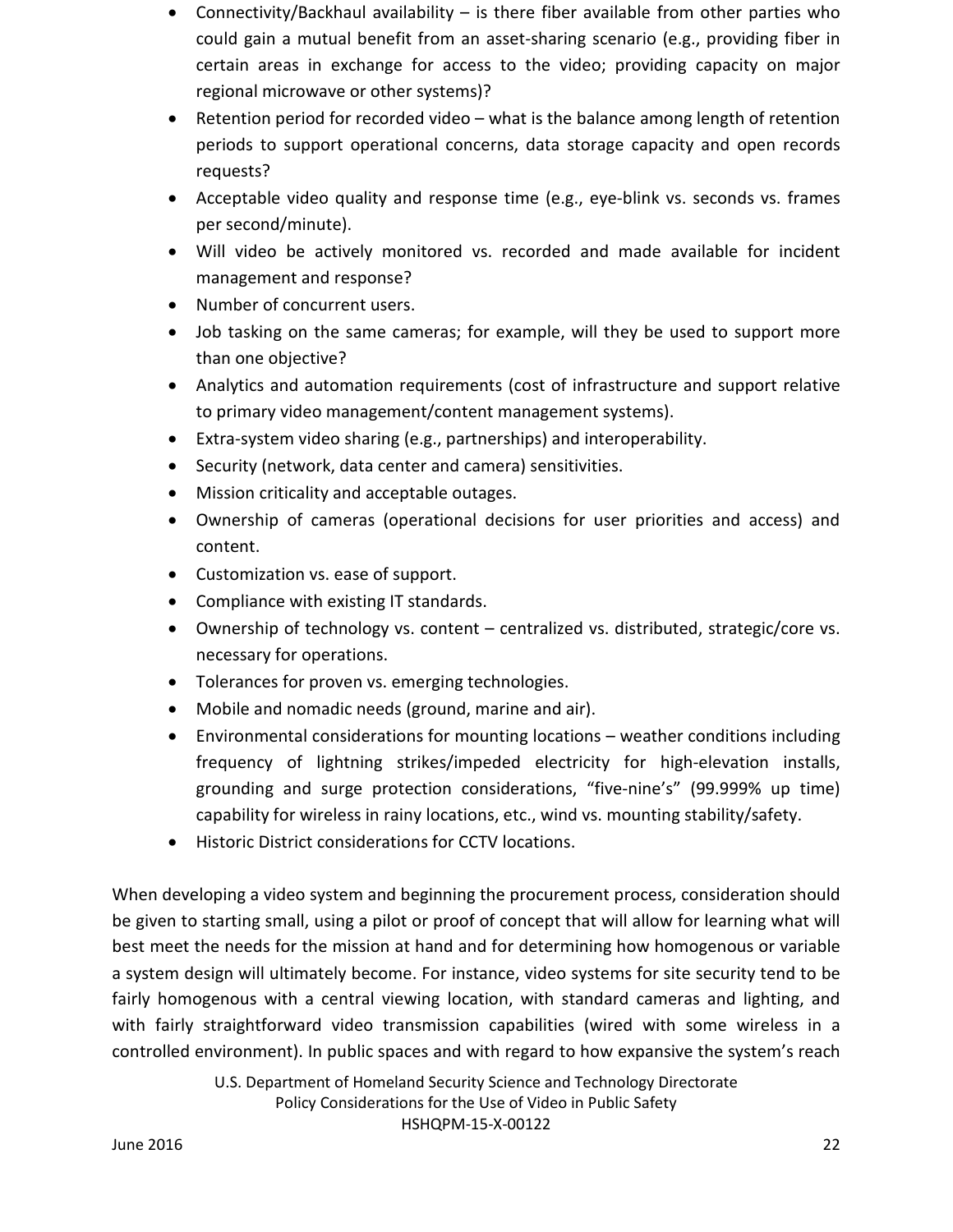will ultimately become, variability and complexity will increase in proportion to those factors. The presence of different video sources, lenses, fixed vs. PTZ, low light vs. well-lit conditions, wind/lightening/rain, obstructions, intermittently introduced radio frequency (RF) interference, construction, damage and many other factors will constantly impact the system during development, as well as operation. Also, the number of stakeholders will likely increase and thereby bring more complexity to the system.

It is recommended that objective subject matter experts provide assistance with the design, selection, build and quality assurance process. This expertise may be from one individual, a consulting firm or a large engineering firm with integration expertise. There are positive and negative implications with any of these options, so it is important to understand what will be best in a given instance. Objectivity is most important in identifying the correct technology for the mission and in avoiding solutions that may prove limiting in the future.

A multi-disciplined team that represents the points-of-view of both technology and function will then need to develop the list of basic components that will be procured and implemented by the system. The primary components consist of the following (some elements may already exist, but are then repurposed or leveraged, while other elements will be purchased/implemented):

- **Video Transport Network** This is the fiber or wireless network to connect components. This may be within one structure or between many locations. Existing infrastructure or standards should be considered when making this decision. Wireless technologies are typically considered when fiber is not available. When considering these products, it is important to understand your operational RF spectrum. For example, 4.9 GHz is the current public safety band and requires a license. The criteria regarding what needs to be licensed (ranges vs. specific locations) vary depending on the situation, so it is important to consult your local FCC coordinator or the FCC itself. It is important to note that resellers of licensed equipment are not responsible for making certain you know about the need to license your installation or any compliance issues. Other unlicensed bands are available. Often a mix of several is warranted to avoid having devices conflict with one another for space (such as the case in closely spaced mesh locations in a dense downtown environment). Also, bandwidth and distance are key considerations when selecting a product. It is highly recommended that an RF or wireless subject matter expert be engaged to review needs and choices and to provide objective expertise regarding this choice.
- **Video Management System (VMS)** This term can be broadly used pertaining to various approaches to building this infrastructure. It is generally comprised of a server for processing content and supporting user's requirements for viewing, as well as recording and storage needs. These can be built as "Best of Breed" IT systems consisting of readily available best of breed components. At the other end of the spectrum, they

U.S. Department of Homeland Security Science and Technology Directorate Policy Considerations for the Use of Video in Public Safety HSHQPM-15-X-00122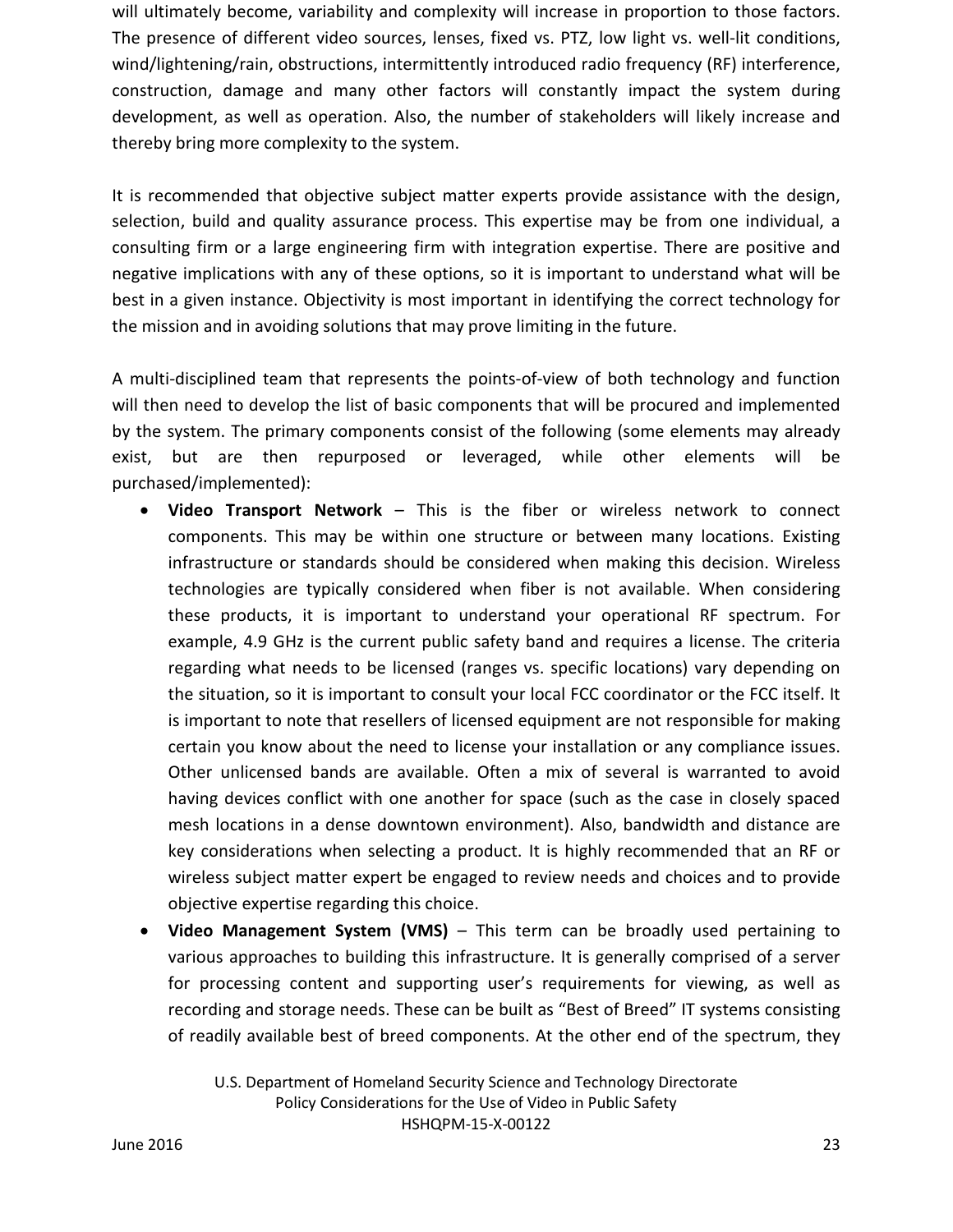can be a "black box" solution that is a pre-configured VMS on a server pre-programmed and implemented specifically to a customer's needs. The considerations given to how the system will be structured are cost, reliability of the products, reputation/viability and longevity of vendors for service after the sale, and adherence to a proprietary relationship/contract vs. the ability to replace/upgrade various components as technology changes. The "black box" type of systems can be easier to implement, but may allow for less customization or growth, or the ability to change vendors as other products deemed a better fit emerge over time.

In addition to the technical elements, there are several additional key aspects of the system above:

- Server environment;
- Software;
- Storage;
- Cameras;
- Wireless systems;
- Mobile systems (portable video systems trailers, rapid-deployment, helicopter downlink, etc.);
- Analytics and automation; and
- Reporting and system optimization & monitoring.

It is important to have a solid description, functional requirements and scope of work for the evaluation and procurement of these elements. Depending on the products, the solutions will be some combination of hardware and software. Additionally, a criteria matrix for what is being evaluated should be developed, and a team of evaluators should provide input. Depending on the solution being considered for purchase, user demonstrations and scoring may also be part of these criteria to evaluate which best meets their requirements. Typical criteria are:

- Vendor/product references and qualifications in projects of similar size and scope;
- Vendor reputation and reliability in the marketplace;
- Vendor installer experience with the same product;
- Cost;
- Availability of local support;
- Recurring costs after implementation;
- Complexity to support;
- Warranty;
- Adherence to existing agency/company standards;
- Technical solution vs. functional requirements;
- User experience; and
- Ability to train internal resources to support.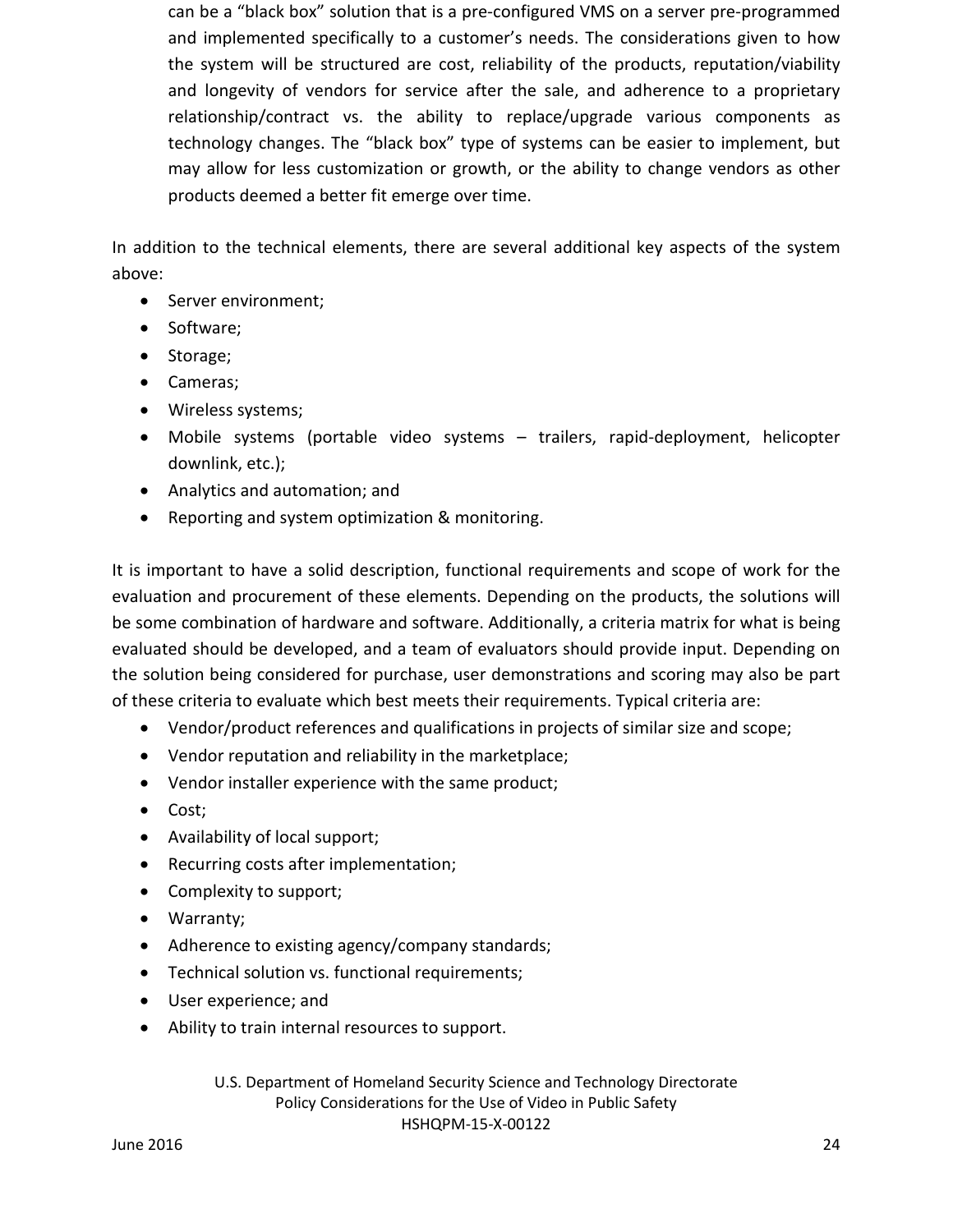If the procurement is to be made by a governmental agency, the existence of purchasing contracts or cooperatives may be another major consideration in the selection process. If RFPs or bid processes are required, it is recommended to consider a high-technology best value approach for the procurement as opposed to a lowest-bid/winning bidder approach. The latter may not adequately take into account the proposed solution quality or vendor reputation. Best value provides for the ability to show that, while the cost may be higher, the overall return on investment (ROI) or highest value will be the best selection. This usually is evident in selection factors addressing quality, minimization of outages and down time, supportability, flexibility, ability to customize, scalability, non-proprietary in nature, lower future support costs, and so on. A facilitator may moderate the evaluation process, including administering any system demonstrations and scoring, while a procurement officer should conduct the actual vendor selection and award. This should increase alignment of the final solution to the original goals and objectives.

#### **Interoperability for Video Data Sharing**

Considering interoperability among system components and with other systems is very important when designing and implementing a Public Safety Video System. Although a video system may be established using the best available standards and practices for the type of system being built, there may be multiple components from different vendors being used as building blocks in the overall system. When designing the system, the performance and interoperability of the entire end-to-end video system should be tested, as well as when new components are used to build out the reach and capability of the video system.

Each given product may have features that are proprietary and may not necessarily facilitate interoperability across system components. Making certain that different components work together is a system engineering problem and one that must be addressed by the video system owner.

The public safety needs require that the quality of the video be taken into account all the way from the source to the end user. Extensibility and scalability of the vendors' products are also important because the video system may be expanded over time, so obsolescence needs to be minimized to save future costs. Including interoperability in the overall video system design will likely drive open-architecture or interoperability requirements in the procurement specifications to the vendor. The policy for interoperability should include considerations for connecting with and leveraging existing infrastructure (including legacy video systems), as well as emerging technologies.

Another key consideration with regard to interoperability will be the requirement to partner or share video with other jurisdictions or agencies. The video system owner should develop and approve a sound network architecture and integration approach that complies with standards and security requirements, as well as addresses other areas of concern. This model can then be repeated and validated with the various partner agencies. A stable platform of proven, open,

U.S. Department of Homeland Security Science and Technology Directorate Policy Considerations for the Use of Video in Public Safety HSHQPM-15-X-00122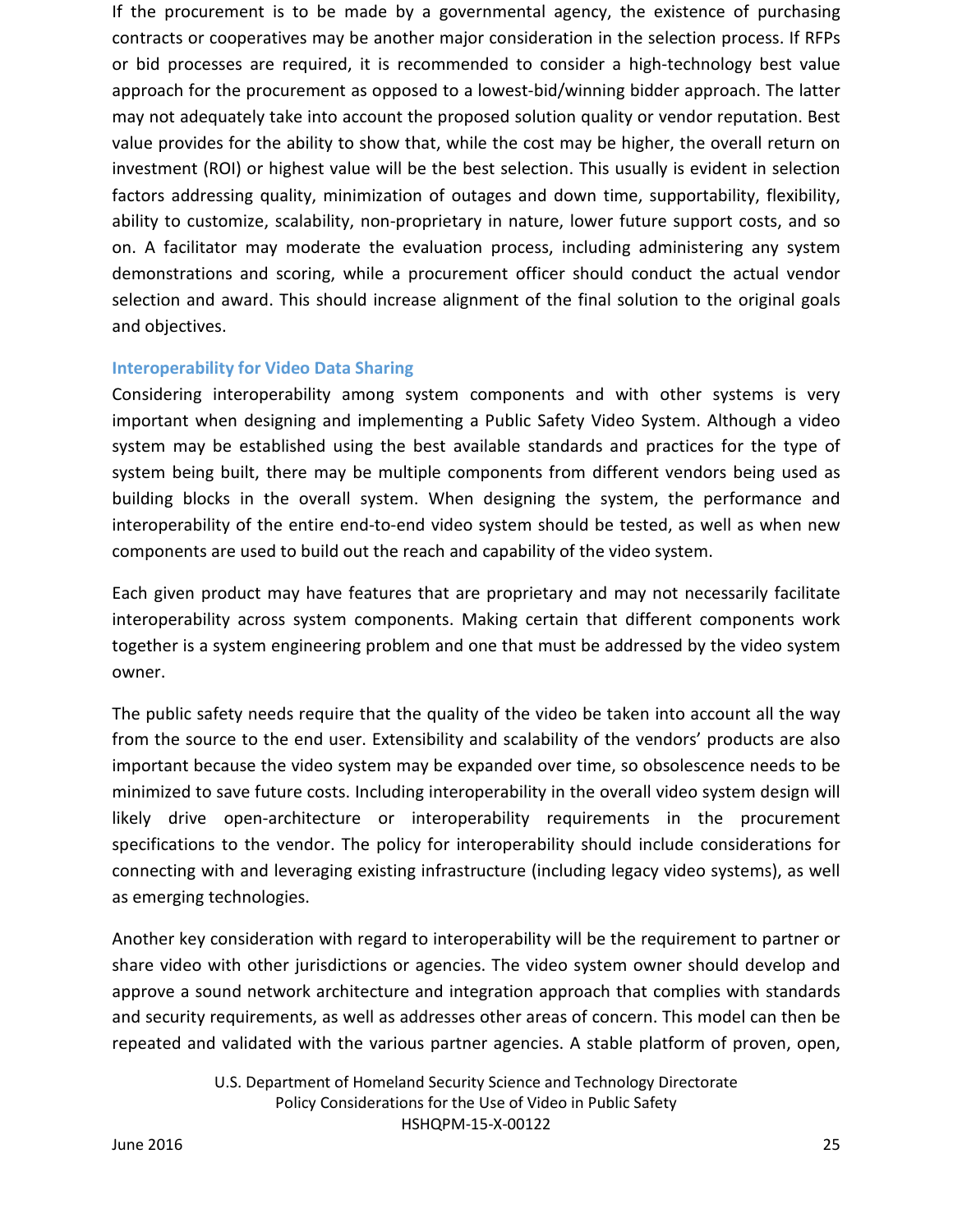scalable and reliable products will facilitate the ability to develop video-sharing partnerships. The more closed or proprietary a system, the less possible this becomes (without spending more time and money on custom solutions or additional vendor products).

One approach to achieving interoperability involves having the agencies that share video purchase all of their equipment and software from the same or compatible vendors. This was the approach taken by the Hybrid Analog/Digital Management System [20] established in 1998 by local, county and state agencies in the Silicon Valley area of California to monitor traffic and public safety. However, because different jurisdictions often have different funding and budget schedules, policies and processes, requiring each agency to use the same vendor technology is generally not practical unless the entire region is collectively and simultaneously upgrading their video technology. Another approach was developed in the national capital region (NCR) of Washington, D.C., with the intention of avoiding additional costs that might be incurred by requiring those sharing video to replace components of their current video infrastructure [21]. This approach instead allows each agency to retain its own technology, while adding an "integration layer" that allows these disparate video systems to share video. This integration layer contains hardware/software/networking components in the form of three or more small Linux computers that normalize the shared video to a format that can be viewed in almost any browser or application.

#### **Continuity of Operation (COOP)**

Public safety video programs have increasingly become essential functions of meeting an agency's mission. Resilient organizations develop the capability to perform these functions on a continual basis even during emergency situations, cyber-attacks, power outages or a myriad of other disruptive incidents. Assuring COOP requires planning and coordination among agency personnel and outside vendors providing program support. Agencies should assess their risk and develop measures to prevent and control disruptions, as well as to quickly restore processes and systems after a disruptive event has occurred. When developing the agency's COOP plan, it is important to determine what functions of the public safety video program are mission critical. Establishing recovery time objectives not only will set expectations for the level of service to be provided, but also serves as the basis for mapping recovery processes and capabilities. During the planning process, agencies should engage key stakeholders including partnering agencies, vendors, cloud services, etc. This will help ensure that roles, responsibilities and capabilities are clearly defined in advance.

### **ISSUE ANALYSIS**

Beyond the above overarching issues that permeate almost every aspect of any government video system, policy makers identified a number of other issues related to the development of their video programs. Those issue areas are:

- 1) Sighting and location;
- 2) Access and use, including search;
	- U.S. Department of Homeland Security Science and Technology Directorate Policy Considerations for the Use of Video in Public Safety HSHQPM-15-X-00122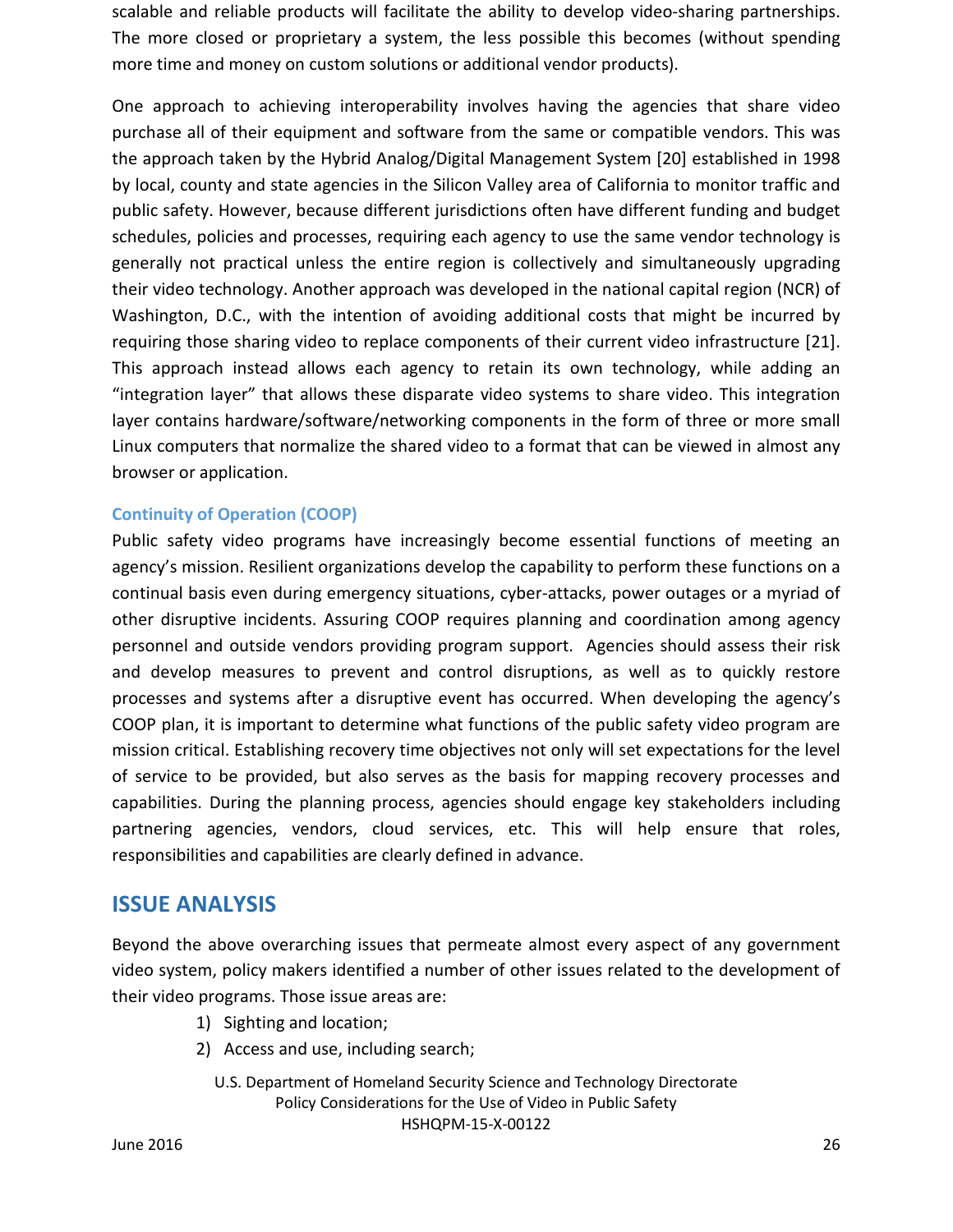- 3) Source considerations;
- 4) Notice considerations;
- 5) Monitoring, analysis and analytic applications;
- 6) Retention of data;
- 7) Dissemination of data; and
- 8) Governance issues.

#### **Issue Analysis Format**

To ensure consistency, the VQiPS Policy Subcommittee agreed on a format for discussion of each of the issues listed above. As mentioned earlier, the underlying goal of the Policy Subcommittee was not to recommend a specific policy solution, but instead to provide a common framework for analysis and guideline for discussion and deliberation on the issue. The following is an outline of that format for deliberation on each issue:

**Background and Description** provide the user with a context for the issue's importance. It attempts to pull together the parameters of the issue and outline where that issue fits in the larger context of video system operation.

**Assumptions** identify some of the commonly accepted understandings that underlie most governmental video programs. If those assumptions are not accepted by a jurisdiction that is considering the video system, caution should be exercised with respect to issue guidance in that section. This is not to say that this section therefore would be without value, only that differing assumptions may affect the applicability of the issue analysis.

**Strategic Objectives** address major issues of policy direction to achieve a program's or project's aims. The focus of Strategic Objectives is to define approaches to issues that are essential to the accomplishment of a program or project. Strategic objectives provide guidance for operational and technical measures that ensure achievement of defined policy goals.

**Operational Measures** are derived from Strategic Objectives and offer a defined path for achieving those Strategic Objectives. Concrete steps addressing the broad concerns of the Strategic Objectives characterize Operational Measures. Operational Measures provide the framework for written protocols or procedures implemented by organizations in order to manage a program and project.

**Technical Measures** are supporting technology procedures and directives that combine with Operational Measures to meet Strategic Objectives. These measures govern issues like hardware and software selection, maintenance and administrative requirements, and matters of technology policy required for proper system function.

**Stakeholders** include attempts to outline those internal and external individuals, organizations or agencies that are commonly involved in assessing a given issue. Of course, the stakeholder analysis will certainly vary depending on any given jurisdiction's structure. However, this

U.S. Department of Homeland Security Science and Technology Directorate Policy Considerations for the Use of Video in Public Safety HSHQPM-15-X-00122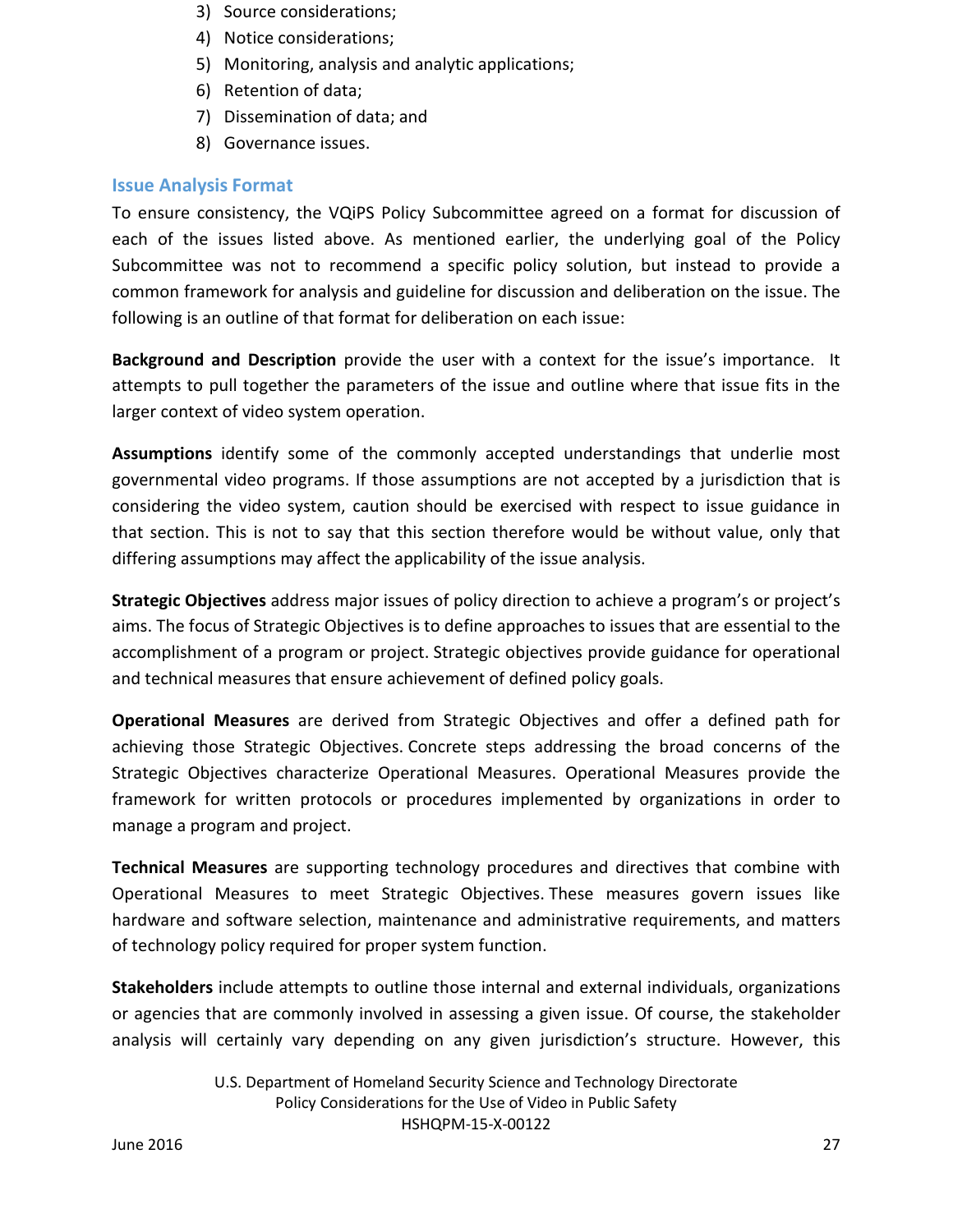analysis should serve as a starting point for identifying interested parties. It should serve as a catalyst for analysis by policy makers regarding who should be sought to provide input to the decision-making process.

**Impacts** result from the identification of the effects that policy decisions on one issue will have on other issues and other considerations for system operations.

**Special Considerations** are additional policy considerations that should be addressed by policy makers.

#### **Issue Discussions**

The following discussions are the result of the application of the analysis framework mentioned above to each of the issues identified by the Policy Subcommittee.

#### **1. Sighting and Location Considerations**

#### **Background and Description:**

Sighting refers to the camera's "sight" or what the camera can see (e.g., field of view, level of zoom, lighting, obstructions and elevation). The location of the camera typically is related to the purpose of the camera, especially when designing new installations, as opposed to simply taking advantage of a fortuitous mounting location. The order of deciding sighting versus location can change depending on the type of system being built and the boundaries or restrictions affecting the effort. For instance, if a municipality owns traffic signals and pays for the power to support them, this is a location that can readily address a mission, such as obtaining video coverage of a particular geography. Once those criteria are determined to be the mechanism by which the city would gain coverage, they would then determine the best position for video sources (sighting), as well as the best type of camera to optimize coverage of particular aspects of the area. Depending on the mission, the individual or team determining sighting and location will look at how to optimize the ability for that video source to address as many objectives as possible (e.g., critical Infrastructure protection, egress and ingress, parks vs. roadway, rail and perimeter protection, dignitary protection, etc.).

Another common sighting consideration is separation: how far apart to place the cameras. This decision may have to consider spacing and density of buildings, terrain and camera uses involving simultaneous job tasking for operators (e.g., monitoring traffic conditions, as well as security of government property). If natural topography or structures will block the view or the ability to track an incident from one video source to another, then the camera density may need to increase. This may also be a function of the capability of the cameras being utilized. For example, if the cameras are fixed, there may be a need to place multiple cameras in a location to provide different views. In contrast, a single PTZ camera might be able to cover multiple directions. A fixed, very high-resolution camera might also provide sufficient detail to allow operators to perform digital searches, such as zooming to specific areas, while continuing to monitor the wider field of view.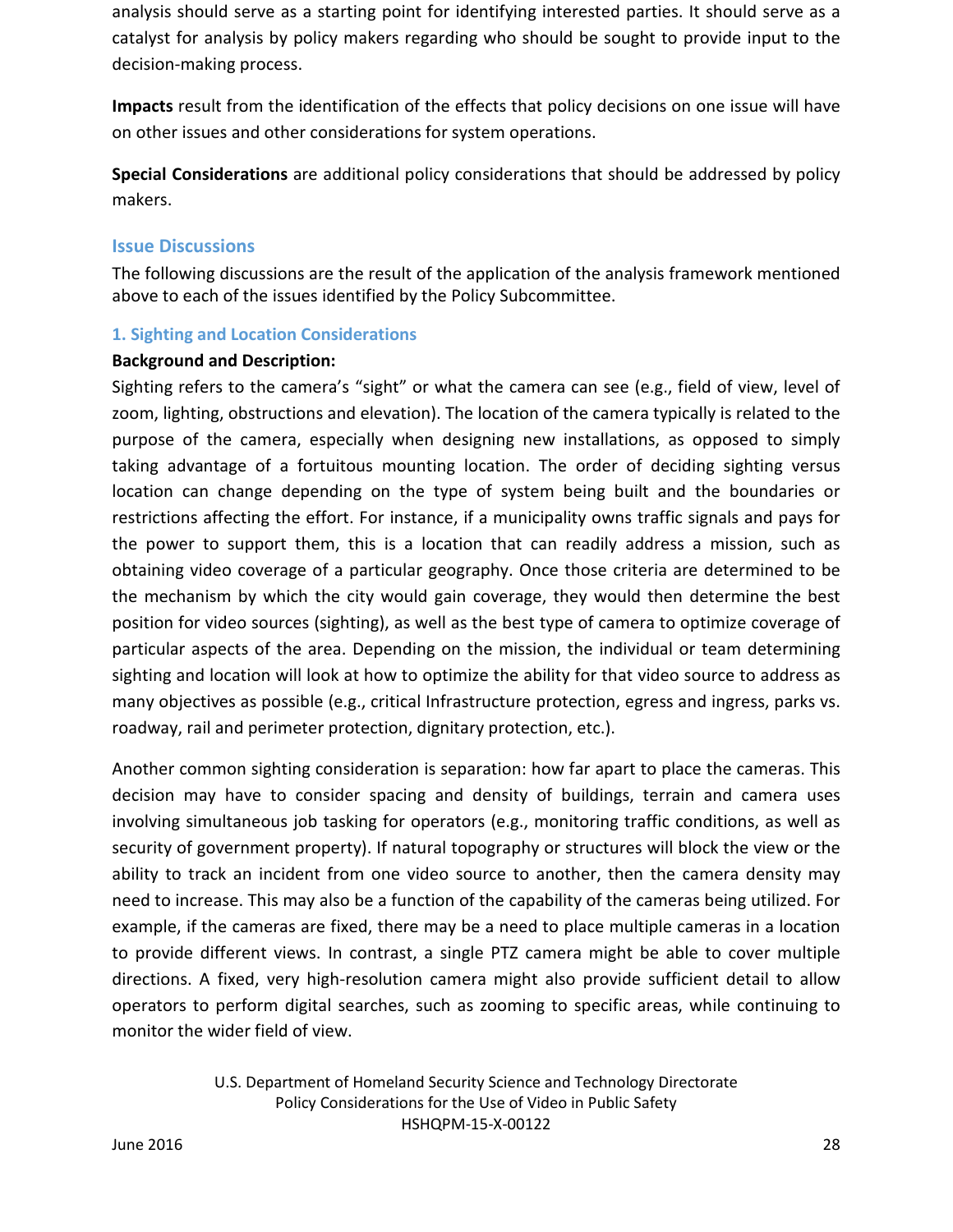Sighting may also involve a variety of different information requirements. If personnel need to address differing concerns like traffic management, known threats in an area or general public safety management, more cameras may be required to prevent users from competing over resources. This multiple purpose requirement might also affect the type of equipment used (e.g., PTZ versus fixed versus high definition) as a way to solve this problem.

Another factor affecting sighting is the manner in which cameras are connected. Wireless connections and consequent bandwidth considerations will affect the quality level of the video that can be delivered into the system. Additionally, wireless signals will suffer from interference from other radio sources (known and unknown) in the area depending on the frequencies and channels available in the area. Employing qualified subject matter expert consultation when determining source locations and field of view is very important. An example scenario would be that the police nominate camera locations due to crime statistics. Before installing the cameras, one has to consider sighting (e.g., does the camera field of view invade privacy?) and location (access to power and data transmission). Funding (both the amount and who funds it) is also a factor in deciding on location and sighting. Examples of funding factors include: higher implementation costs when considering one location over another; recurring cost associated with a location; or the funding source (agency or individual interest) may have stipulations associated with the mission for the video installation.

If a particular sight or field of view will involve the use of analytics (e.g., identification of leftbehind packages, crowds gathering or dispersing, change in speed of a vehicle relative to others, etc.), then sighting may drive certain decisions in camera use. In general, fixed cameras are necessary for the successful application of analytics. In instances where users need to change the field of view and direction, PTZ cameras would be required. In situations where location and sight cannot be known in advance, then mobile video sources would be required (see section on Sources Considerations).

Some jurisdictions require a privacy impact assessment be performed in conjunction with camera location and sighting activities. This is primarily the case where video sources will be in residential areas or areas of private commercial concerns. For instance, public safety cameras in intersections with mixed land use (major thoroughfare with some residential use in the area) may need to utilize masking technologies. In these instances in particular, sighting of the camera needs to carefully consider privacy concerns. In all instances, federal, state and local legislation and precedence need to be considered. In general, the ruling by the U.S. Supreme Court [10] that there is no reasonable expectation of privacy for activity in a public space has been the overriding guidance for sighting decisions, but legal counsel should be consulted in each jurisdiction.

One final issue with respect to sighting concerns the hiding or masking of camera locations. Some public safety implementations have utilized tactics where camera locations are "advertised" with agency logos and colored lights to bring attention to the fact that the agency

U.S. Department of Homeland Security Science and Technology Directorate Policy Considerations for the Use of Video in Public Safety HSHQPM-15-X-00122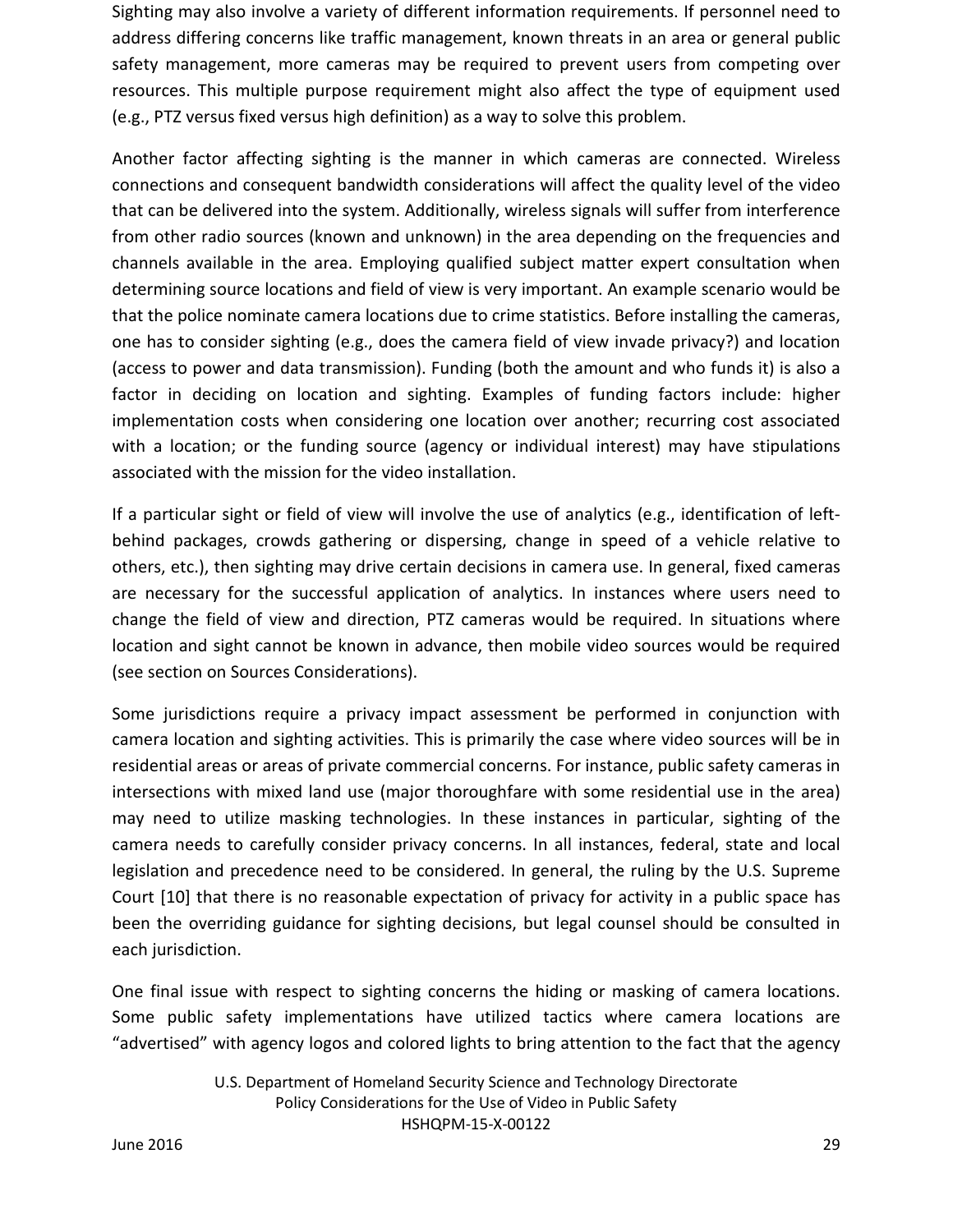is watching an area. Conversely, in other situations, implementers have taken a more covert approach. The issue will be addressed more comprehensively in the section on Notice Considerations.

Camera location and sighting vary based on the nature of the camera. Camera position can be permanent, temporary or mobile. Cameras may be established in a fixed network, which can then be mapped. When there are changes in use or geographic features of an area, those cameras can be relocated or augmented by temporary camera placements. For example, cameras covering an area like a street or sidewalk may have to be moved or supplemented when construction work blocks or changes views. When there is a large event or activity planned, video observation can be augmented by the placement of temporary cameras to enhance observation. In contrast to temporary placements, mobile cameras are used to cover areas from platforms like vehicles. These types of platforms, particularly those used by jurisdictions in connection with activities like reading license plates, require more continuous monitoring from the perspective of governmental purpose and privacy concerns because their field of view is constantly changing.

#### **Assumptions:**

When making sighting and location decisions, jurisdictions should be aware of the following assumptions:

- There may be legislation in a given jurisdiction that would affect decisions regarding location and sighting. This needs to be investigated at the start of a program to determine boundaries or approval processes required.
- Memoranda of Understanding (MOUs) or Interlocal Agreements may be necessary when gaining permission to mount cameras on properties owned by other entities.
- Connectivity, power and backhaul considerations will have a considerable impact on location choices.
- The sighting of cameras will be on public areas where the conduct and activities to be observed do not give rise to a legitimate expectation of privacy.

#### **Strategic Objectives:**

A governing body or individual needs to be in place to set guiding principles and direction for selecting camera locations and determining sighting. Consistency with overall objectives and goals of the public safety purpose of the camera system should be a principal driver for location and sighting of cameras. Once those guidelines are set, then a current state assessment of assets that can be leveraged for location and sighting will be useful in understanding how best to move forward.

Considerations such as ownership of locations for camera deployment facilitate implementation. Where locations are not under the organization's control, MOUs will typically be required. The same is true for supporting power and connectivity issues (fiber or wireless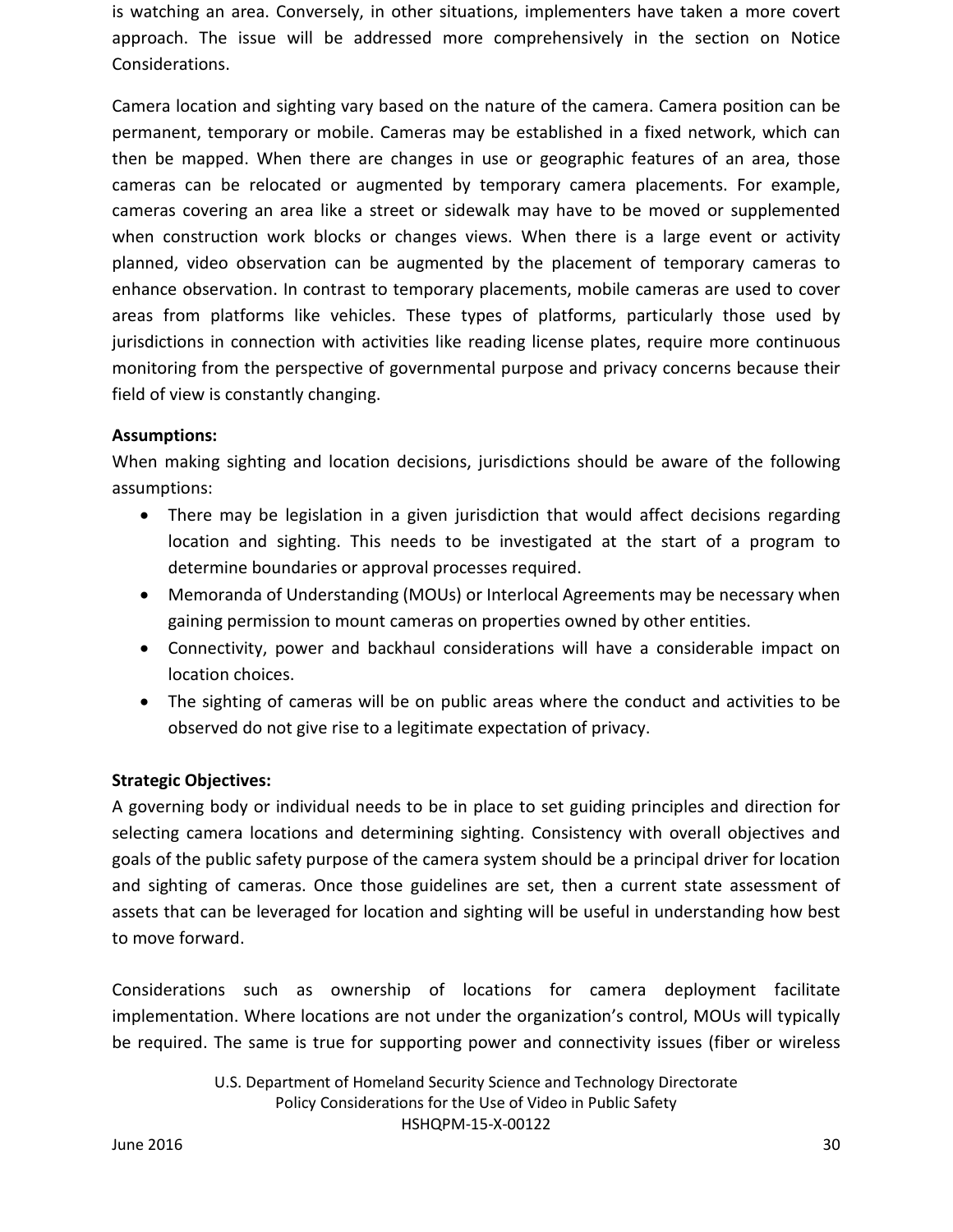antennas). Creating alliances among coordinated government departments and agencies may further facilitate sharing assets to support particular locations. An example would be getting access to fiber in traffic and rail corridors from transit or public works organizations to support backhaul for video locations. In exchange, those organizations could be given access to view video sources within range of their operations. Another example is gaining access to major microwave transmission systems around a municipality to extend system reach, with the microwave system owner being given access to fiber when there is overlap in their project missions. Backhaul is an important contingency to determining what locations can be implemented in a system.

When selecting camera-mounting locations, considerations need to be given to public perception, aesthetics, and cultural, historic and environmental sensitivities. Executive management should work proactively with the local media and public representatives (e.g., elected officials) to address public perceptions of the video surveillance initiative. In the cases of grant funding, many funding agencies will require an Environmental and Historic Preservation review to verify installations will not have a negative impact on a cultural/historic structure, the environment or public well-being. This process will add time and possibly cost to an initiative.

#### **Operational Measures:**

When identifying locations that can be used to provide video coverage for a particular area, several factors should be considered that affect the ongoing operation of the system:

- Camera sightings and locations need to be aligned to the system purpose and Concept of Operations (CONOPS). Cameras must be capable of meeting the organization's operational needs.
- Camera location and sighting must also be consistent with legitimate privacy concerns of individuals and groups.
- Camera location needs to account for the legal authority of the jurisdiction to place a camera in the location, establish connectivity, provide power, and conduct service and repairs on the equipment. Where necessary, MOUs, easements and other agreements need to be prepared to meet these requirements.
- Camera survivability from the elements, accidents and vandalism is an important consideration. Video sources and support infrastructure in exterior locations need to be rated to withstand heat, cold and humidity for that location. Depending on the area, average rainfall and intensity of rainfall may affect wireless capabilities. Painting of housings for cameras is sometimes required by a hosting location, but this can affect the operation of a camera due to heat absorption (e.g., darker colors), and may void the camera warranty (depending on the manufacturer).
- Consideration of location should account for support and maintenance of the locations selected, taking into account support resources available to the agency or entity (e.g.,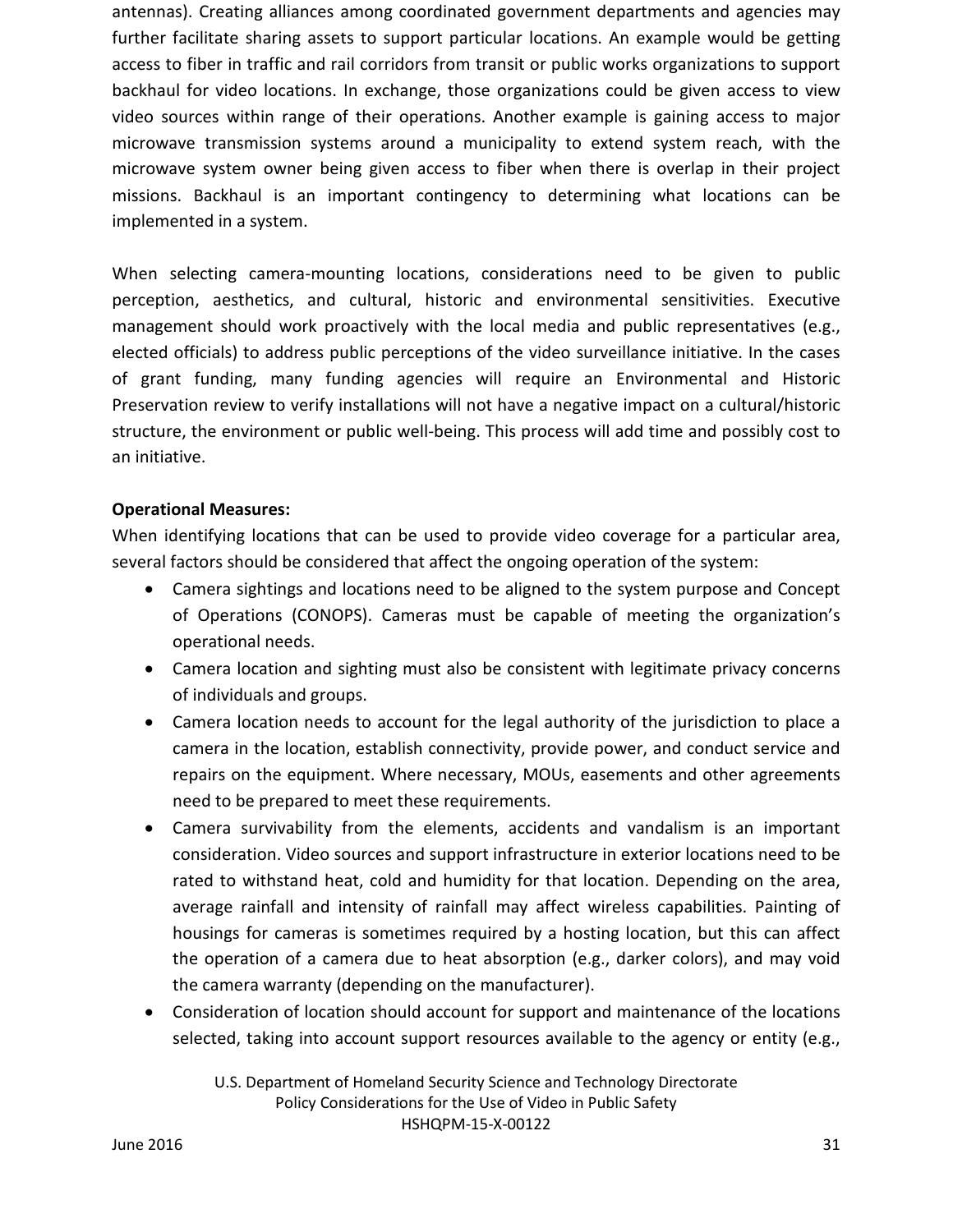bucket trucks, existing security infrastructure, maintenance personnel) and accessibility of the location (e.g., ladder required to mount a 20-foot rooftop parapet wall vs. immediate access via penthouse; needing to coordinate with property owners for timely access). In the case of wireless cameras, the locations of antennas will have an impact on operational concerns. Antenna locations may impact the quality of the video being transmitted or recorded. Processes need to be in place to check video sighting to ensure that cameras continue to provide and capture the field of view intended.

• If a camera or a wireless connectivity antenna is to be mounted on a tower, structural analyses (related to weight or wind loading) and leases may be required prior to mounting this equipment. Additionally, depending on geography, lightning and wind may have a major impact on the camera operation at those locations. Tower climbs are expensive and often have to be planned well in advance. If such locations are required, it will be important to have a support contract in place that provides for a certain number of replacement units and tower climbs that can be readily used (e.g., having the purchase order already in place). If locations are selected in areas of growth or redevelopment, construction plans may alter the camera sighting or the camera may become disconnected or obscured. If this becomes an issue, then there are cost considerations for modifying designs over time.

#### **Technical Measures**:

The following technical concerns should be addressed:

- Implementation is facilitated when an entity specifies a select set of equipment makes/models or types to be utilized in a system. Also useful is a specified standard for when the marketplace will be re-evaluated to determine whether upgrades or changes are warranted. This simplifies ongoing support because technical resources can become proficient in those platforms, and because break/fix inventories can be maintained in those select devices.
- Standard configuration of devices needs to be determined so that sources can be preconfigured in that standard prior to being installed.
- When cameras are being deployed on a wireless mesh, users should consider testing the solutions before fielding them. For example, the mesh could be staged in a warehouse environment with a connection to the network to ensure all nodes are configured properly and would come online when installed in the field. In conjunction with bench testing of new sources during the pre-install configuration process, this will eliminate lengthy trouble-shooting that would occur after the sources are installed (particularly in hard-to-reach locations like traffic signals or rooftops). Installers should coordinate the quality assurance (QA) of the installations from the desktop prior to leaving the site location to minimize delays or costs associated with revisiting a location.
- A predetermined IP schema should be designed at the beginning of any video project. Location will play a major role in that schema, including how the system is intended to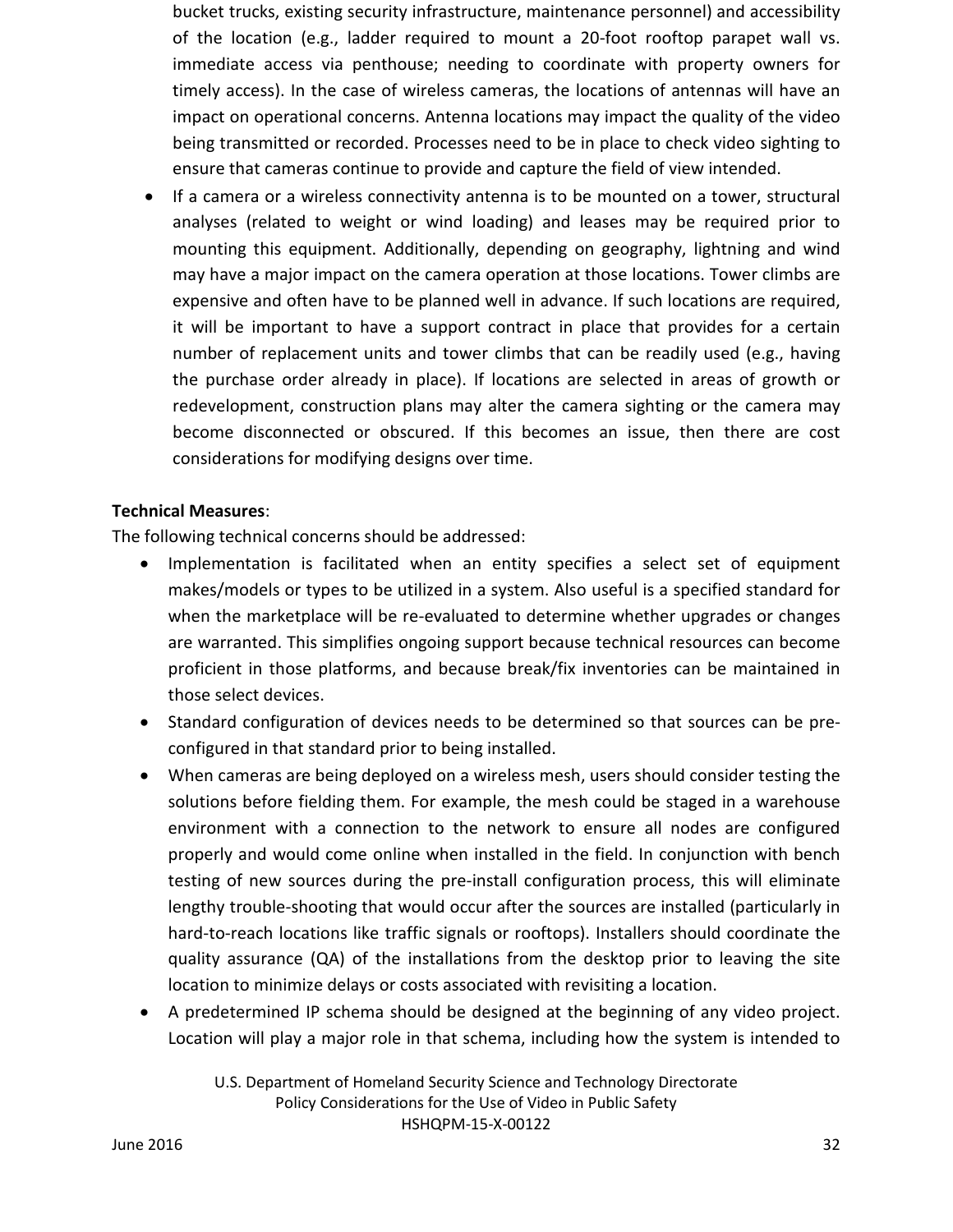grow over time to allow for additional IP addresses to be available in a given sub-net. For instance, if IP super- and sub-nets will be allocated first by geography and then by device type, the master plan should be prepared in advance and IP addresses allocated to installers according to that master plan. The installers should then provide information regarding the location where a device was installed to update the IP master list in order to track allocation.

- The system design should allow for all components on an IP-based network to use Simple Network Management Protocol (SNMP) technology to allow the devices to be managed remotely on a network using automatic network management tools. Many monitoring tools only indicate whether a connection to a device still exists. Enclosures and housings containing network switches need to be readily accessible to persons responsible for troubleshooting activities in order to allow for a quick evaluation as to the nature of a camera outage (power, camera, communications links, etc.).
- Where possible, fiber connectivity should be the preferred method of technology because fiber allows cameras to remain functional during heavy storms, provides protection for connectivity and results in better bandwidth for video sources. If wireless connectivity (i.e., point to point, wireless mesh, Gig link) is the only option due to availability or budgets, then a rating of five-nine's should be considered in areas where rainfall is frequent and may be heavy. These ratings indicate the amount of time that a device is expected to operate in a given geography. Radio Frequency (RF) engineers can calculate these numbers depending on location.
- RF conditions must be addressed. A thorough understanding of the RF conditions in a given area is important to the quality of video achieved in a given location. A qualified RF engineer can determine this and make recommendations as to the frequency to be used in the wireless infrastructure at the location. The 4.9 GHz frequency is provided for public safety uses and is also available for use by traffic agencies. Because the user community allowed to use this frequency is more limited, doing so also will allow for fewer channels at the necessary bandwidth than some other options. Balancing all these considerations will be important in a given location. To the extent possible, it is advisable to work closely with other public safety agencies, as well as those known to be utilizing wireless technologies to minimize interference between systems. This may be a challenge due to competing interests and because some parties will often want to avoid sharing their plans.
- There needs to be an understanding of how your wireless system might interfere with others in the area. For instance, if there is close spacing of a wireless mesh camera system in a densely populated high-rise area, then an agency's own radios may interfere with one another. Tri-polarity antennas can help with this, as well as the ability to use multiple bands and channels within those bands. Additionally, a helicopter downlink system might interfere with ground-based or mobile unit (land or marine) wireless locations.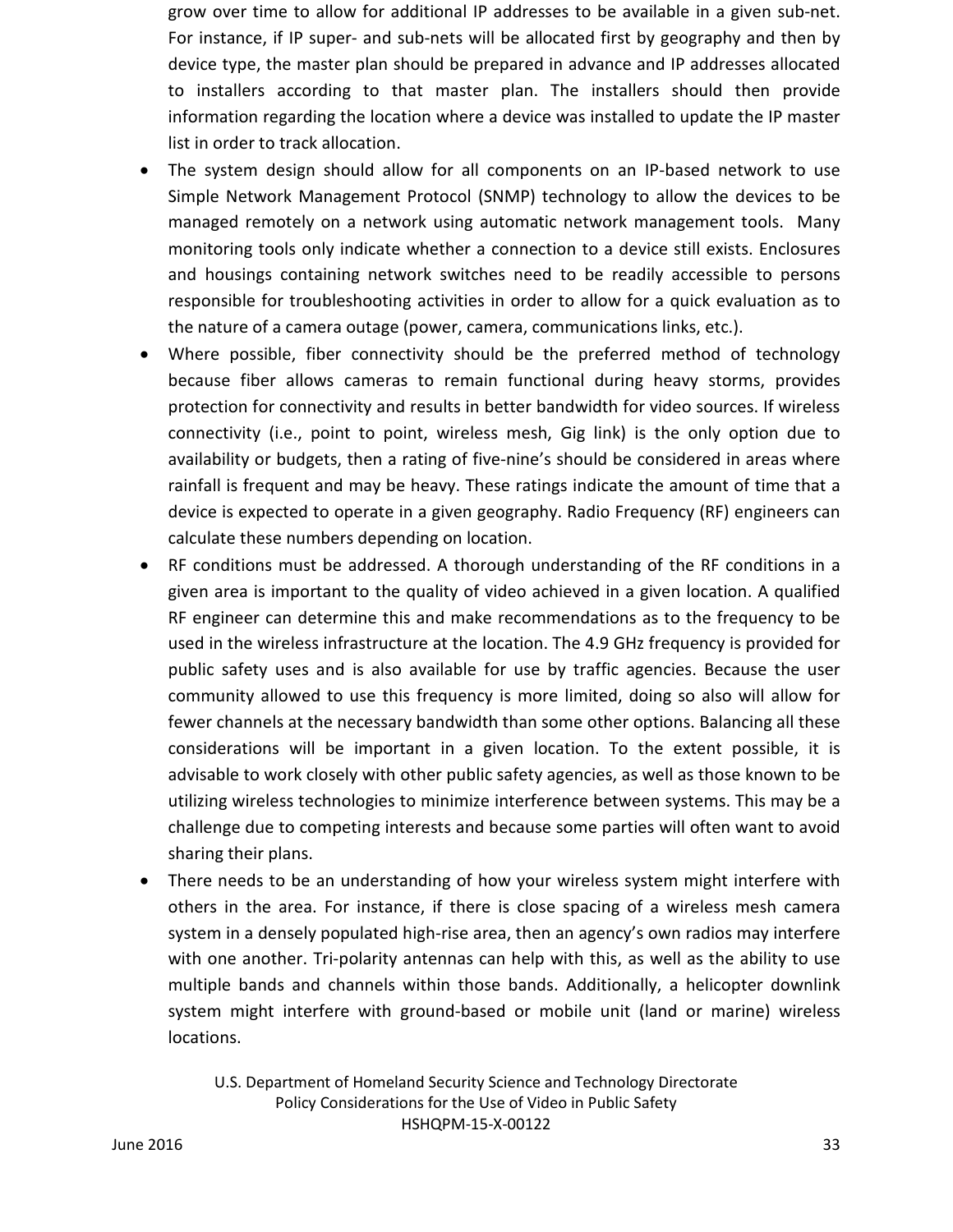- Depending upon the mission criticality of a video location, Uninterrupted Power Supply (UPS) capabilities need to be considered. The circuits for the building itself may already have UPS capabilities in place. If not, local UPS capability at the switch or device may be necessary. Additionally, surge and lightning protection need to be addressed. Some buildings have "dirty power" that requires the protection of sensitive electronics. While no equipment can be protected from a direct lightning strike, Lightening Protection Units (LPUs) are available to be placed in line to prevent energy from electrical storms from traveling up or down a cable and damaging the electronics. Consideration should be given in the technical design as to where the LPUs will be placed in tower applications. These devices will fail more frequently than a radio that is reinforced to withstand this impedance and could result in costs related to tower climbs. At a minimum, an LPU should be placed at the base of the tower to protect the equipment in a tower support building. Newer tower radios place the electronics on the tower itself, as opposed to large radome antennas being placed on a tower and the radio being placed in the support building. These types of systems are more expensive to purchase, but may be cheaper to maintain over the long haul given the electrical storm/tower dilemma.
- If cameras are located or sighted within areas that have the potential to involve privacy concerns, then automated solutions like image masking or virtual or physical restriction on camera operation should be considered to ensure privacy.

#### **Stakeholders:**

Selection of sighting and location requires input and collaboration among a wide array of stakeholders, with each having an interest in the program outcomes and oversight. Agencies developing video programs should consider engaging the following groups:

Internal

- Executive sponsorship (to set direction, but also assist in negotiating with location owners or owners of facilities used for source locations; manage any media or public concerns about the initiative);
- Departmental management (functional and technical);
- Operational users (first responders, criminal/civil investigators, transportation, public works, etc.); and
- Technical implementers (information technology, procurement, project managers, facilities management, transportation engineers, permitting and planning).

#### External

- Property owners;
- Utilities and public works (for support infrastructure);
- Regional public safety agencies (traffic management; 911 call centers; local, county and state governmental agencies; flood/water districts; critical infrastructure agencies and districts);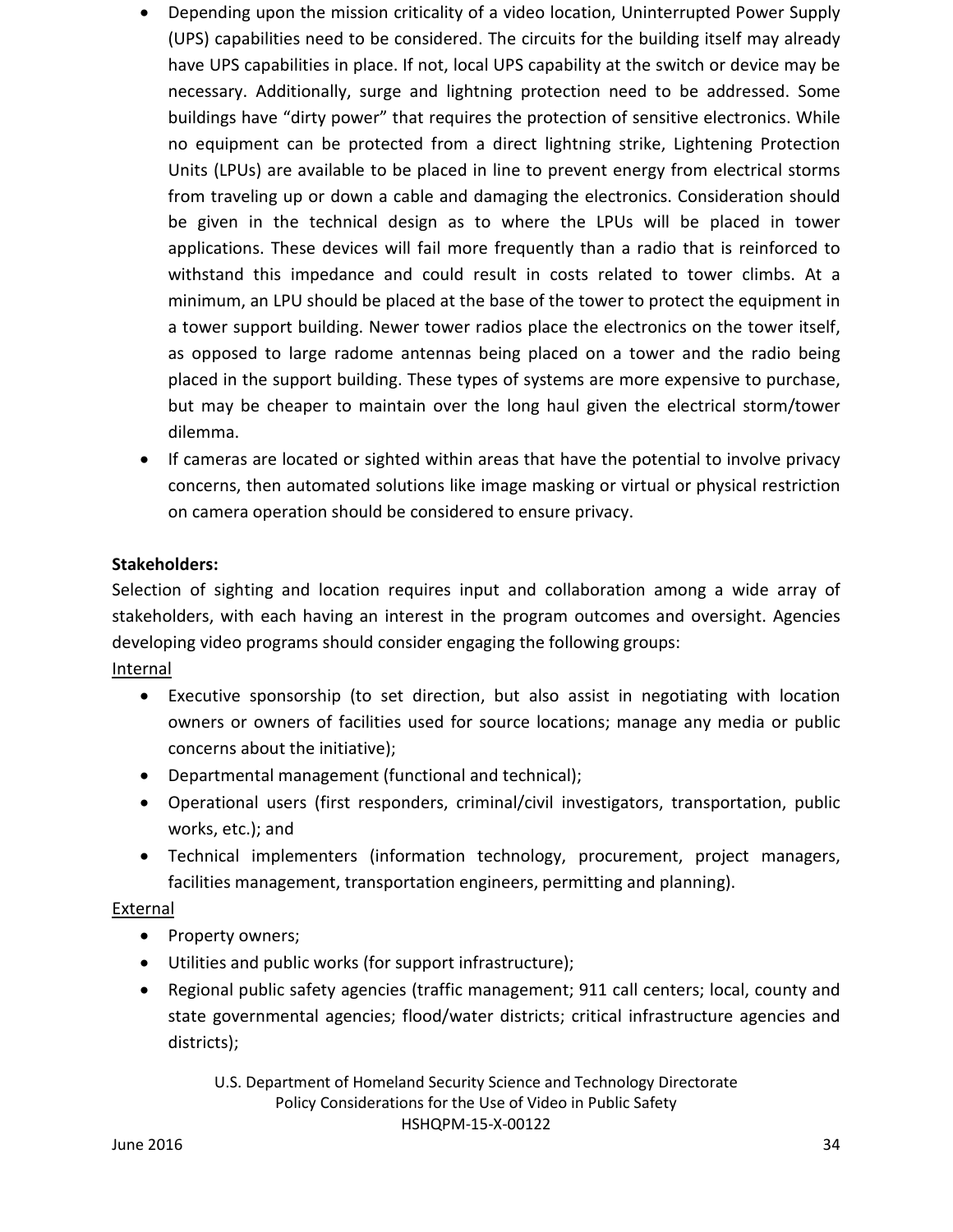- Commercial entities with public safety concerns (stadiums & convention centers, ports, universities, airports, medical centers, stadiums, convention centers);
- Community partners (e.g., management districts, chambers, business improvement districts, neighborhood associations, etc.);
- Media (managing public perception and concerns when necessary; proactively informing the public of the intent of the system); and
- General public (balancing program goals with privacy issues; managing expectations).

#### **Impacts:**

Access to quality video from the right location at the right time is key to the success of the system. For first responders and other public safety personnel, relevant functionality and improved results (force multiplier, effort reduction and collaboration) is what will determine their willingness to incorporate the use of a system in day-to-day operations. Understanding the functional and operational requirements, known threats and hot spots, and event types and timing will be key to properly selecting locations and determining sighting requirements for a system. While it is impossible to anticipate the location and timing of every incident, taking the best knowledge and assumptions into account will increase the likelihood that a video program will capture an incident, either recorded or in progress.

### **Special Consideration of Sighting and Location—Environmental, Historic Preservation and Aesthetic Concerns:**

The placement of camera sensors around a city, campus or building can raise environmental, historic preservation and aesthetic concerns. These concerns can have implications for system design, cost and operation. They can also affect issues like community support. Some examples follow that illustrate these concerns.

For example, in an attempt to make street cameras blend more closely with the design of the street lighting system, a jurisdiction determined that camera housings would have to be black the same color as the light poles and traffic signal lights on which they were mounted. This decision on the color of camera housing had significant impact on the design and cost of housings that were designed to be white to minimize the effects of heat on camera operation. Alteration of manufacture design may serve to achieve aesthetic objectives, but those decisions are often not without cost.

A second example involves the placement of cameras on structures of iconic, historical or artistic value. In this case, a jurisdiction was looking to enhance coverage of a public park and therefore placed cameras atop the highest structure, which happened to be a piece of artistic design. The reaction of the media and the general public was swift and highly unfavorable. The cameras were quickly removed. The important point is that placement of cameras in and on iconic structures should be done very carefully and with consideration of public sentiment.

U.S. Department of Homeland Security Science and Technology Directorate Policy Considerations for the Use of Video in Public Safety HSHQPM-15-X-00122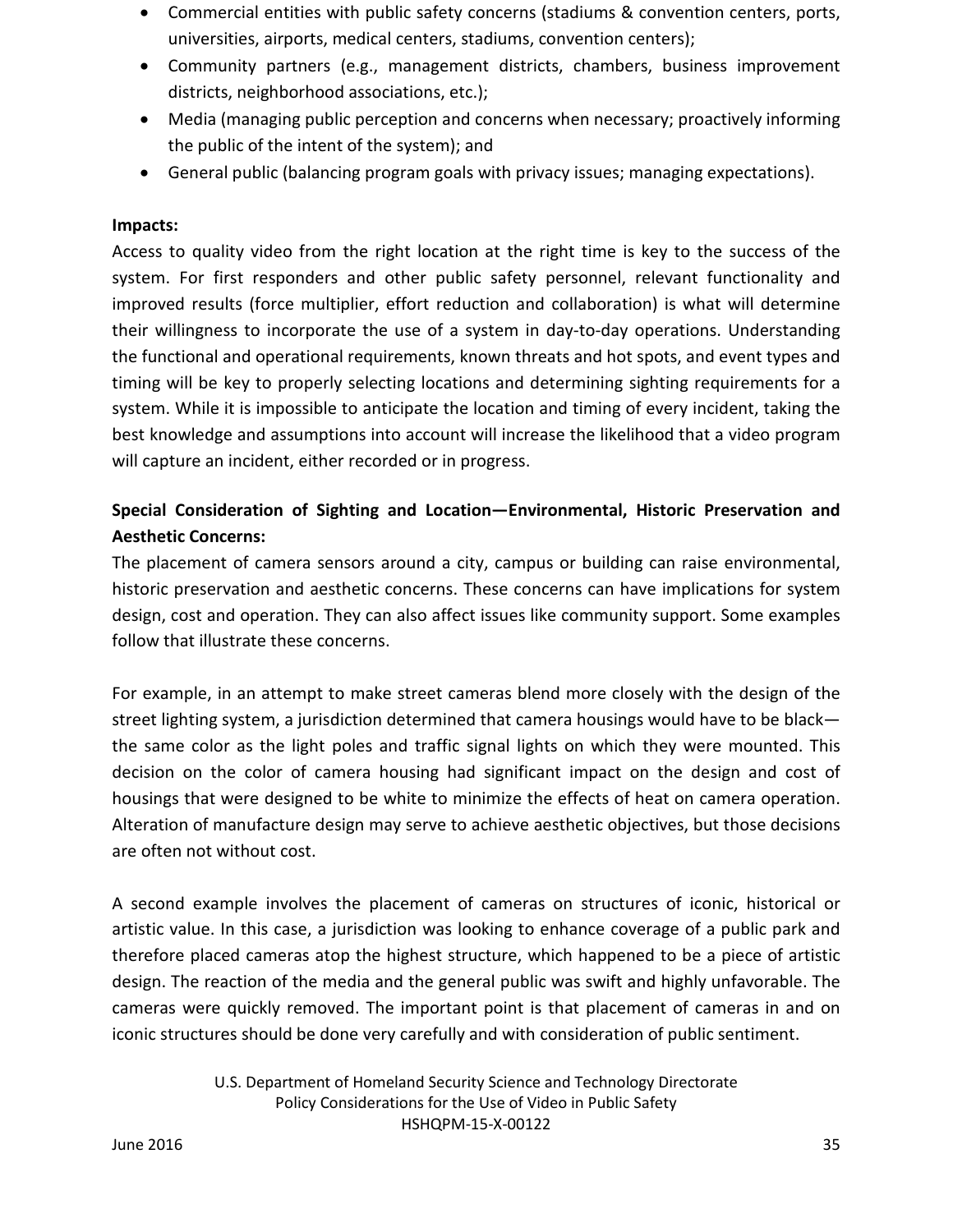Another example would involve the placement of cameras on buildings listed in the National Register of Historic Places [\(http://www.nps.gov/nr/\)](http://www.nps.gov/nr/). Height of rooftop antennas and color of equipment could become an issue. Federal, state and local historic preservation standards should be considered and are usually readily available.

Even in structures that are not iconic, there should be concern over the change that obvious camera deployments can make to the look and feel of a space. In some circumstances, obvious camera deployment may enhance the space by providing a greater sense of security. An example of this is the practice in some police jurisdictions of placing blue lights on cameras in high crime areas. In other instances, overuse of cameras in a confined space or area may create an oppressive feeling.

To be sure, any judgment of aesthetic correctness will vary from person to person and community to community. The key is to be sensitive to those issues and responsive to any concerns of those involved.

#### **2. Access and Use (Real-Time and Forensic) of Video Systems and Data**

#### **Background and Description:**

The promise of video to aid in a range of public safety operations and other governmental functions is something that is being increasingly embraced in all levels of government. As noted in the earlier section on Public Safety Goals, video use post-9/11 has greatly expanded, both in real time and forensically, and is now found in jurisdictions large and small.

At the same time that video system usage is expanding, there is a growing awareness on the part of the public of the scope and power of these systems. Government actions making largescale observations of public conduct and digital file maintenance of that conduct have raised questions about possible interference with civil liberties. Video programs in particular have raised concerns about threats to personal privacy. Concerns are raised not only by the use of images, but also by the use of metadata captured along with those images. Metadata is the set of information about the data that includes the file structure and basic descriptive information (e.g., location, time). Using metadata can make it easier to search, sort and retrieve the actual data.

Addressing legitimate privacy and civil liberties concerns requires commitment to ensuring achievement of two important results: first, that information gathered is utilized only for approved public purposes; and second, that information is properly safeguarded. Systems must contain measures that ensure proper use of video systems by authorized personnel and protect against unauthorized system use or release of data. This relates to the overarching substantive concerns identified earlier. Transparency in the creation and execution of those measures is important in maintaining public confidence.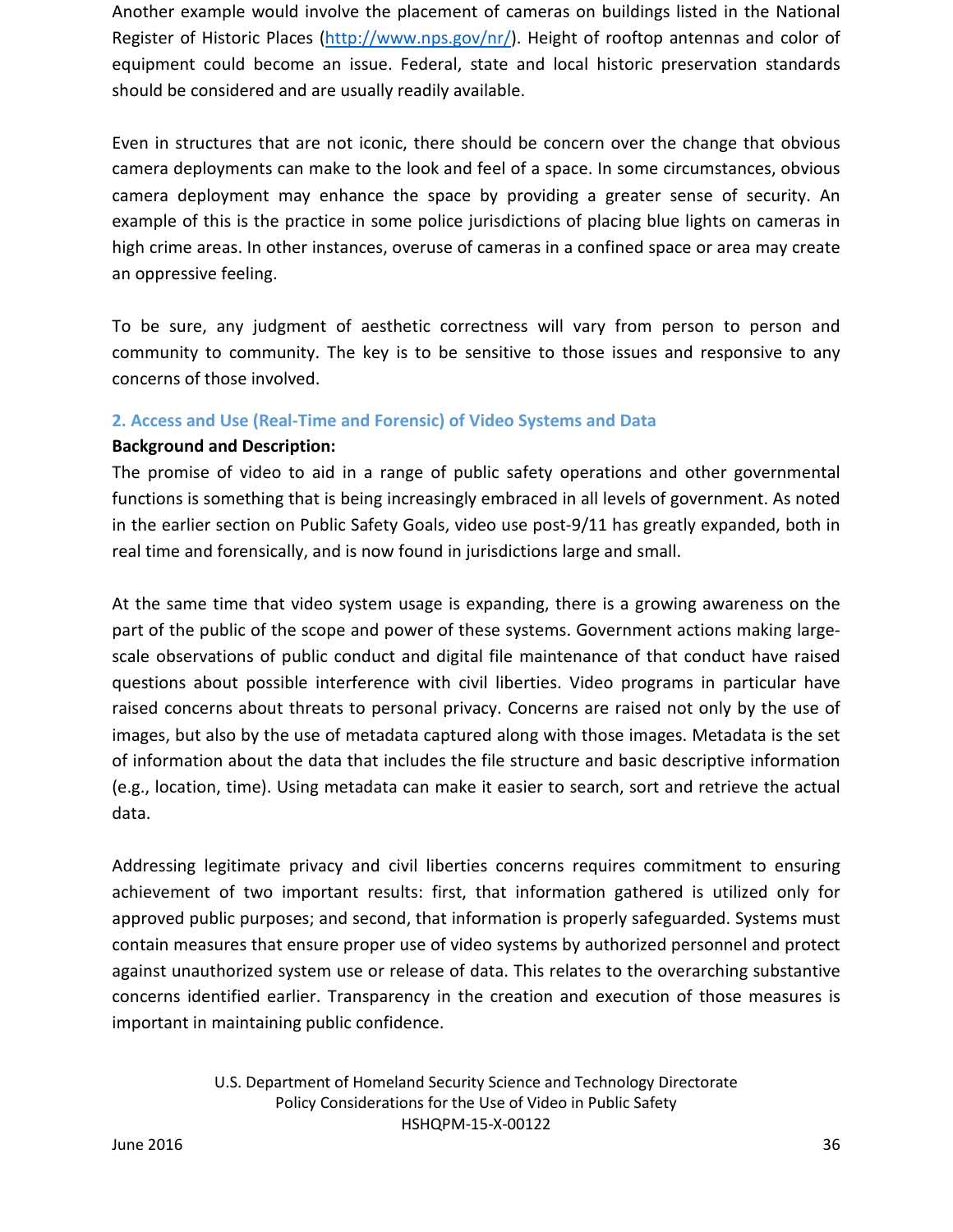With respect to access and use, it may be helpful to consider differing aspects of video and video data that are related to the temporal factors associated with real-time versus forensic use. Different rules might be applied with respect to access and use based on temporal concerns. In real-time use, the concerns focus on how the system is being operated. Questions can arise with issues like turning cameras on and off, and where cameras are aimed and focused, particularly in the case of PTZ cameras that operators can adjust. There are both realtime and forensic concerns about the review of data collected by the cameras. The rules for access and use for those activities can, and often do, differ based on considerations of time and purpose. Because another set of issues arise from the actual operation of the equipment itself as opposed to the data collected, those access and use issues are addressed under the considerations for real-time access and use.

#### **Assumptions:**

The following are important assumptions for access and use:

- The groups of individuals with a need for real-time access and forensic access, depending on the size of the agency, may involve overlapping or completely separate populations of individuals. For example, a small department may have police officers who investigate crimes also working to monitor cameras in real-time, whereas a larger department may have investigations only conducted by detectives. As another example, police, fire and emergency medical services (EMS) may be performing real-time monitoring for a large-scale event, but only the police would investigate any crimes that occur at the event.
- The purposes for forensic and real-time use of data may involve overlapping or completely separate needs (e.g., managing traffic; research for a criminal proceeding).
- Images, their associated metadata and forensic data may have different use and access requirements.
- The increased time over which forensic investigation is generally conducted allows for greater review and supervisory input for decisions on who can access data and for what purposes.
- Video systems operated by a given agency should have sufficient technical capability to establish permissions and controls around determinations made with respect to those who can access cameras and data.
- Permissions and controls can be configured to require approvals for access, which can be required both for individuals and for specific purposes.
- Technology systems can be employed to document compliance with permission and control policies.
- Most access and use decisions will be decided by an organization based on operational need consistent with governmental purpose.
- Having transparent policies for access and use, and the execution of those policies, will increase public confidence and mitigate privacy concerns.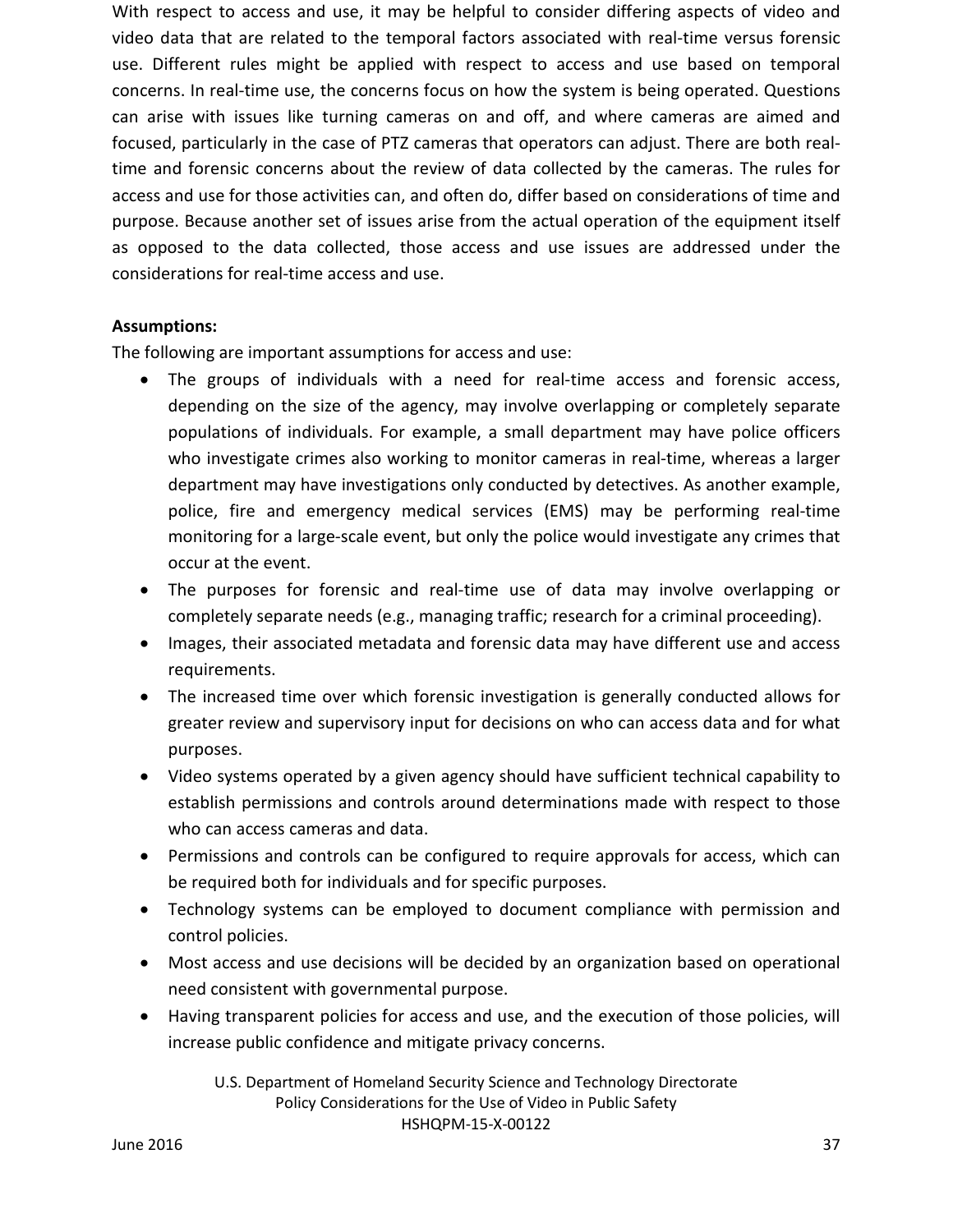- Internal and external audits are important parts of a program of transparency.
- Legislative bodies and courts may place requirements on access and use.

### **Strategic Objectives:**

An agency must have a comprehensive written policy governing the terms and conditions for data access and use. This policy should be predicated on the need for the individual to access the system and to use the data he or she is seeking. That policy must recognize the differing needs for: control over access and use of collection modalities; access and use of real-time and near real-time data; and access and use regarding stored or archived data. Rules for governing access and use should be tailored to ensure that governmental purpose is effectuated, privacy is protected, and the system is safeguarded against unauthorized access or use. Owing largely to time issues and differing needs for information in real time as opposed to forensic use, it might be beneficial to structure access and use policy to reflect those realities. Some flexibility may be appropriate to ensure appropriate information access in real time, especially in emergency situations. However, rules for governing access and use of stored and archived data should be more restrictive. Whatever the decision on policies and protocols for access and use, measures should be put in place to rigorously enforce those policies and protocols. The policy should outline the legal, operational and technical implications of access and use.

#### **Operational Measures:**

The following are operational considerations regarding access and use of video systems. Consistent with the suggestion above, real-time and forensic uses are distinguished.

For real-time access and use (including manipulation of the video data collection system itself), the following matters need to be addressed by operational policy:

- Establishment of a process for providing access to cameras and real-time data (who, what, when, where, why and how), a system for supervisory oversight and system for activity reporting.
- Establishment of a process to ensure that users are properly credentialed.
- Issuance of specific user identification and imposition of security measures (e.g., password or biometric systems) so that user access can be authenticated and tracked, and user activities can be tracked and monitored (ultimately showing who the user was and exactly what they were viewing).
- Development of a video CONOPS to set priority access to video feeds.
- Requirements-based hierarchy of controls and permissions.
- Mechanism in place to adjust permissions based on the situation.
- Creation of protocols for granting and denying access to cameras.
- Creation of the ability to provide real-time access to "boots on the ground" responders.
- Establishment of recording permissions/limitations.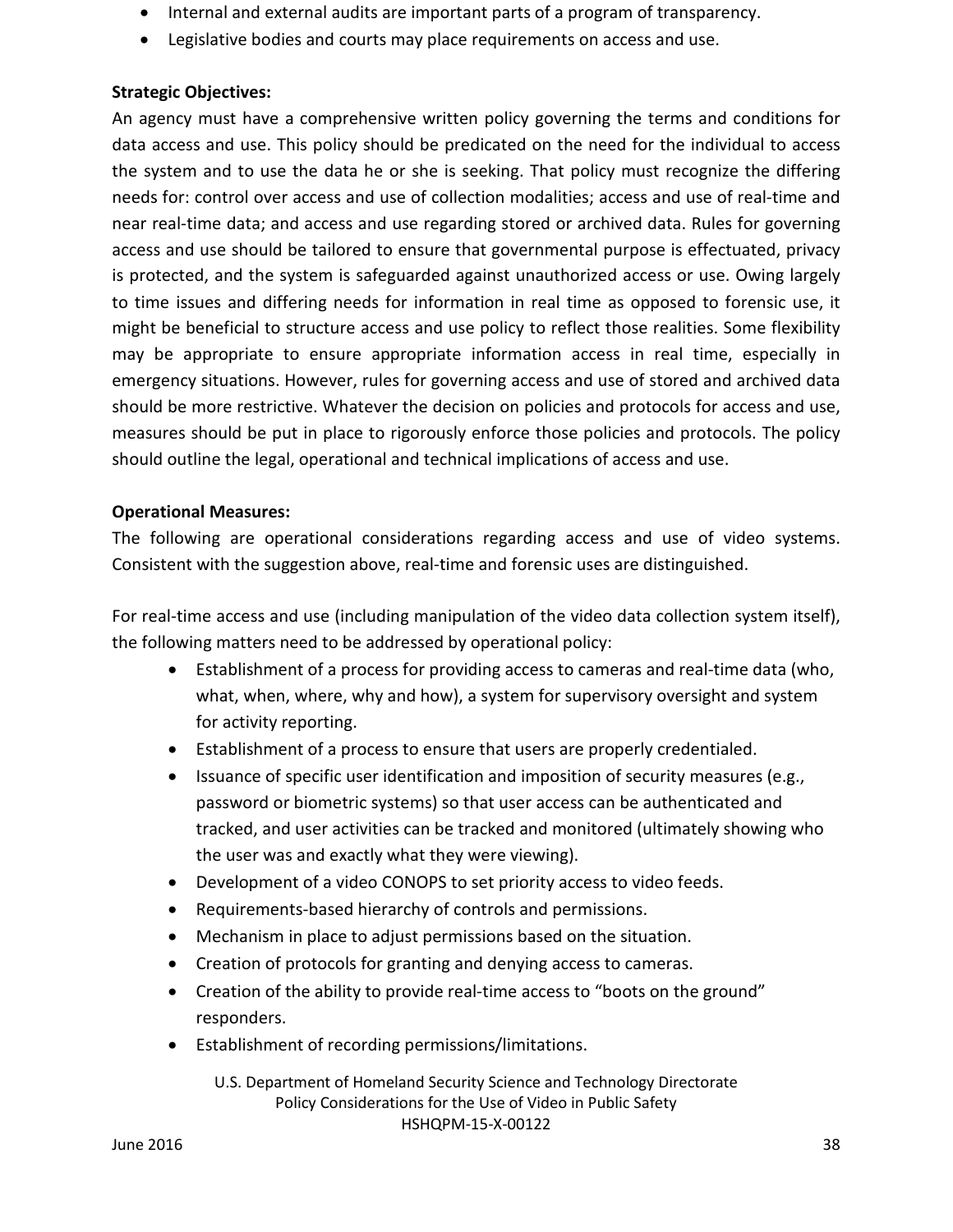- Establishment of controls to limit export and dissemination of live or recorded digital media content (DMC).
- Establishment of training programs to ensure technical proficiency and a clear understanding of user system permissions.
- Development of an internal and external audit regimen to monitor compliance with access and use rules.
- Establishment of discipline and re-training programs for individuals identified as non-compliant with policies and protocols.

For forensic access and use, the following matters need to be addressed by operational policy:

- Establishment of a process for providing access to cameras and forensic data (who, what, when, where, why and how), a system for supervisory oversight and system for activity reporting.
- Establishment of a process to ensure that users are properly credentialed.
- Issuance of specific user identification and imposition of security measures (e.g., password or biometric systems) so that user access can be authenticated and tracked, and user activities can be tracked and monitored (ultimately showing who the user was and exactly what they were viewing).
- Establishment of a system of approvals and permissions for access to stored video data.
- Establishment of a system of approvals and permissions for actions with respect to stored data including: copying, altering, removing or destroying stored data.
- Development of protocols to ensure evidentiary usage consistent with jurisdictional requirements.
- Development of a schema to ensure user access does not interfere with established preservation practices and destruction in accordance with established retention schedules.
- Establishment of a notification system so that interested users can take necessary steps to preserve needed data before destruction.
- Establishment of training programs to ensure technical proficiency and a clear understanding of user system permissions.
- Development of an internal and external audit regimen to monitor compliance with access and use rules.
- Establishment of discipline and re-training programs for individuals identified as non-compliant with policies and protocols.

# **Technical Measures:**

The following are technical considerations regarding access and use of video systems. Consistent with the suggestion above, real-time and forensic uses are distinguished.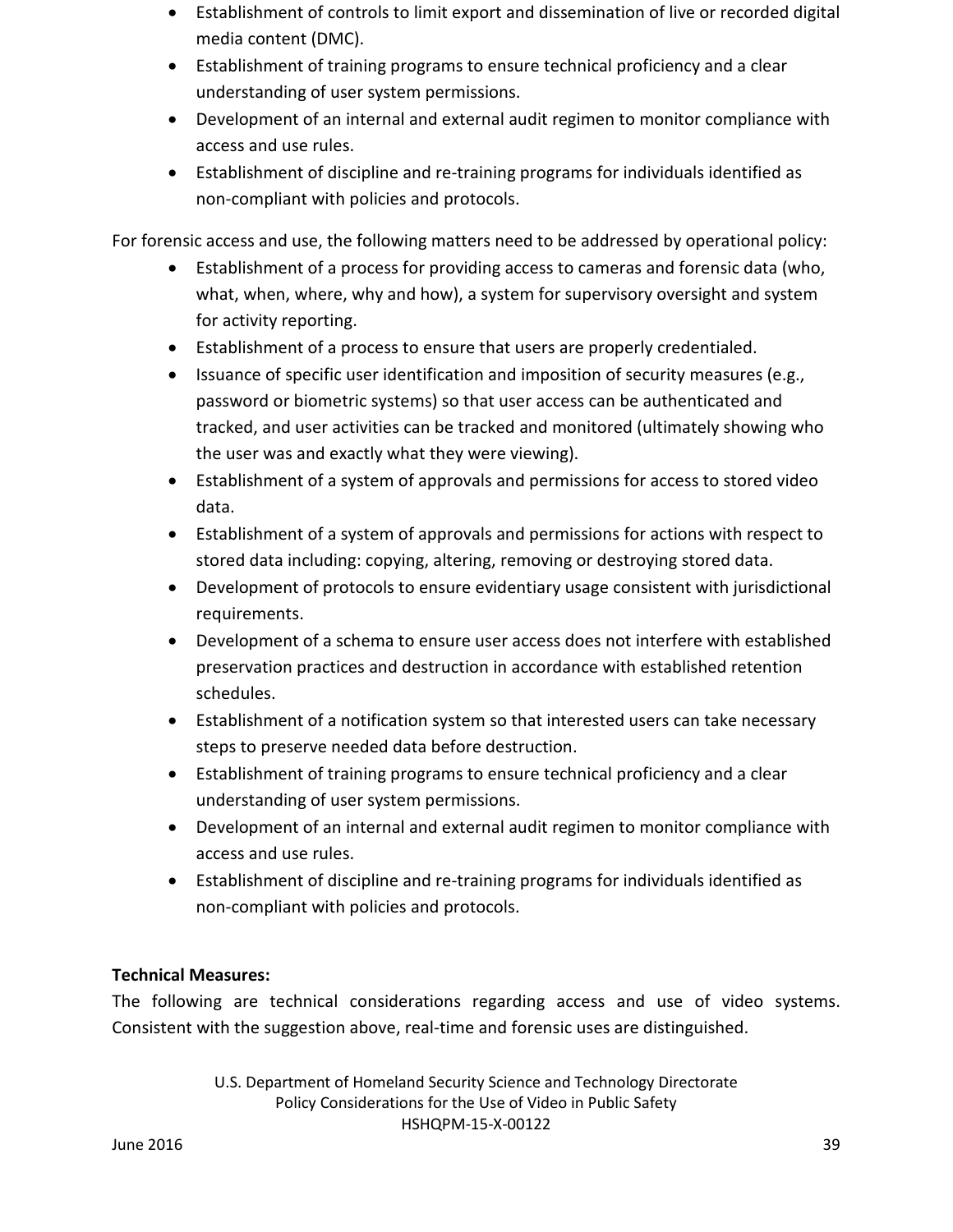For real-time access and use (including manipulation of the video data collection system itself), the following matters need to be addressed by operational policy:

- The system should be architected so it can be managed through a system of permissions and controls with respect to access and use.
- The system should be architected so that users can be properly identified and their activities can be tracked and monitored.
- The system should be developed in a fashion to ensure that all video feeds, including those provided by wireless devices, can be accessible in real time.
- The system should be developed in a fashion to ensure users have the ability to send and receive video data from any geographical location to whomever needs to see it.
- With respect to the development of the video system itself, focus needs to be placed on availability, reliability and survivability of collection systems and image data.

For forensic access and use (including manipulation of the video data collection system itself), the following matters need to be addressed by operational policy:

- The system should be architected so it can be managed through a system of permissions and controls with respect to access and use.
- The system should be architected so that users can be properly identified and their activities can be tracked and monitored.
- Where a system of supervisory approvals and reasons for access are required to be specified, the system should be able to track and report compliance with those measures *before* access is granted.
- The system should be developed in a fashion so that controls are in place to protect against unauthorized access, copying, alteration or destruction of stored data.
- The system should be developed with safeguards that ensure backup and preservation of data.
- With respect to the development of the video storage system itself, focus should be placed on availability, reliability and survivability of collection systems and image data.

# **Stakeholders:**

Stakeholders include individuals within a jurisdiction's governmental structure, as well as numerous external constituencies who may want to access video data. Stakeholder groups include:

Internal

- Policymakers;
- Operational users (first responders, criminal/civil investigators, transportation, public works); and
- Technical implementers (information technology, procurement).

External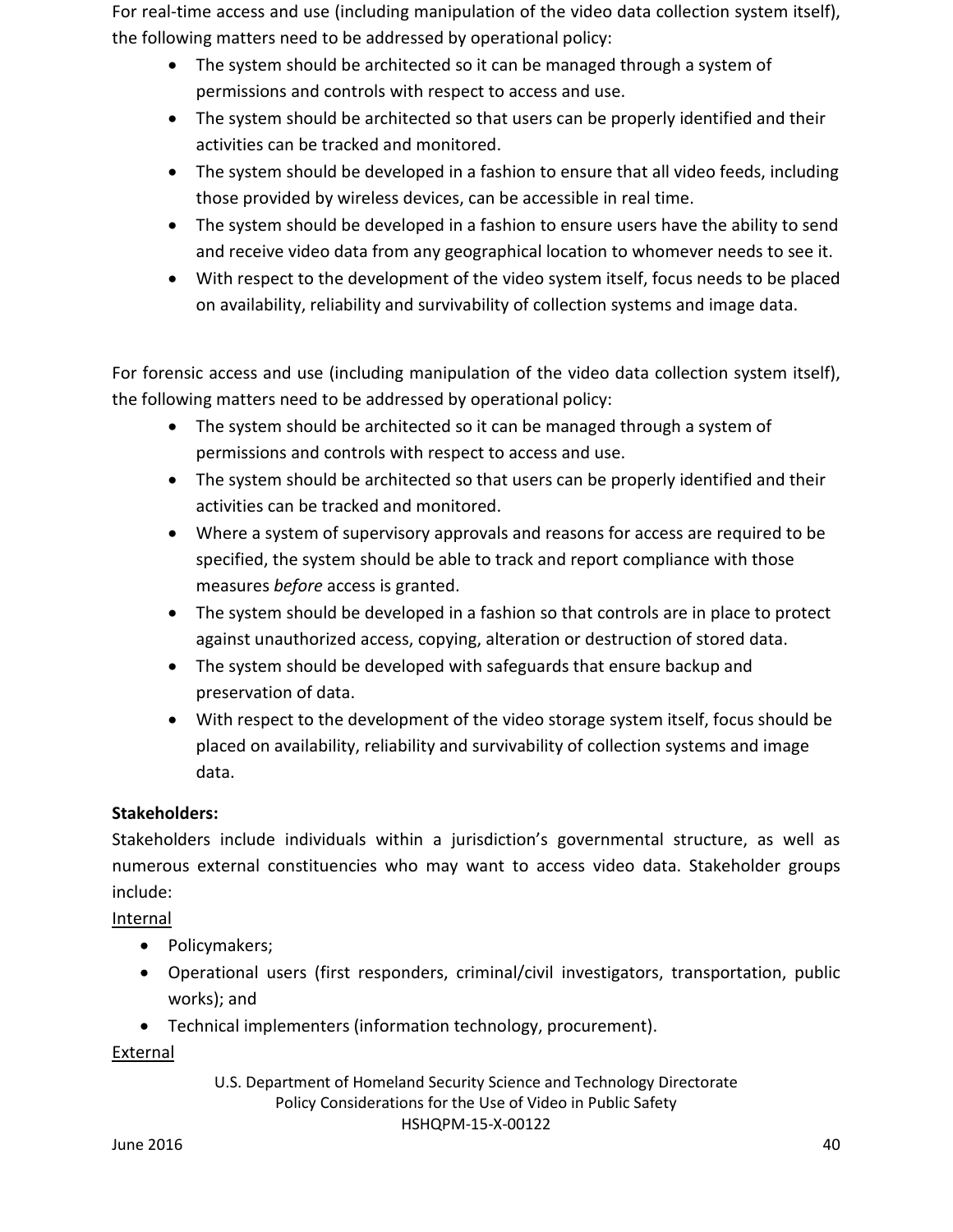- Policymakers and records supervising agencies (e.g., state legislatures, state/local archivists);
- Operational users (first responders, criminal/civil investigators, transportation, public works);
- Legal counsel (to review policy to ensure compliance with legal requirements on access and use);
- External data recipients (e.g., judges, prosecutors, public defenders and private criminal and civil attorneys — who need assurance that data is not altered or compromised);
- General public (concerned about data use and privacy); and
- Advocacy groups concerned about data use and privacy (e.g., Electronic Privacy Information Center (EPIC), American Civil Liberties Union (ACLU)).

#### **Impacts:**

Determinations on access and use have impact across all video system elements and underpin all aspects of system operation. In addition to shaping the operation of system, decisions on access and use can also shape the type of technology a system may utilize and how a system is architected. These impacts begin with the actual collection of the data itself, when to turn cameras on or off, record or not record, or control focus and direction (i.e., PTZ) of cameras. These real-time concerns need to be addressed along with the real-time imagery and metadata the cameras generate.

Controls on access and use are key to ensuring that the overarching goals of governmental purpose, privacy protection and system security are achieved. Decisions (including: who can use the system; what data they can capture or access; and under what circumstances) need to be clearly documented in policy and then reinforced through a series of other measures. These measures include supervisory structures, systems of oversight and audit, and automated permissions and controls built into the technology supporting the system.

In establishing and implementing technologies on use, consideration should be given to temporal concerns and the need for flexibility in emergency circumstances. The rules on access need to ensure that organizations have the ability to access and use data, particularly in real time. Conversely, as the data become older, there should be increasing review and scrutiny for access and use. The same scrutiny should apply as the scope of data review increases or when there is an attempt to create files or dossiers of individualized data.

# **Special Consideration for Access and Use — Categorization of Video Data Content:**

Categorization of content refers to the organization and "labeling" of video content to facilitate and expedite the use of that video for the designated mission of the system. The development of this information system architecture needs to be aligned with the underlying governmental purpose for which the system was established. It should address both the images to be

U.S. Department of Homeland Security Science and Technology Directorate Policy Considerations for the Use of Video in Public Safety

HSHQPM-15-X-00122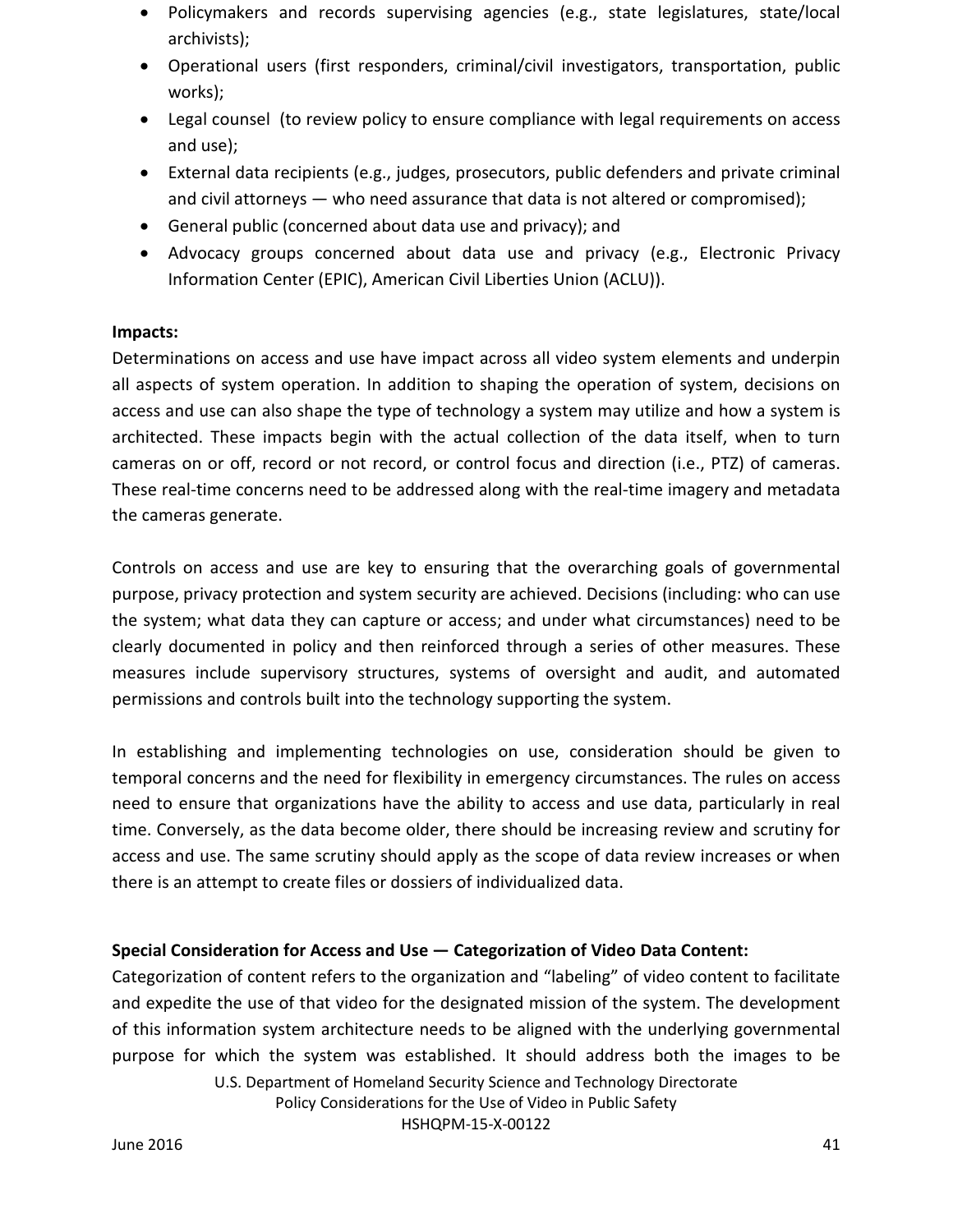observed, and the images to be collected and recorded. This categorization process concerns not only images, but also the underlying metadata that is now captured by digital systems. All data that a video system touches should be categorized.

Operators need to ensure that only data fitting into identified categories is collected, recorded or used. The development and application of these categories should be determined by a group that includes the stakeholders who will ultimately utilize the video content for specified use cases and in accordance with standards, Standard Operating Procedures (SOPs), legal guidelines and technical functional requirements.

Rules for the use of the video system and content, and therefore the categories implemented in the system, may be guided by the source of funding used to develop the system (e.g., stakeholder interests, or grant requirements and restrictions). This may also affect the ability to share that video (and therefore categories are applied to easily separate security sensitive video content). The policy developed for categorization of content should clearly define these requirements and include what is and is not acceptable to ensure proper use of the system and adherence to legal requirements. An example would be determining at what point the use categorization of the video changes from generic situational awareness to Criminal Justice Information Services (CJIS) regulated content (i.e., data that may be used for evidence in connection with criminal proceedings or other criminal justice processes like intelligence gathering). This may occur though manual investigative processes or through the use of analytics and other automated tools. For example, once the analytic tools in a system begin to identify a potential individual and categorize content based on that identity, this might require that these data now be maintained under a regimen such as CJIS technical guidelines for security.

Categories typically are warranted for use with automated video analytics tools (live video), but may also be used for video content analysis (recorded video). Categories related to these applications can assist in situational awareness and incident response where they provide realtime detection and alerts, and thereby aid in defining events and scenarios when those events are detected.

Carefully selected categorization may also be useful in forensic analysis and search of DMC, where the categories may greatly reduce the amount of time and personnel required to search recorded video to pinpoint specific video frames (e.g., [7]). Examples of categories are:

- Target type people, vehicles, static objects;
- Event type moving, stationary, crossing a line, occupancy, crowding;
- Filter by color;
- Filter by size;
- Filter by defined time ranges;
- Search on selected cameras or group of cameras; and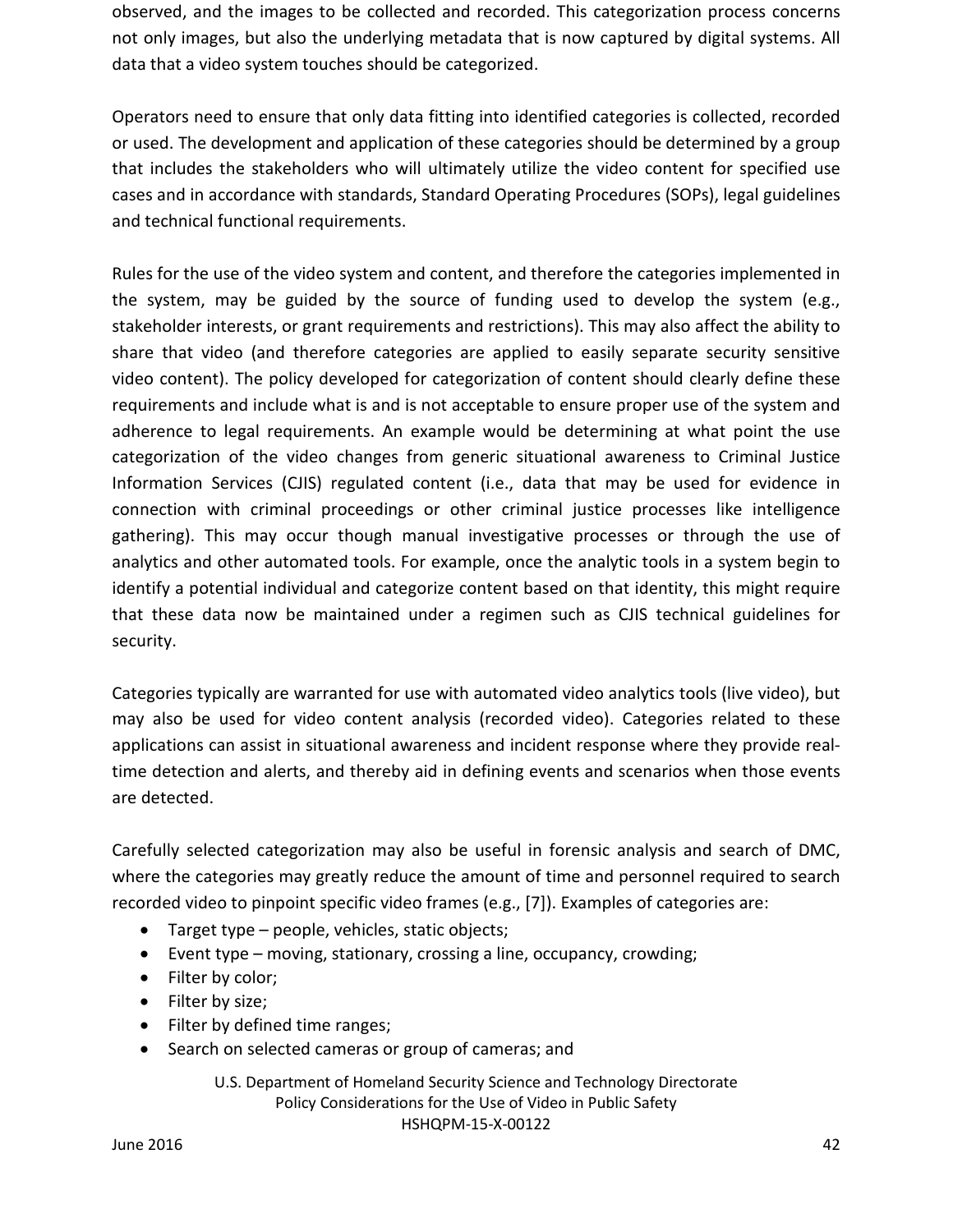• Search for similar targets – Once a target is observed, a simple search can be conducted to locate additional appearances of the same or similar target in the recorded video.

Categories can also aid in analyzing video footage to generate statistical reports from data collected within the video. Examples of uses of these types of categories include:

- Vehicle traffic analysis;
- Behavior analysis (timing, frequency, magnitude, direction);
- Operational efficiency;
- Frequency of incidents; and
- Patterns in system component performance.

Categories can be applied to scenarios, including security and perimeter protection, public safety, environmental conditions (e.g. rainfall and flooding), traffic monitoring and asset protection.

When making decisions on the categorization of content, jurisdictions should be aware of the following common assumptions:

- Categorization of content may be influenced by legislative and court decisions. Those influences may require limits or restrict categories of content or the ways in which those categories can be created and maintained.
- Categorization of content will likely involve significant internal and external inputs on issues of privacy and security, which may change over time.
- Demand for video content will likely be high from multiple sources inside and outside government, which may influence categorization decisions based on resources to meet requirements.
- Categorization of content for video is a relatively new phenomenon for most jurisdictions and will increase in complexity as the video system grows.

# **Special Consideration for Usage — Interrelationship with External Databases:**

The digitization of data raises the possibility of linking visual imagery with a range of unrelated informational databases. Two immediate examples of this phenomenon will be described, as they point to the need to address this issue in design and operation of those systems.

The first example is license plate recognition (LPR) technology. Enhancement in imaging capability and digital processing make possible real-time monitoring of license plates and comparing them to other records databases like stolen vehicles, registration data, and warrant or other watch lists. Therefore, LPR gives a jurisdiction the ability to conduct a range of enforcement activities. While those activities are certainly related to legitimate government enforcement and revenue collection, they may not be related to the specific government purposes for which the camera system was created. How those data are captured, categorized, stored and used raises a host of privacy concerns for citizens and advocacy groups.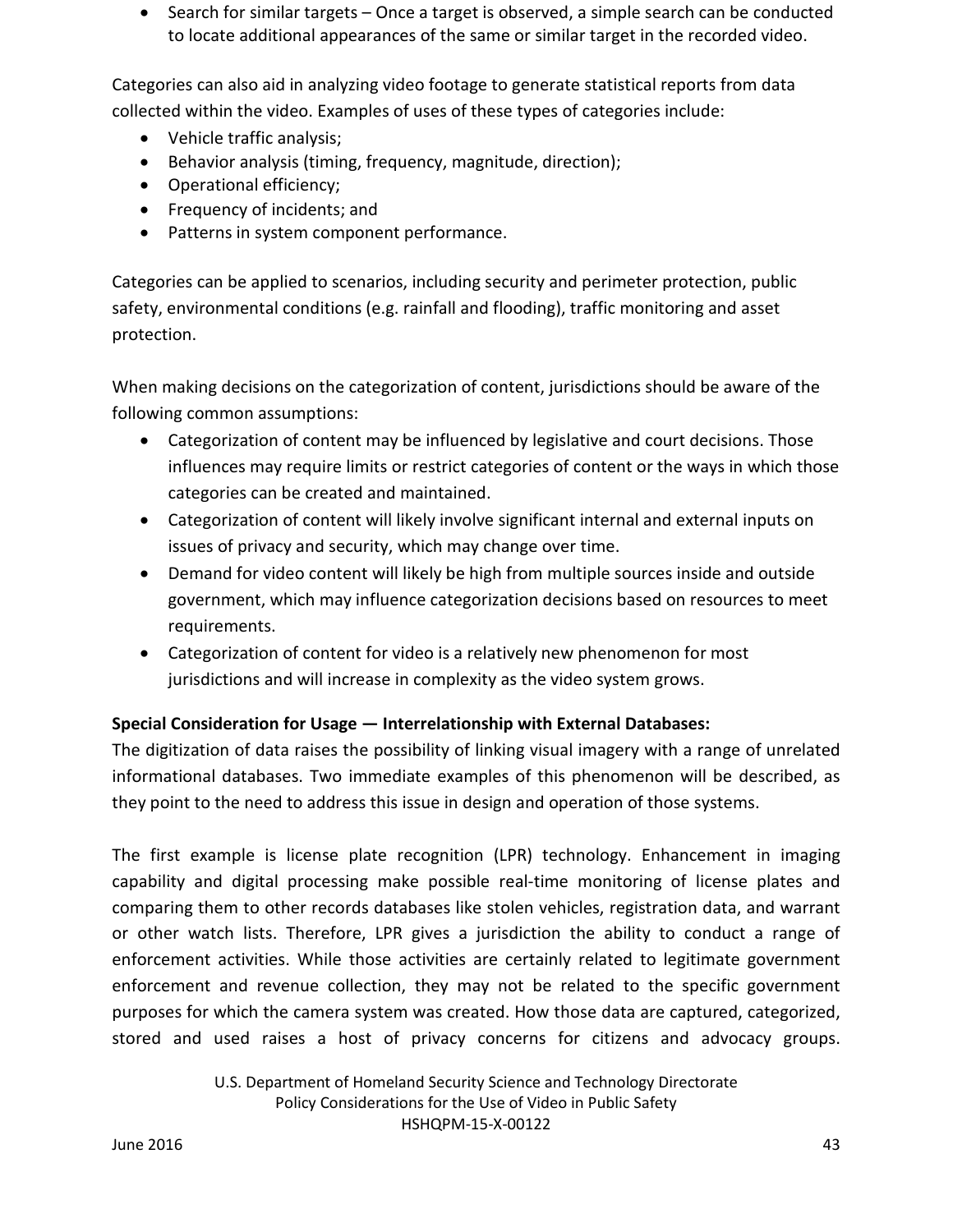Understanding the databases utilized for comparison and the reasons for doing so is important. That usage must relate to the governmental purpose of the system. It must also be consistent with guidelines for privacy protection.

Where jurisdictions have expanded the use of camera systems to enhance enforcement of traffic (e.g., red light and speed enforcement cameras), there has been significant backlash. Similarly, LPR use to cite drivers for other administrative offenses is controversial, such as failure to complete emissions testing. Moreover, the relation of visual data to these other databases may serve to undermine public confidence and support for the overall system.

A second example of concern over relating visual data to other databases comes from the advancing technology of facial recognition. Consider the use of facial recognition technology to investigate criminal activity captured by a video system. What databases can be used to establish the identity of an offender? Can images be compared to mug shots? Should law enforcement be permitted to utilize driver's license photos? What about accessing publicly available photo collections on the Internet? Technologically, all these searches are currently possible. What searches should be permitted and under what circumstance? Relating camera data to these other systems raises significant public policy issues concerning privacy and civil liberties.

The two examples above demonstrate the range of concerns over using video system data with other databases. Before an agency determines whether to do so, the following issues need to be addressed:

- Does this database relationship serve a legitimately defined governmental purpose?
- What impact does relating video data to any given database have on privacy and civil liberty concerns?
- What impact does relating video data with any given database have on public support?
- What safeguards are in place to ensure appropriate use of related databases consistent with government purpose and privacy guidelines?

As systems mature and as the capability to relate to new databases expands, the issue of database relationships will likely grow. As systems change over time, there is a need for ongoing attention to these concerns. The International Association of Chiefs of Police (IACP) has published the IACP Technology Policy Framework, which suggests a series of principles governing the implementation of any technology with potential impacts on privacy [22]. Such guidance may provide a useful tool when developing policies for video systems.

# **3. Sources Considerations**

# **Background and Description:**

The term "sources" as it pertains to public safety CCTV video refers to sources of video streams or feeds, sometimes called digital media content (DMC), coming into a given system. Depending on the objectives of that video system or federated system, the types of sources of video will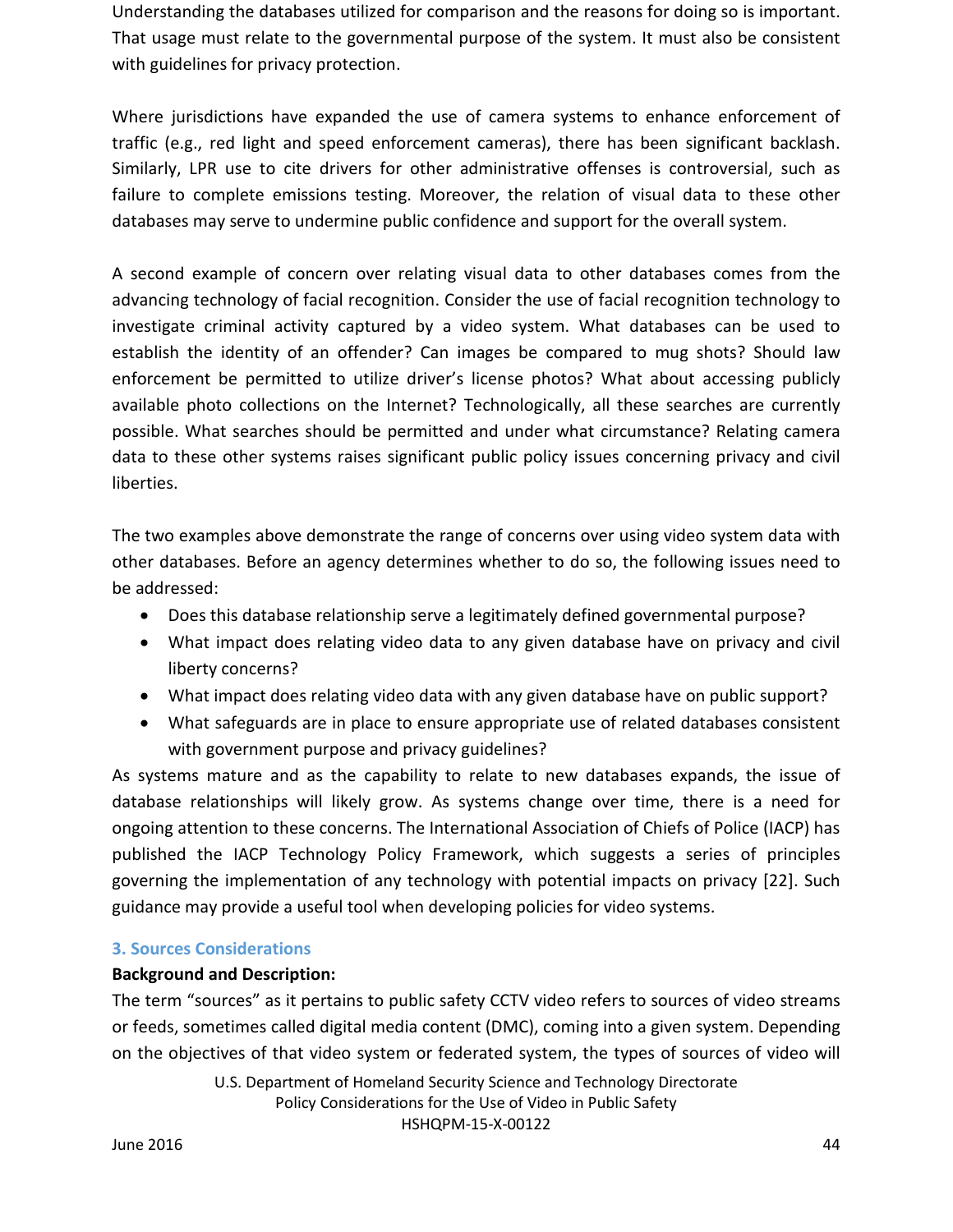differ. As recognition of the value of video grows, so too does the understanding that sharing of video sources, where feasible, enhances coverage, reduces cost and provides for better public safety.

While the sources for most public safety systems are cameras owned and operated by government or quasi-governmental agencies, a growing number of jurisdictions are including private or commercial sources as well. Recent events, such as the 2013 Boston Marathon Bombing, demonstrate the value and importance of images taken by non-government sources. For private sources, the focus is usually on the views or cameras that cover public areas, such as streets, sidewalks and plaza areas open to the public. Those sources are being brought into governmental systems in variety of ways: wired access, wireless access and virtual private network (VPN) connection though the Internet.

When determining what sources to consider including in a system, it is important to have a clear understanding of the system's governmental purpose, which in turn drives which stakeholder entities to involve and which sources are needed. Once the purpose is clearly understood, the entity undertaking the design and implementation ("the implementer") of such a system should conduct an assessment to determine what video within those parameters may already be available, and to determine if video sharing will be a strategy used to provide sources, as opposed to installing new cameras. Of course, only willing participants can have their sources assessed or ultimately accessed.

Access to sources and the existence of a common mission for all stakeholder groups is a key determining factor as to whether the implementer will build a separate system or seek to find ways to share existing video sources to support a joint operations mission. There is a balance to be determined among the numbers of sources, the complexities related to managing relationships for use of and sharing of video sources, the cost efficiencies related to video sharing, and the long-term system support and funding. It is often simpler to build your own system in some cases, but other efficiencies and an enhanced ability to collaborate may result when considering partnerships with other regional stakeholders to share video sources. It is important to be certain that these factors have been taken into consideration.

When implementing a video system, there are many products and options in today's marketplace. Anyone embarking on developing a system will find they can spend a considerable amount of time evaluating vendor claims and offerings. It is important to determine the mission, the functional requirements to meet that mission, and the budgetary and time constraints to meet the mission. At some point, you will need to select the best product (at the best price) to meet the needs of the mission and budget, and lock that down for a predetermined period of time. Doing so allows for focusing on the development of the system itself and having the proper support mechanisms in place to ensure successful use of the video sources for the desired mission. Having a roadmap that determines how a given effort will track video source quality vs. mission, and having processes and funding in place to keep up with that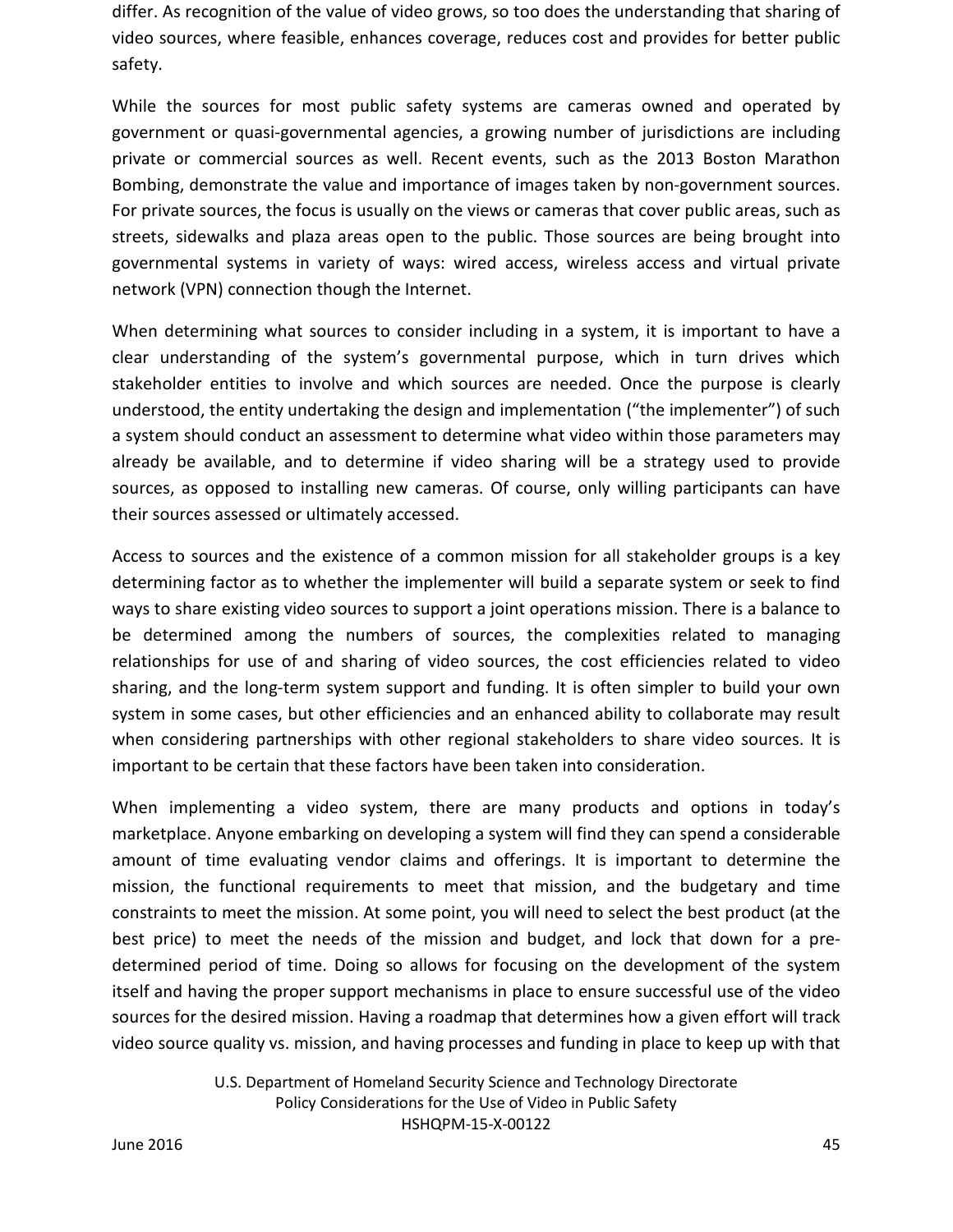mission will be key. Many projects have spent a great deal of money building a system with no means to keep it updated over the long term. By the same token, it is recommended that an effort start small, focus on a proof-of-concept for a given mission and geography with sources that make the most sense as a foundation (e.g., city center, around critical infrastructure, etc.), and make that effort successful. Users will play a key role in providing input as to where additional video sources are needed as the video system expands.

# **Assumptions:**

When determining what sources of video are needed and how they will be obtained, the following assumptions need to be considered:

- The identified governmental purpose is the driver for system use and the identification of uses consistent with that purpose (i.e., incident management and response, covert, event-based, temporary vs. permanent, critical infrastructure protection, mobility and traffic management) will drive the identification of sources with similar missions and inclusive geographies.
- An individual or agency, which is a clear owner and sponsor, is identified for the development of a public safety video system. That sponsor will drive important decisions regarding mission and scope, which will affect the video type and location of sources that will be needed.
- For a given system, well-defined geographical boundaries, goals and priorities are clearly stated at the beginning of the system's design.
- Video sources, for the sake of this document, provide data pertaining to public safety video (as opposed to site security video, broadcast video, etc.). That is, this is video that is used in a public safety-centric mission. The types of sources to be included in a particular situation will be determined by the project sponsors or system owners based on their mission.
- Funding considerations will drive priorities and strategies for types of sources and priorities. Understanding these considerations upfront is key.
- In many cases, partnering with other regional stakeholders is a cost-effective approach to quickly increasing coverage in a particular geography because there is similar interest in observing areas among different users. Before investing in implementing a large number of video sources, it is important to assess where those potential partnerships may exist and whether they might be a viable option.

# **Strategic Objectives:**

Strategic considerations begin with the issue of identifying and accepting a governmental purpose for the overall operation of the system. Consistent with this purpose, the governmental entity should assess the jurisdiction for existing and planned camera systems that could be leveraged in support of the governmental objectives. Once other sources are identified, the government entity must work to establish partnerships with those other systems and individuals.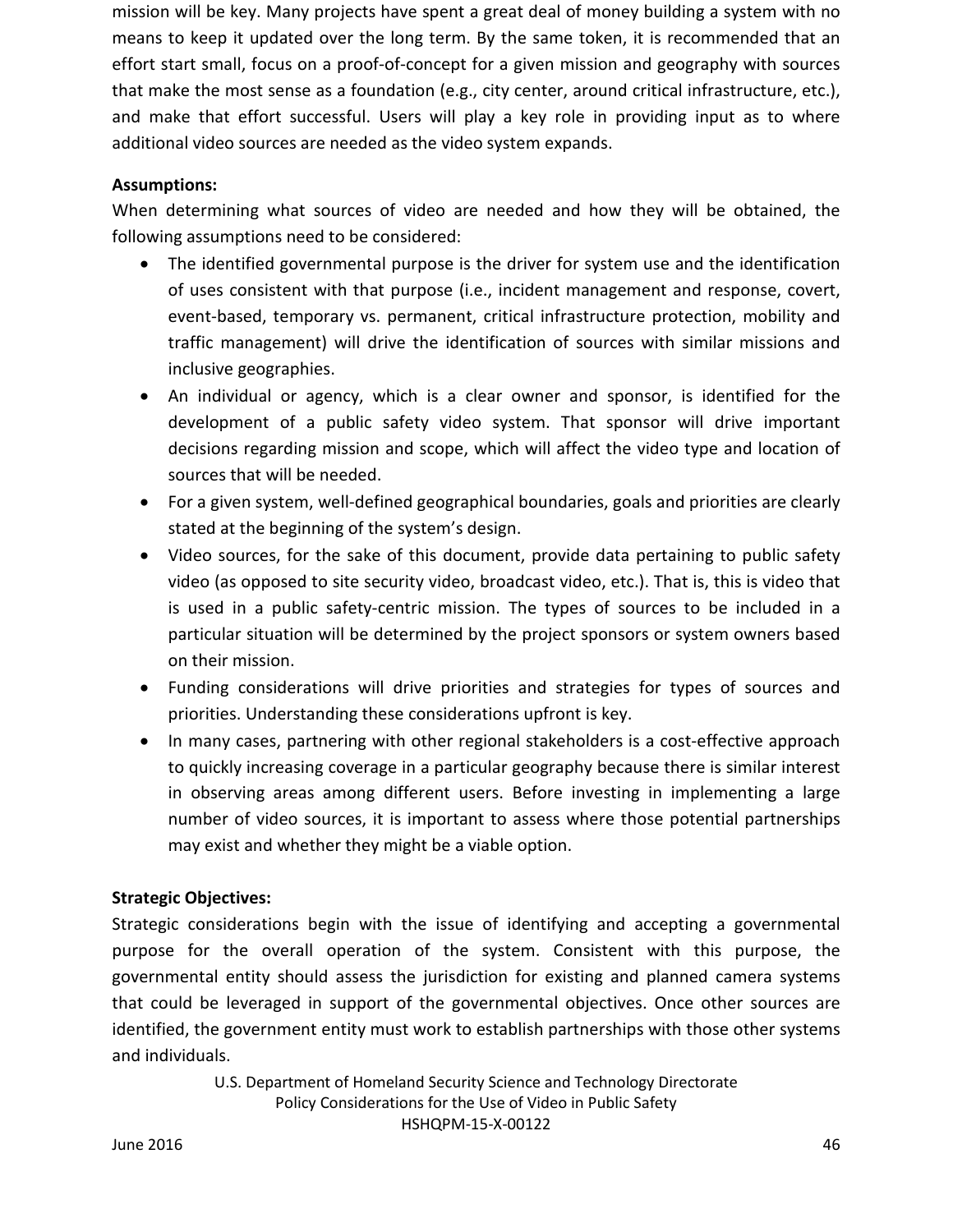Establishing a partnership requires an understanding of the objectives of all partners to see where their interests and source use can be identified. Once this assessment is completed, the partnership arrangements can be defined and formalized. Partnerships should then be memorialized through MOUs or Intergovernmental Agreements (IGAs). These documents should outline the major points of agreement by and among all system partners.

The documentation of a common governance structure for system development and operations is of critical importance. That structure should be empowered to address technical and operational issues as they arise in the development and operation of the systems. Issues addressed in the MOUs, IGAs or governance structure should include:

- Issues of ownership and use with respect to equipment, software, images and data;
- Issues of control and responsibility for maintenance and repair;
- Temporal issues—permanent or continued use, as opposed to event-based or invited use;
- Types of systems covered permanent, temporary or mobile cameras; and
- Funding and cost sharing for ongoing maintenance and system enhancements.

With respect to these issues, the governance structure needs to address roles and responsibilities for participants. In addition, these agreements should carefully outline communication channels so that operational issues such as outages can be addressed across the system.

The agreements should also address the issue of cost with respect both to development and operation. While there are many different models that can be followed with regard to all aspects of governance, a common thread is clarity on issues. Creating clearly defined expectations is important to smooth cooperation among multiple partners.

Because so much of the structure derives from clear articulation of guidance and clear agreement among partners, executive level participation is crucial. It is often only at the executive level where definitive commitment by an agency can be made. Accordingly, participation of those individuals in the process expedites decision-making and provides greater force to any agreements.

# **Operational Measures:**

As entities seek to implement MOUs and IGAs, they need to have clear policies to implement those agreements. Those policies should address:

- Issues of ownership and use with respect to equipment, software, images and data.
- Issues of control and responsibility for maintenance and repair.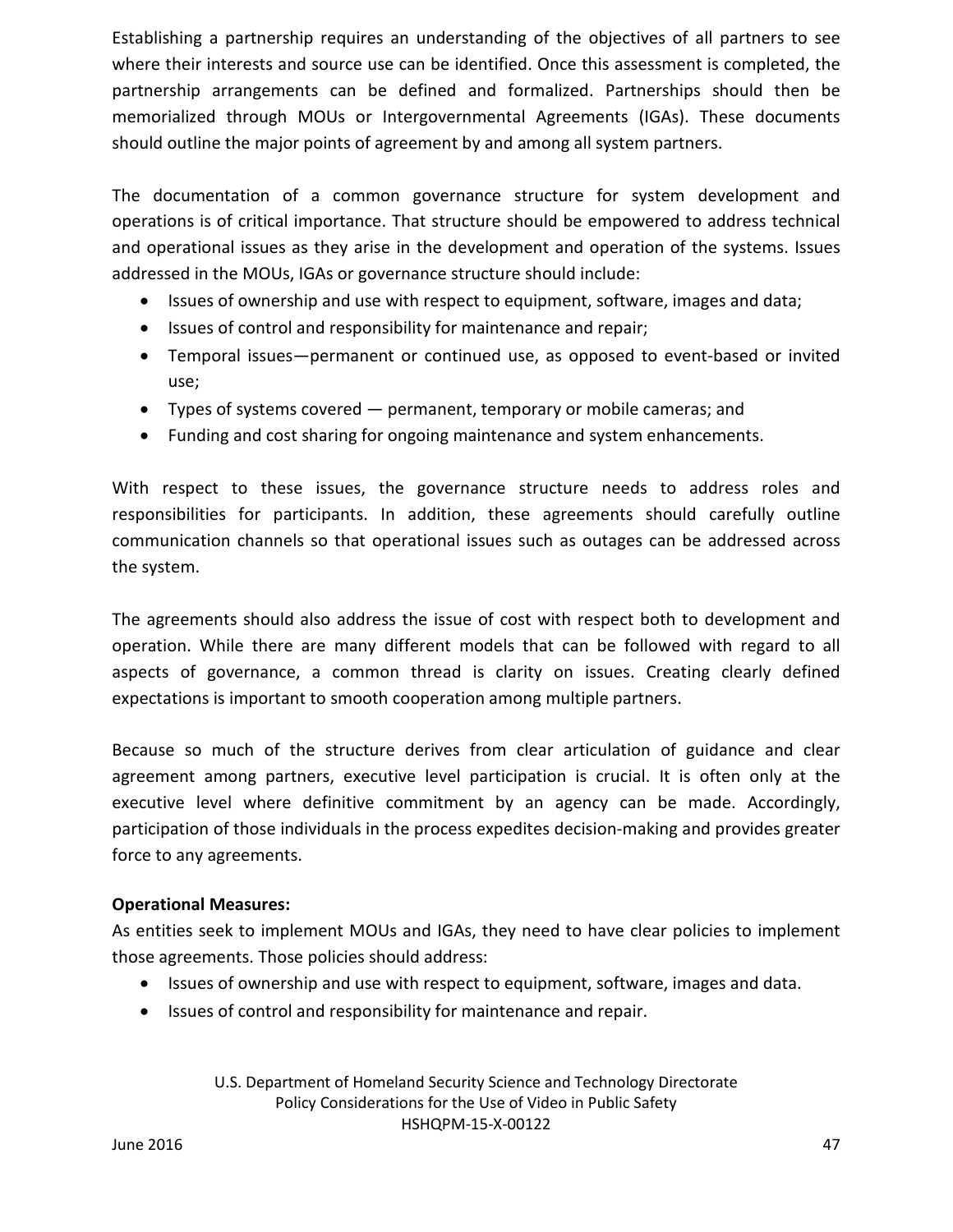- Temporal issues permanent or continued use, as opposed to event-based or invited use.
- Types of systems covered permanent, temporary or mobile cameras.
- Ongoing verification/maintenance of video from sources.
- Planned outage notification to all user communities.
- Process for users to provide feedback on source quality/outages.
- MOU/IGA entry/exit requirements.
- Identification of relationship managers and troubleshooting processes between partners for system issues.
- Guidelines for who is responsible for maintaining video quality and service-level agreements (SLAs) for addressing camera outages.
- CONOPS for use of sources and priorities/permissions for sources.
- Ownership designation for sources (e.g., police divisions own the decisions related to sources within their geographies with regard to priorities, sighting and recording).
- Funding streams identified to address recurring costs. Including multi-year funding plans for essential service items like cellular technology that may not be funded from one year to the next.
- Clear rules for source to be recorded and/or disseminated.
- Funding and storage considerations.
- Supportability for added sources.
- Public space vs. commercial or private space considerations.
- Rules of engagement for sharing with partners, such as assessing cost/benefit on sharing feeds with partners.

# **Technical Measures**:

In accepting sources, the following issues need to be considered:

- Technical standards regarding equipment, infrastructure and data for inclusion into the system.
- Ownership of various technical infrastructures for sources, as well as infrastructure supporting proper functionality of sources.
- Bandwidth and backhaul capabilities will play a key role in determining types of sources that can be accommodated (e.g., high-definition video over wireless).
- Standards for frame rates, camera types and products to support functional requirements and achieve support efficiencies.
- Performance monitoring, which would ideally be automated.
- Technical support to enforce expectations for ownership and use for partner video systems and the images they generate.
- Network security measures to support sensitivity and criticality of video system/sources and to protect privacy interests (Are the sources mission critical? What is an acceptable response time to address source outages?).
- Application of source masking and redaction to protect interests of partners in source confidentiality.
- Process and permissions to ensure safeguards for protected partner information that may not be applicable to all participants or which may exist in a geography or source type (e.g., HIPAA).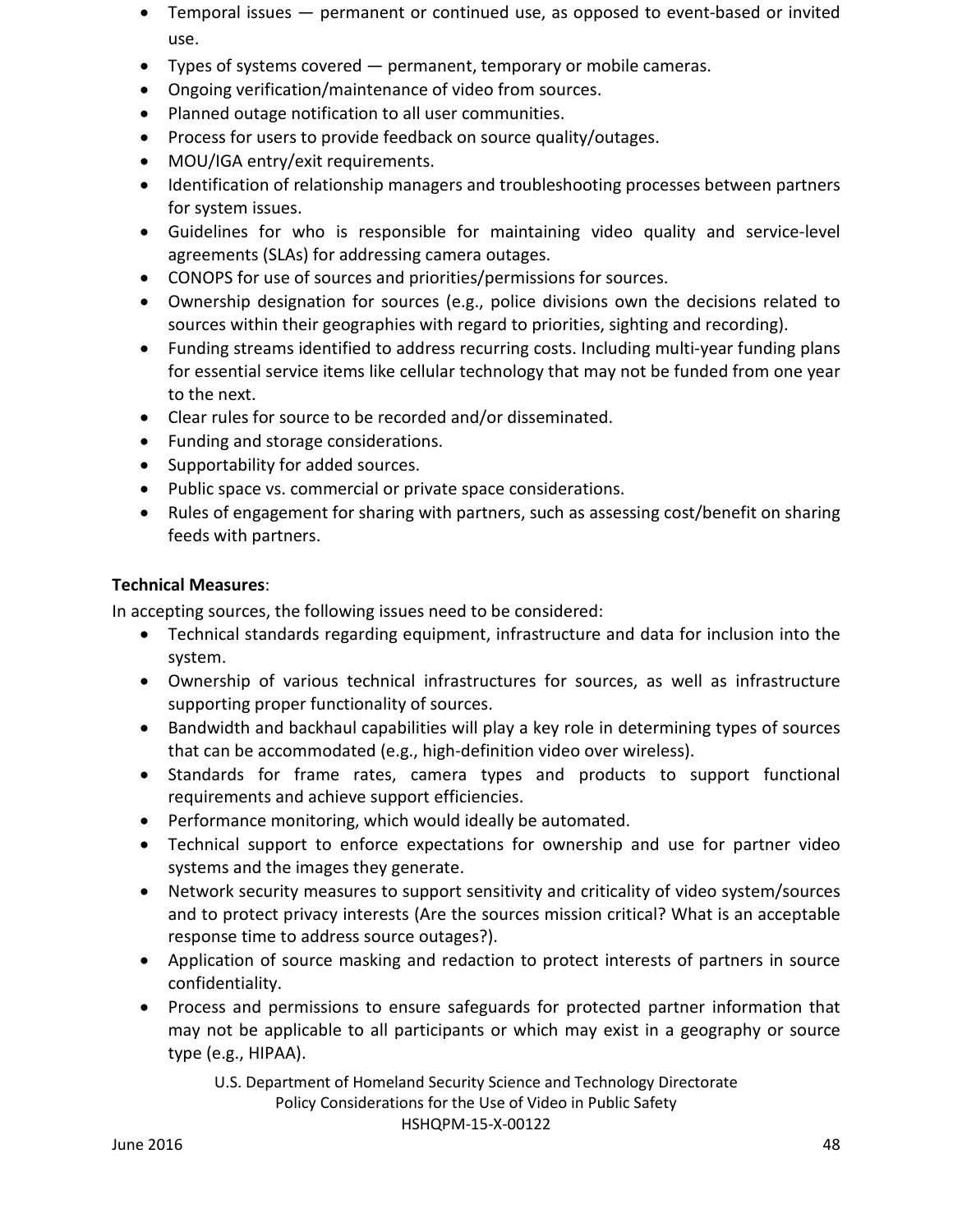- Technology solution to address mobile applications.
- Interoperability across source feeds.

### **Stakeholders:**

Sourcing requires input and collaboration among a wide array of stakeholders. Each has an interest in the program outcomes and oversight. Agencies developing video programs should engage the following groups:

### Internal

- Executive sponsorship (to set direction, but also assist in negotiating with source owners or owners of facilities used for source locations);
- Departmental management (functional and technical);
- Operational users (first responders, criminal/civil investigators, transportation, public works, etc.); and
- Technical implementers (information technology, procurement, project managers, facilities management, transportation engineers, permitting and planning).

#### External

- Regional public safety agencies (e.g., traffic management; 911 call centers; local, county and state governmental agencies; flood/water districts; critical infrastructure agencies and districts);
- Commercial entities with public safety concerns (e.g., ports, universities, airports, medical centers, stadiums, convention centers);
- Community partners (e.g., management districts, Chambers of Commerce, business improvement districts, neighborhood associations, etc.);
- Media (identifying issues, providing public awareness, ensuring appropriate oversight); and
- General public (balancing program goals with privacy issues).

#### **Impacts:**

Impact considerations start with one simple thought: "quality in – quality out." Proper planning must address what video sources are needed based on the mission and what the users' functional requirements will be, or even the best video system may fall short. Additionally, continually chasing new technologies could create a distraction from developing a solid design with quality video sources delivered to the right place at the right time. It is important to get trusted advisors to provide the correct information to make informed and unbiased sourcing decisions. Also, taking time to build lasting partnerships with long-term regional stakeholder partners could further solidify the ability to deliver quality video sources in a public safety video system. A viable partnership allowing agencies to view each other's cameras provides real value to a video program and reduces coverage costs.

#### **4. Notice Considerations**

#### **Background and Description:**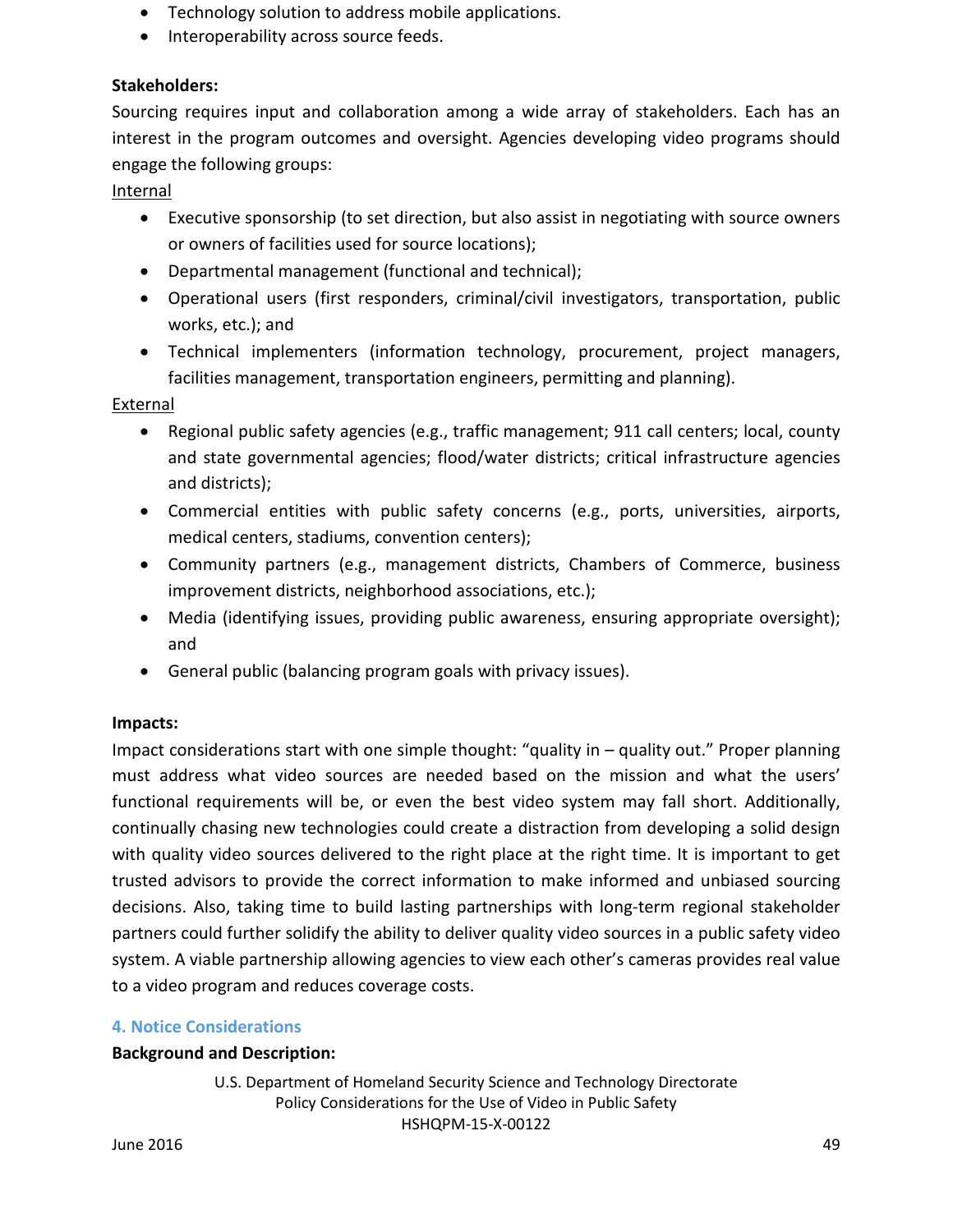This section is intended to discuss the notification to the public and other stakeholders related to video capture. The issue of notice has to do with the appropriate notification regarding the purpose, installation and operation of a given video system. Sponsors/owners of these systems may or may not wish to engage in public notification. Such notification may or may not be a legal requirement. Consideration should be given as to whether to engage in a large notice campaign that may draw undo attention to an otherwise fairly innocuous system as far as the public is concerned. In other situations, an aggressive public notice campaign may add significant and important public support. Making such a strategic decision involves understanding the culture of the community and determining whether or not public notice is helpful or harmful to furthering the success of the system. In some cases, it is better to have individual notice strategies for key stakeholders who may have sensitivity to a system in the proximity of their operation (e.g., a church or synagogue).

The first consideration in the evaluation of a notice strategy would be a determination of legal notice requirements. Does a statute, ordinance or regulation require notice generally and/or specifically when a camera is being placed or operated? Because such externally imposed regulations may change over time, this determination, particularly with respect to system operation, must be flexible enough to react to potential changes in notice requirements. Legal requirements may also specify the form of notice. For example, there may be a requirement for a governmental entity to publish notice in a newspaper of record in the jurisdiction announcing the intent to place cameras. Notice requirements might also be accomplished through the posting of nearby signage.

Notice may also be required by a jurisdiction's operational strategy. In cases where a purpose of the system is deterrence, public notification may be part of an overarching strategy. That notice may include specific signage at the location or a general public dissemination of the information. The presence of cameras can also be messaged to the public. In cases where there is a perception that signage is important to address public concerns over privacy, there may be a determination by a community that signage should be posted to advise the public of the presence of cameras recording activity. Signage is not the only means of messaging the presence of the cameras to the public. The use of distinctive designs and in some cases even flashing lights can be used to announce the presence of cameras.

Where signage is used to provide notice, the jurisdiction needs to be mindful of the language used. Language should be targeted at addressing key sensitivities and avoiding overstating or misrepresenting the intent of the system and its impact on the public. If feeling safe in a downtown area at night is an important issue, then the language should be selected with the aim of providing a feeling of safety. If deterrence in known hot spots is an issue, then more forceful language can be used to indicate a targeted focus on an area or issue that suggests a specific course of action. While the language of the notice may be adapted to the purpose of the system, those notices must not create false expectations on the part of the public. If video is not being recorded or monitored, the notice should not represent otherwise. False or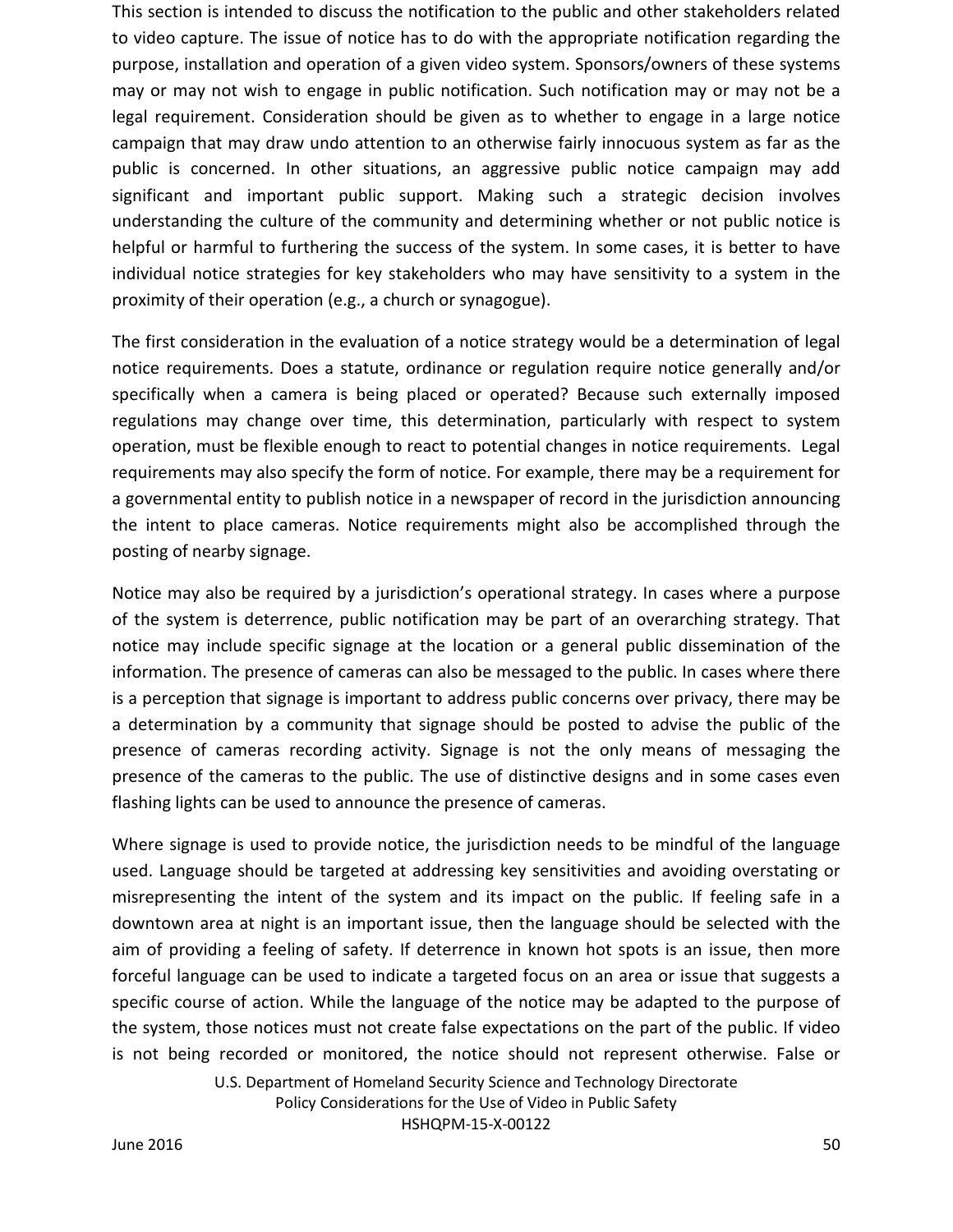improper notice may have significant legal repercussions. For example, there may be legal consequences with representing the existence of surveillance where none actually exists. The deployment of "dummy" cameras or other methods of creating the false impression of surveillance is one such example.

Notice also relates to a communications plan to provide notifications to partner agencies and their users regarding system issues, changes in permissions in the system, the addition of more sources and planning activities for key events. Even changes to a notice policy previously established between partners may be a consideration. Given that stakeholder agencies/partners have developed concepts of operation based upon their understanding of system operation and policy, having an adequate notice policy is key. This is essentially a communications plan, such as would be developed for any process or system.

### **Assumptions:**

When determining what a notice policy should include, the following assumptions should be considered:

- The executive sponsors should develop their notice policy based on their understanding of cultural sensitivities related to the type of system being implemented, as well as existing legal requirements.
- Notice may result from an inquiry by the media as a consequence of seeing that a particular procurement related to the system had been announced in a public notice (e.g., council agenda). This is a reactive notice that should be crafted using the same logic previously discussed pertaining to sensitivities and opportunities.
- The requirements of notice can be derived from operational imperatives, such as enhancing deterrence or enhancing system privacy protections.

# **Strategic Objectives:**

As a matter of policy, the issue of notice should be addressed and resolved instead of being a matter of default. In addressing the issue of notice, there needs to be a survey of legal requirements, an assessment of community sensibilities and a review of operational imperatives. Consideration should be given to issues of system transparency, deterrence effect, privacy protection and cost (particularly when a community determines to post signage).

With respect to a notice plan, the following should be considered and documented:

- Whether to notify the public, reasons to notify or not notify the public, how to notify the public, when to notify the public, etc.
- Whether the notification of the location is appropriate (as this could compromise the security of a system). There may be many cameras in the public space where it may not be obvious which of them are part of a particular system. Additionally, the infrastructure behind the cameras, if the locations are included in the notice, should likely not be shared.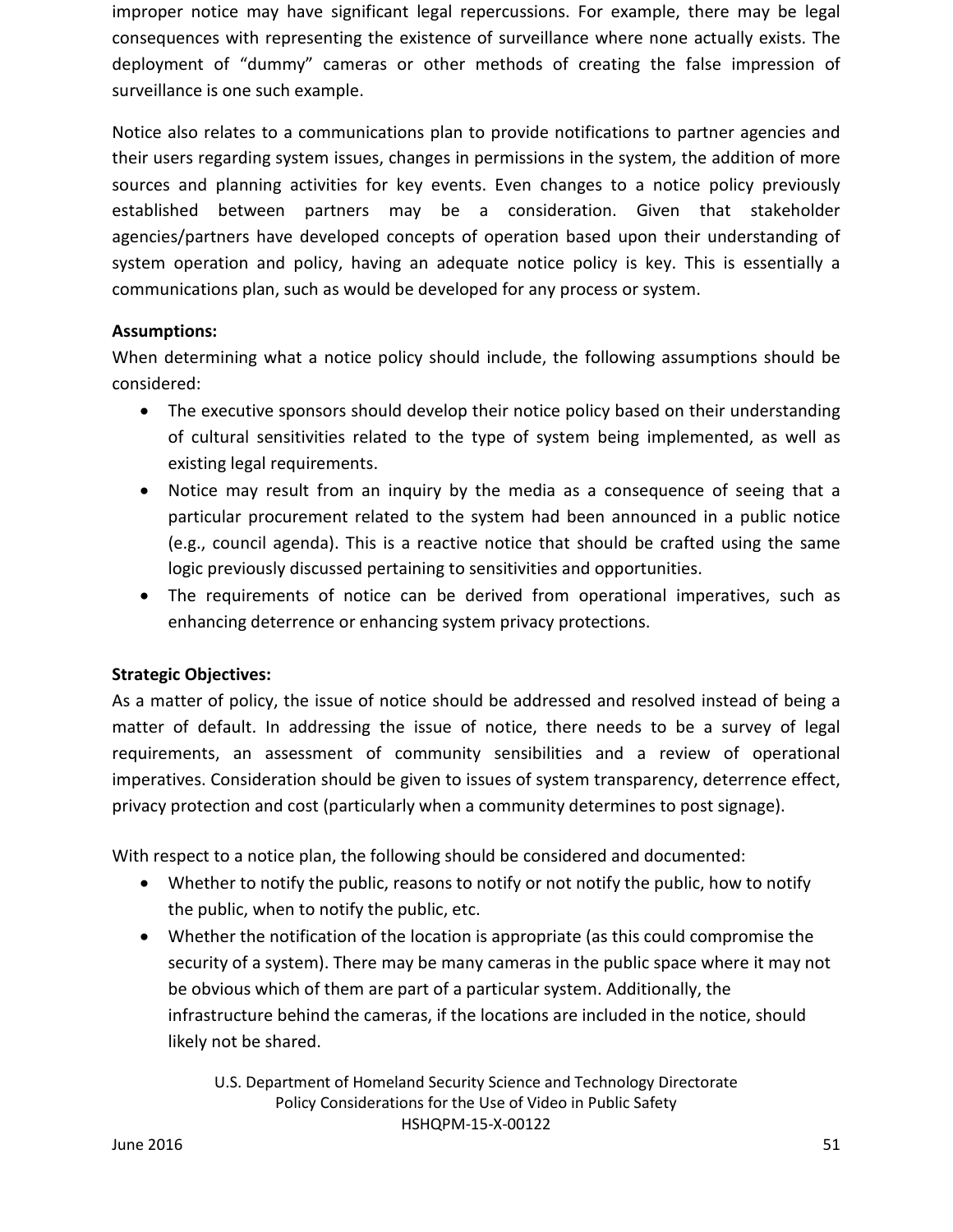- Given the potential for unexpected results related to notice, the process should be used judiciously to avoid unnecessarily creating alarm.
- With regard to video partnership MOUs, some of these may mention a need to review notifications annually. This activity needs to be owned by the operator(s) of the system.

# **Operational Measures:**

When an agency decides to provide notification, public and private partners should develop a communication plan to address the following issues:

- Legally required notice;
- Notice required by operational or other concerns;
- Intended result to be accomplished by the notice;
- Determination of the best message and media for notice;
- Timing of the required notice (before deployment, during operation); and
- Cost of notice (e.g., the cost of producing, placing, and maintaining signage).

With respect to notice of system design and development, there needs to be consideration given to a balance between transparency and system security. Information about the technical design should be revealed in a public notice only as legally required and operationally essential – less is generally best for security considerations.

A process should be put in place to determine message, timing, approvals and notice dissemination method. Considerations should include:

- Who should be notified (e.g., public, internal, and/or partners) and how should they be notified (e.g., signs, Internet and/or publication); and
- What will be the communications medium and who will coordinate the notice.

A process should be developed to handle notifications to or from partners on operational changes to the system. This may include notice to the user community and partner community about the availability, accessibility and impact on other systems (operational).

# **Technical Measures**:

- Design of the device, which could impact what notification can be provided;
- Sustainability and maintenance issues;
- Potential impact to systems owned by external entities and partners when a notice of a system outage is sent;
- Notification of system health (outages, camera additions, cameras offline, etc.) to internal and external partners; and
- Situational (technical notifications to users).

# **Stakeholders:**

Notice requires input and collaboration among a wide array of stakeholders. Each has an interest in the program outcomes and oversight. Agencies developing video programs should engage the following groups:

Internal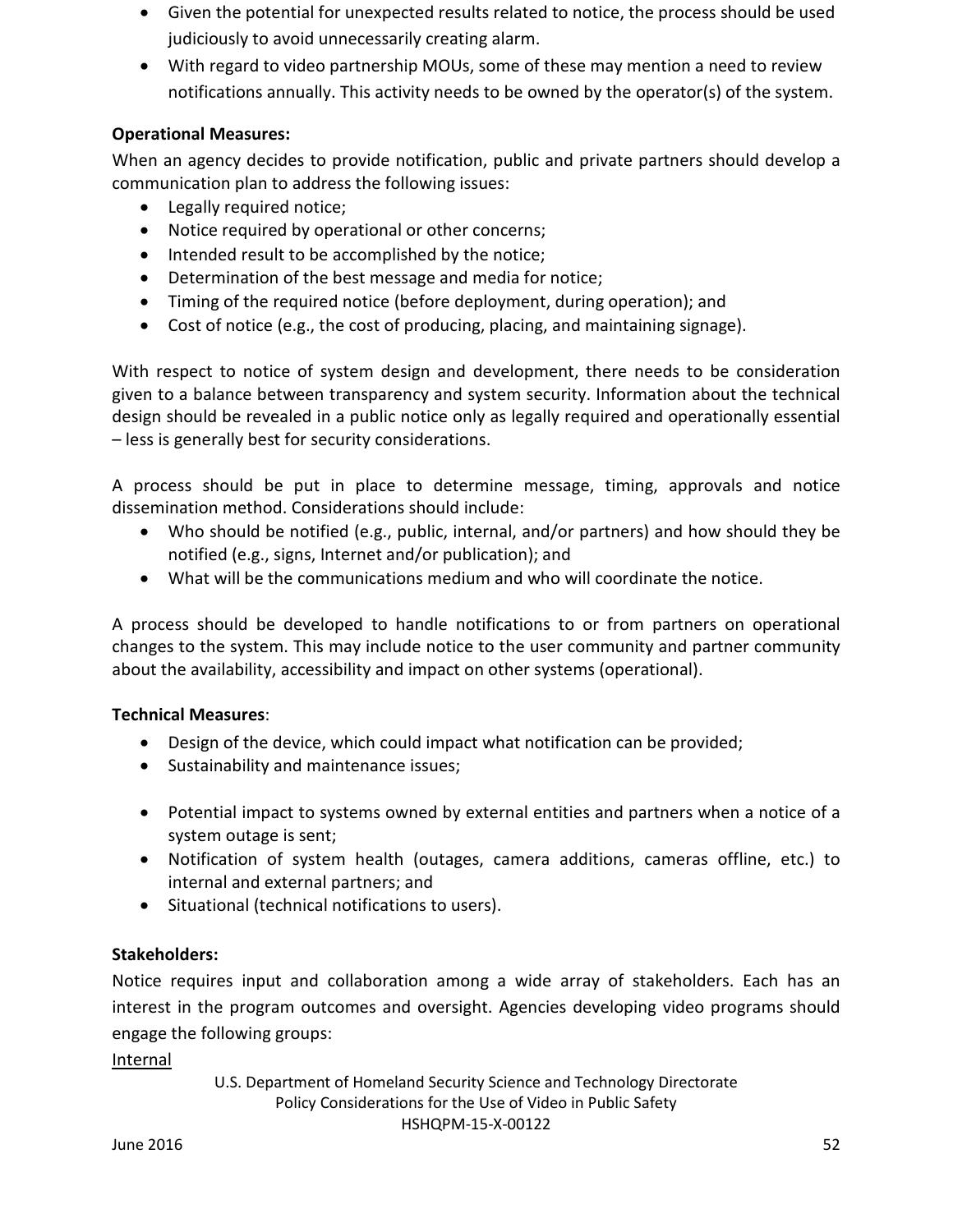- Executive sponsorship (to set direction, but also assist in negotiating with location owners or owners of facilities used for source locations; manage any media or public concerns about the initiative);
- Departmental management (functional and technical);
- Operational users (first responders, criminal/civil investigators, transportation, public works, etc.); and
- Technical implementers (information technology, procurement, project managers, facilities management, transportation engineers, permitting and planning).

### External

- Property owners;
- Utilities and public works (for support infrastructure);
- Regional public safety agencies (e.g., traffic management; 911 call centers; local, county and state governmental agencies; flood/water districts; critical infrastructure agencies and districts);
- Commercial entities with public safety concerns (ports, universities, airports, medical centers, stadiums, convention centers);
- Community partners (e.g., management districts, Chambers of Commerce, business improvement districts, neighborhood associations, etc.);
- Media (managing public perception and concerns when necessary; proactively informing the public of the intent of the system); and
- General public (balancing program goals with privacy issues; managing expectations).

#### **Impacts:**

Where notice is legally required, compliance is essential. Perspectives on the operational impacts of notice vary significantly. Some believe that that public notice significantly contributes to system transparency and deterrence. Others contend that empirical evidence on these issues is inconclusive. Where a decision is made to provide notice by way of signage, caution needs to be exercised to ensure that false expectations are not created. If camera images are not recorded or monitored, signage should not suggest that they are. Improper notice might result in civil liability.

#### **5. Monitoring, Analysis and Analytic Applications**

#### **Background and Description:**

Programs for monitoring, analysis and analytic applications vary greatly based on system objectives and established governmental purpose. Some video systems have developed around the concept of active, or even proactive, monitoring. For those systems, real-time monitoring is a significant priority. Other systems are focused more on forensic use and their priority is on analytic tools to retrieve captured images. In order to balance these use cases, many systems apply a blend of active and forensic approaches based on evolving operational needs.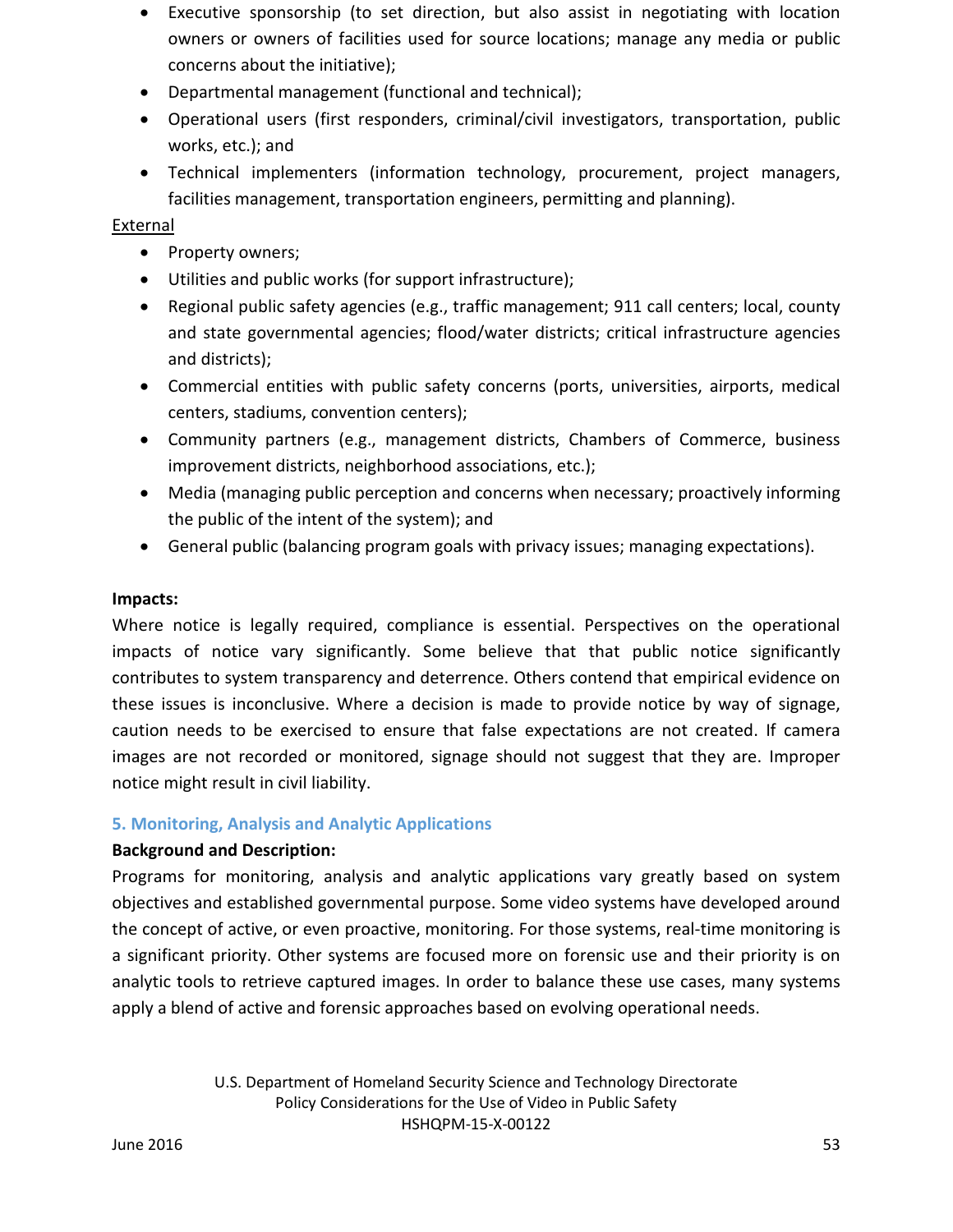Common to all systems is the challenge of maintaining programs for monitoring, analysis and analytic applications in the face of growing and expanding video platforms. As the number of cameras expands in a system, so too does the challenge associated with monitoring and analysis. Human factors research on the subject of camera viewing and analysis suggests that the ability of humans to view and analyze images has limits. Therefore, the expansion of camera systems requires either a commitment of a significant number of personnel resources (resources that may not be available to most systems), or reliance on analytic tools to assist in both the real-time and forensic analysis of visual imagery.

Tools to assist in the monitoring of camera systems come in a variety of forms. Video Management Systems (VMS) allow for the organized inventory and display of camera inputs across an entire enterprise. VMS can utilize Geographical Information System (GIS) mapping programs so that camera locations can be identified and camera views quickly assessed. VMS allows an operator to identify multiple views in an area of interest and access multiple camera views simultaneously. VMS are often connected to other systems that provide alerts and alarms, such as automated access control systems (ACS), fire alarms, motion detection systems, intrusion detection systems and panic alarms. Monitoring activity is also now being related to Computer Aided Dispatch (CAD) systems, social media monitoring systems and audio detection systems (e.g., gunshot detection). Some alert and alarm functions are automated through the VMS to facilitate monitoring. In other instances, the interface requires manual manipulation of the VMS.

In addition to relating monitoring to external alert and alarm systems, there is a growing suite of video analytic tools being designed to assist in accomplishing the task of monitoring and analysis. These tools allow for detection of anomalies or preprogrammed conditions, and provide for alerts and alarms to monitoring personnel. These analytic platforms essentially fall into two categories: rules-based platforms and platforms based on machine learning.

The rules-based video analytic platforms involve programming camera sensors with algorithms to detect phenomena like the crossing of trip wires (or "geo fences"), loitering, traffic or movement in counter-flow (opposite direction). These programs are the more mature of the two video analytic categories. Rules-based analytics offers the prospect of being able to establish conditions (rules) such that, if violated, will produce an alert or alarm to a camera operator. The challenge of these types of programs is that they often take significant resources to develop and implement. Moreover, they can be affected by changing environmental factors, such as lighting, vegetation, etc. Additionally, the movement of a camera that changes its field of view may distort that analytic. Some users have found that high false positive rates make the system operationally ineffective (i.e., alarm fatigue).

U.S. Department of Homeland Security Science and Technology Directorate Policy Considerations for the Use of Video in Public Safety HSHQPM-15-X-00122 The application of machine learning to video analytics is a relatively new concept. It involves the analytic program essentially learning what is normal in a video scene, and then alerting or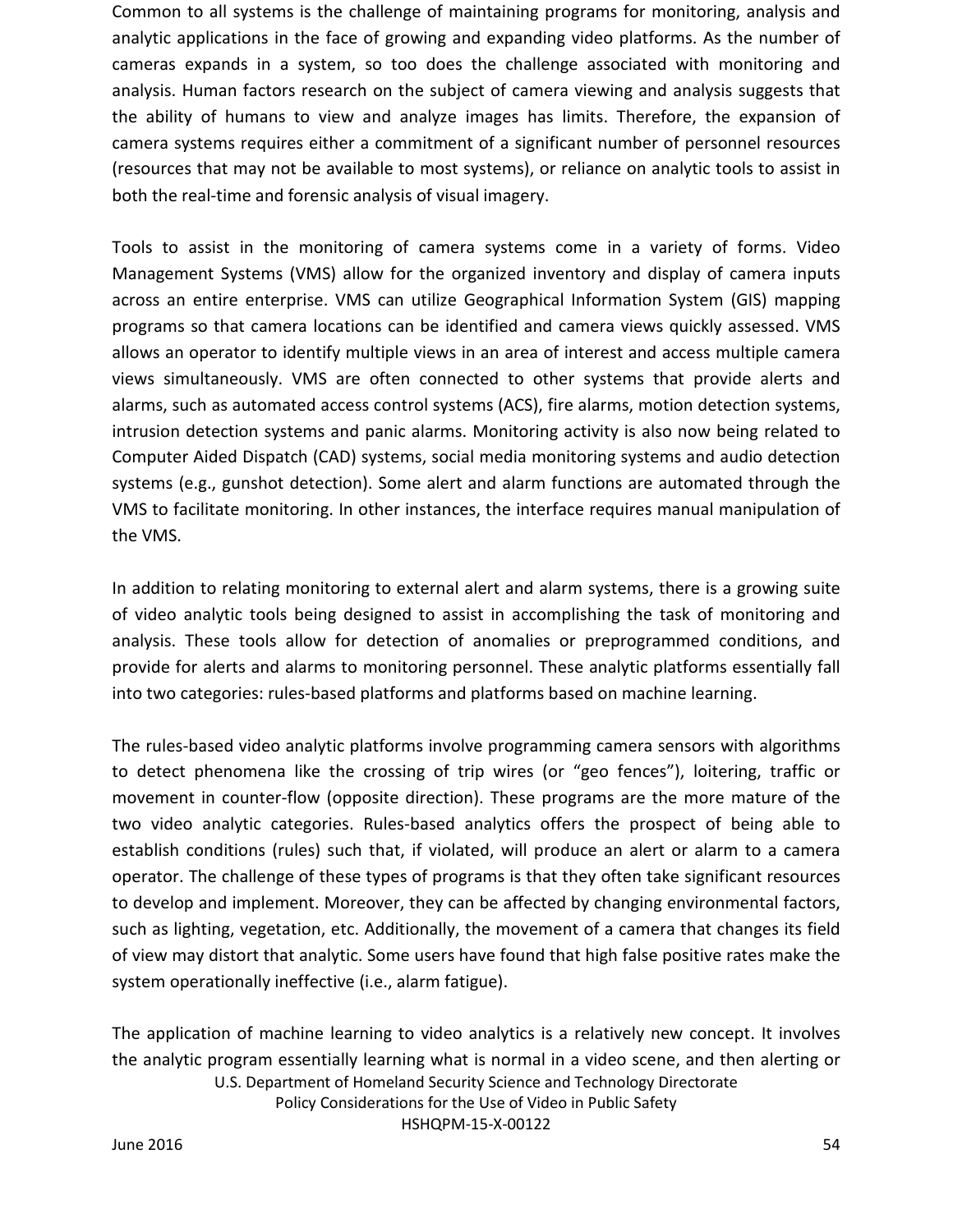alarming when an anomaly is detected. That anomaly may be an object or a movement that is outside the learned normal parameters. This machine learning approach can serve to reduce costs due to the more detailed implementation requirements of rules-based analytics. It also is designed to better adapt to environmental change as it learns the environment. As the utilization of this technology increases over time, better assessment can be made of the efficacy of this new technology.

Monitoring both in real-time and forensically may be enhanced by the application of object recognition and facial recognition programs. These technologies afford the possibility of identifying faces in the crowd or finding persons by searching for identifying clothing (e.g., a red coat or blue baseball cap). While this technology is still developing and may not currently have sufficient reliability for a function like real-time mass screening of individuals, it may prove beneficial in helping operators narrow their focus of attention to monitoring a subset of individuals or objects that are significantly similar to the operator's inquiry.

One final set of analytics bears mention, particularly with respect to forensic analysis. Utilizing image metadata, there is a growing suite of tools that can expedite the process of video monitoring and search. These tools allow focus on select portions of larger visual data fields to track things like movement. There are also tools that allow for the video to be synopsized so that hours of video can be presented in a matter of minutes by applying algorithms to shapes and movement within a fixed view.

Through the application of some or all of the technology tools identified above and in conjunction with the application of personnel resources, organizations can optimize their monitoring and analysis programs. The blend of resources should be adjusted based on system purpose and objectives. It may also be necessary to adjust the scope of project development based on the ability of an organization to develop its monitoring and analysis capabilities. Otherwise, the monitoring and analytic capabilities needed to analyze and understand all the data a system captures may not be met.

# **Assumptions:**

The following are assumptions regarding issues of monitoring and analysis:

- Some degree of monitoring and analysis is essential to operate any video system.
- Almost no system has the resources to ensure that all cameras are monitored by human operators 24x7x365.
- Technology solutions can provide satisfactory enhancement for monitoring of critical conduct or objects.
- The balance of the focus on real-time use or forensic use will vary depending on the purpose of the system, but many systems will seek a blend of both.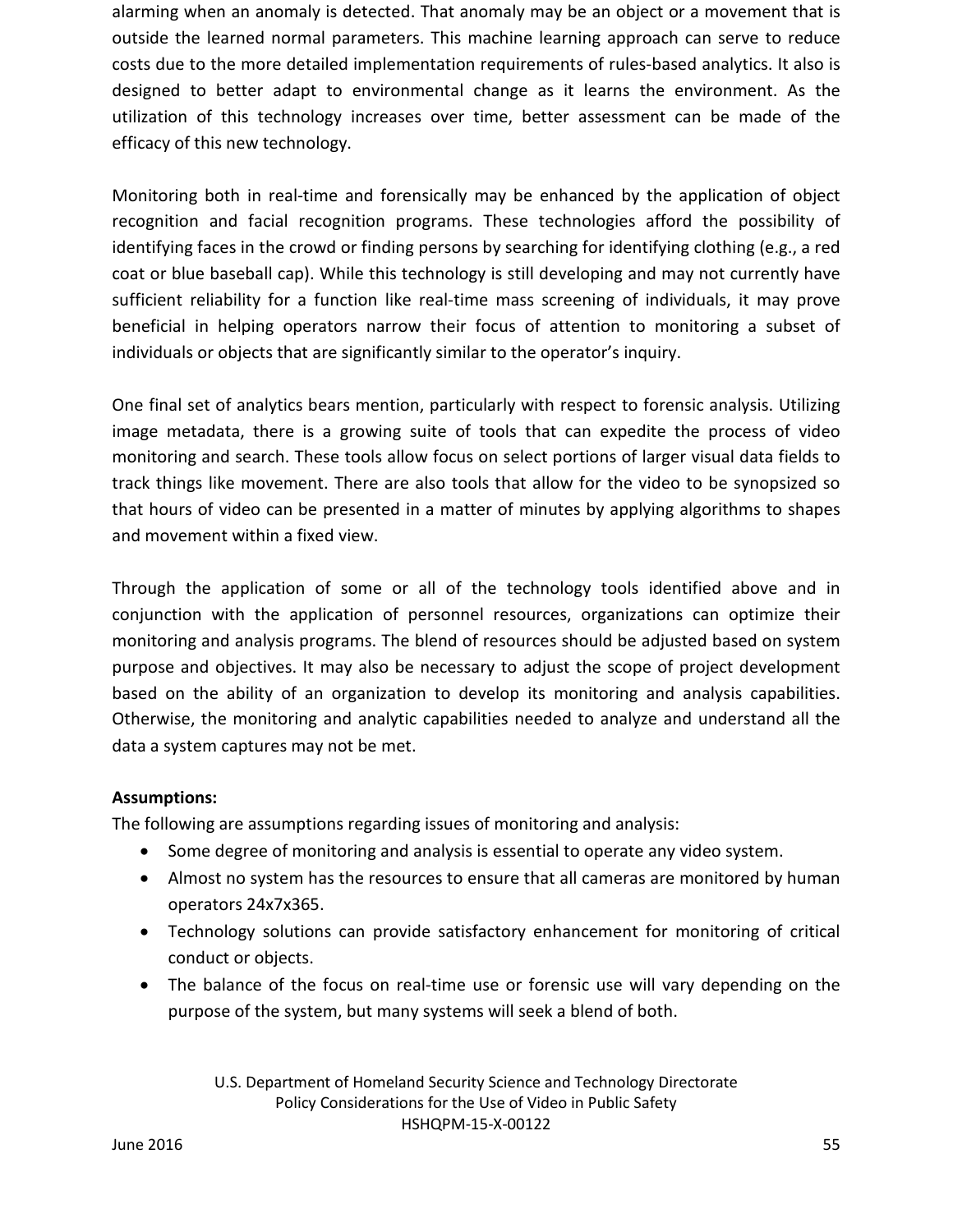- The focus of the system (real-time or forensic) will affect the balance of capabilities selected for monitoring and analysis.
- The balance of capabilities selected by an organization will be affected by the availability of resources.

# **Strategic Objectives:**

The purpose of the video system will be a critical driver for decisions on monitoring and analysis. The greater the focus on proactive use of information from the camera system, the greater the need for human and technology support for monitoring and assessment. In developing the system, attention needs to be paid to ensuring that monitoring and assessment support is aligned to purpose. The absence of appropriate monitoring and assessment capability will significantly affect system efficiency and effectiveness. Because those requirements are directly impacted by system size and system expansion, they need to be considered as part of system planning.

The plan for monitoring and assessment needs to be transparent and communicated to the public. Individuals need to understand they cannot expect constant uninterrupted monitoring of every camera. Assessment and analytic processes need to be aligned with governmental purpose and consistent with privacy concerns and protections.

# **Operational Measures:**

Operational measures include:

- Creating policy consistent with system purpose to ensure proper monitoring.
- Where the system utilizes automated systems or analytics, policy and CONOPS should be created to address when human review of alerts or alarms is required.
- If using automated systems or analytics, CONOPS should include a verification process.
- Policy should address who performs the assessment and what type of assessment and analysis is authorized (operators should be both authorized and qualified).
- Measures should be taken to communicate to the public the program for monitoring and assessment.
- Processes should be in place to audit and monitor system compliance.
- Processes in place including disciplinary action to ensure compliance with policy.

# **Technical Measures:**

The following technical measures should be considered:

- Development of interfaces to other alerting or alarm systems as is consistent with the operational need and governmental purpose.
- Development and application of analytic programs consistent with operational need and governmental purpose.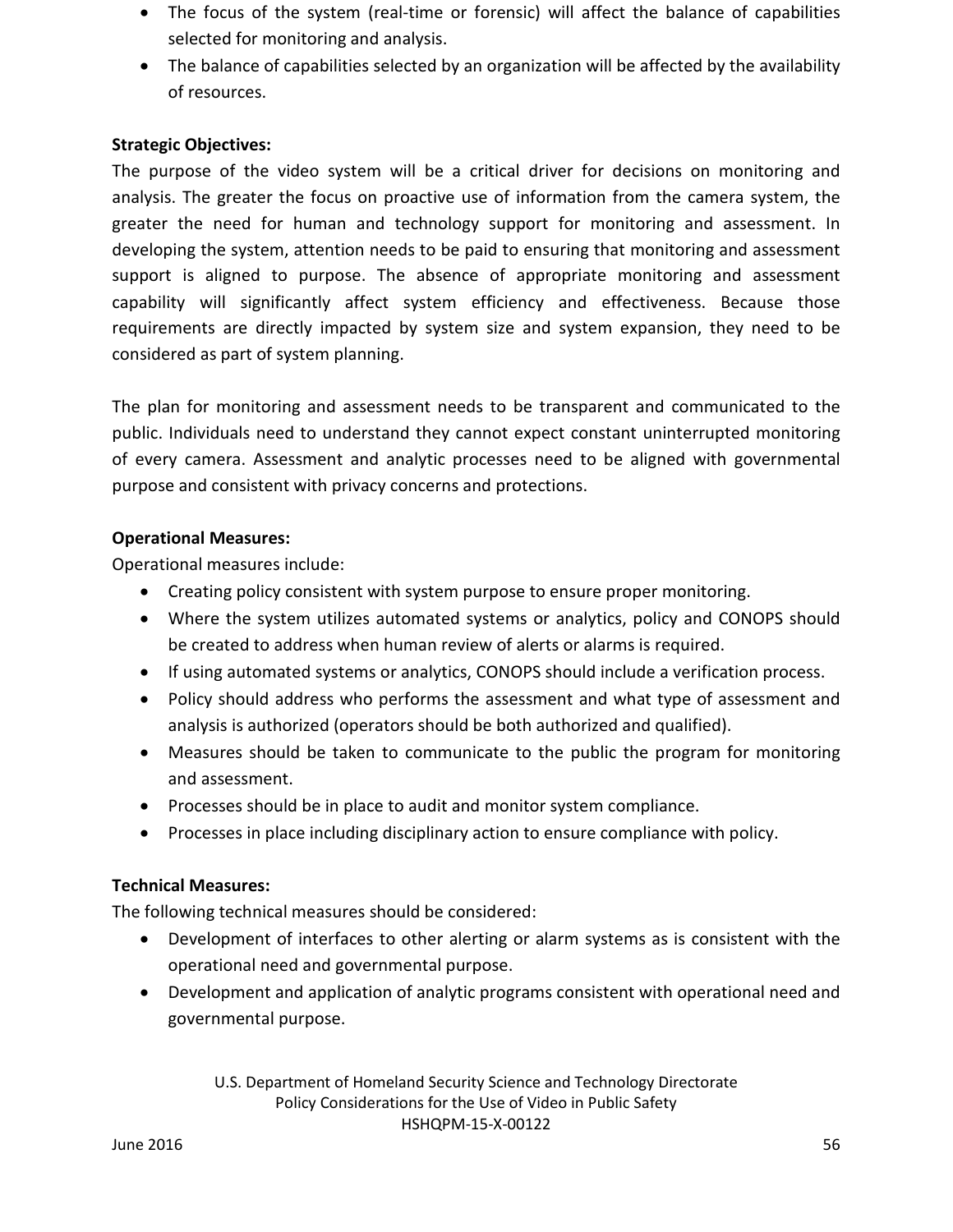- Development of capacity to collect and relate metadata to captured images, and also to integrate alert and alarming systems and analytics.
- Collection and use of metadata with development of interfaces to other alerting or alarm systems as is consistent with operational need and governmental purpose.
- Development of automated oversight and audit systems to ensure monitoring and data use is consistent with established policy.

# **Stakeholders:**

Stakeholders include individuals within the jurisdiction's governmental structure, as well as numerous external constituents who may have interest in data monitoring and analysis of video data. Stakeholder groups include:

### **Internal**

- Policymakers;
- Operational users (first responders, criminal/civil investigators, transportation, public works); and
- Technical implementers (information technology, procurement).

### External

- Operational users (first responders, criminal/civil investigators, transportation, public works);
- Legal counsel (to review policy to ensure compliance with legal requirements on monitoring);
- General public (concerned about data use and privacy); and
- Advocacy groups (EPIC, ACLU, etc. concerned about data use and privacy).

#### **Impacts:**

Decisions on monitoring and analytics have impacts on the ability of the system to support a range of operational requirements. They can also affect public perceptions of the efficacy of the video system. Robust monitoring and analytics will allow for significant enhancement in the real-time ability of operators to achieve situational awareness. However, the development and implementation of such is not without cost.

Resources for monitoring and assessment may affect the size of a given system. The larger the system, the greater the need for monitoring and assessment; thus, the attendant cost will increase. Where resources are constrained, the size of the system needs to be balanced with resources for monitoring and analysis. Thus, the availability of resources for monitoring and analysis should be considered in the early stages of system planning and architecture.

In addition to the cost issues, decisions on monitoring and assessment also require a balance between the desire to maximize, or at least optimize, situational awareness on one hand and concern over privacy and civil liberties on the other. At times these concerns can be at cross-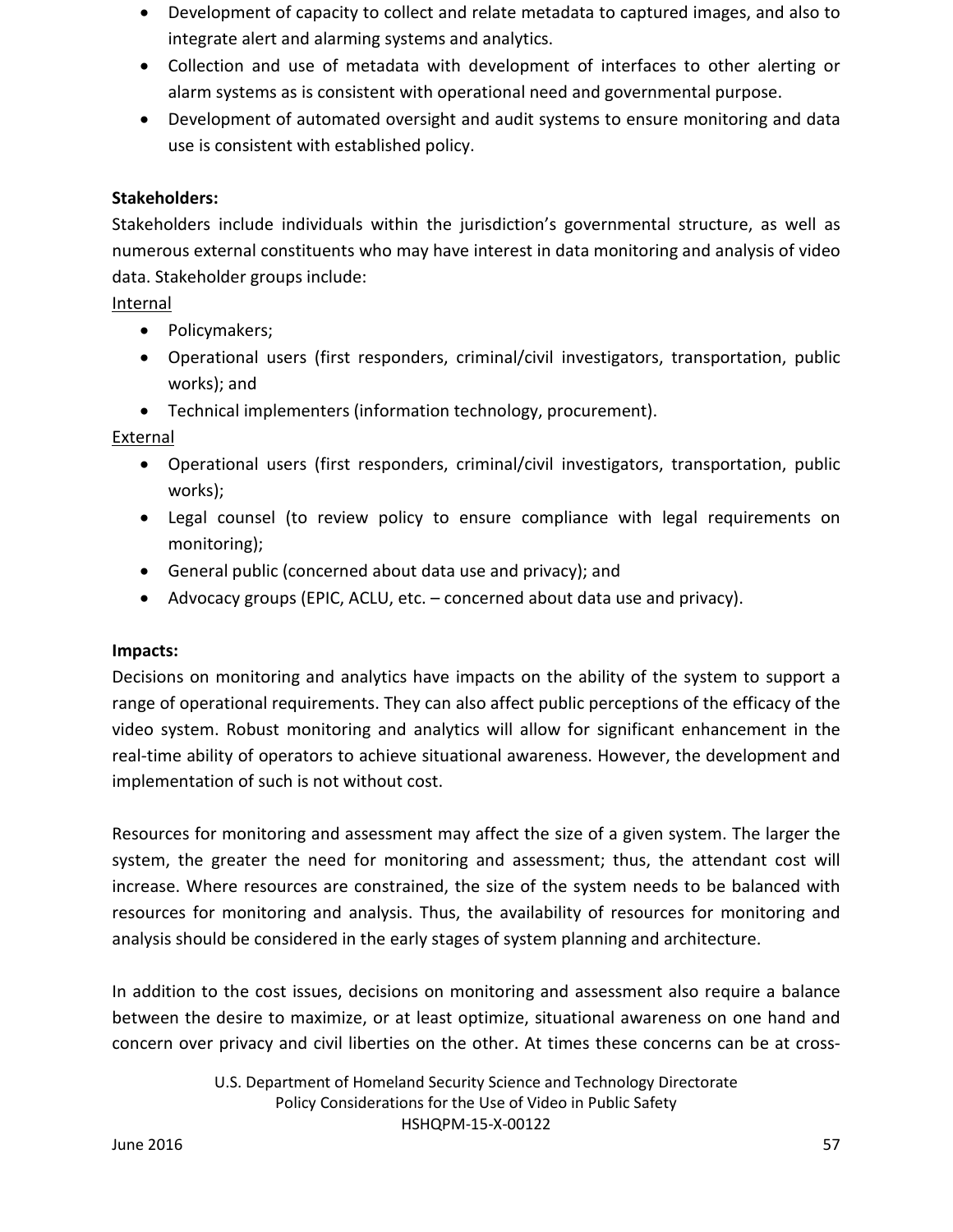purposes. Understanding community sentiment is important in gauging the appropriate balance. It may be that, even if resources are available for enhanced monitoring and assessment, there is inadequate public support.

Even in a robustly monitored video system, it is important that public expectations of their safety be appropriately managed. The creation of situational awareness does not necessarily translate into enhanced response. While it is a precursor for enhanced response, it must be successfully integrated into an operational CONOPS and requires adequate response assets. "Knowing about something" does not automatically equate to an enhancement in "doing something."

#### **6. Retention of Video Data (Imagery and Metadata)**

#### **Background and Description:**

The development of advanced video systems creates concerns about real-time use, as well as concerns about the issue of what to do with the stored data generated by this system. While a video system does not necessarily need to store data (e.g., the video system could be designed for real-time viewing only), the norm is increasingly to capture and store data for some period of time. This period for retention of stored data can vary widely and is influenced by a range of variables, including technological constraints, operational requirements and legal imperatives.

In the pre-digital era, major restrictions were placed on data retention by technical limitations. For example, in the days of analog video, the physical ability to store VCR tape and the limited ability to catalogue and retrieve data made long-term storage impractical. Indeed, tape storage was often limited to hours, days or weeks depending on the resources of the video operator and the perceived need for data. However, recent changes in storage technology and computational capacity have changed those limitations. With developments in both computer storage capacity and compression technology, larger amounts of data can now be stored at less cost (however, it should also be noted that compression could be damaging to DME, so great caution must be exercised with respect to application of compression technology). As cloud storage proliferates and camera manufacturers enhance the ability to capture imagery using smaller processing and storage space, this data storage capability looks to be increasing dramatically for the near future. In addition to the visual imagery this data can generate, there are also fields of metadata to be stored and analyzed.

As the technical constraints on data storage have been reduced, the operational and legal issues around storage of data have increased in significance. This situation is not unique to video. Digitization and computational capacity have revolutionized storage of materials formerly maintained as paper documents and analog voice recordings. Not only can more records be easily stored, indexed and retrieved, but the versions, drafts, changes and inputs can also be easily stored. In most all jurisdictions, records retention statutes, ordinances or regulations cover recordings conducted by or relating to the operation of government.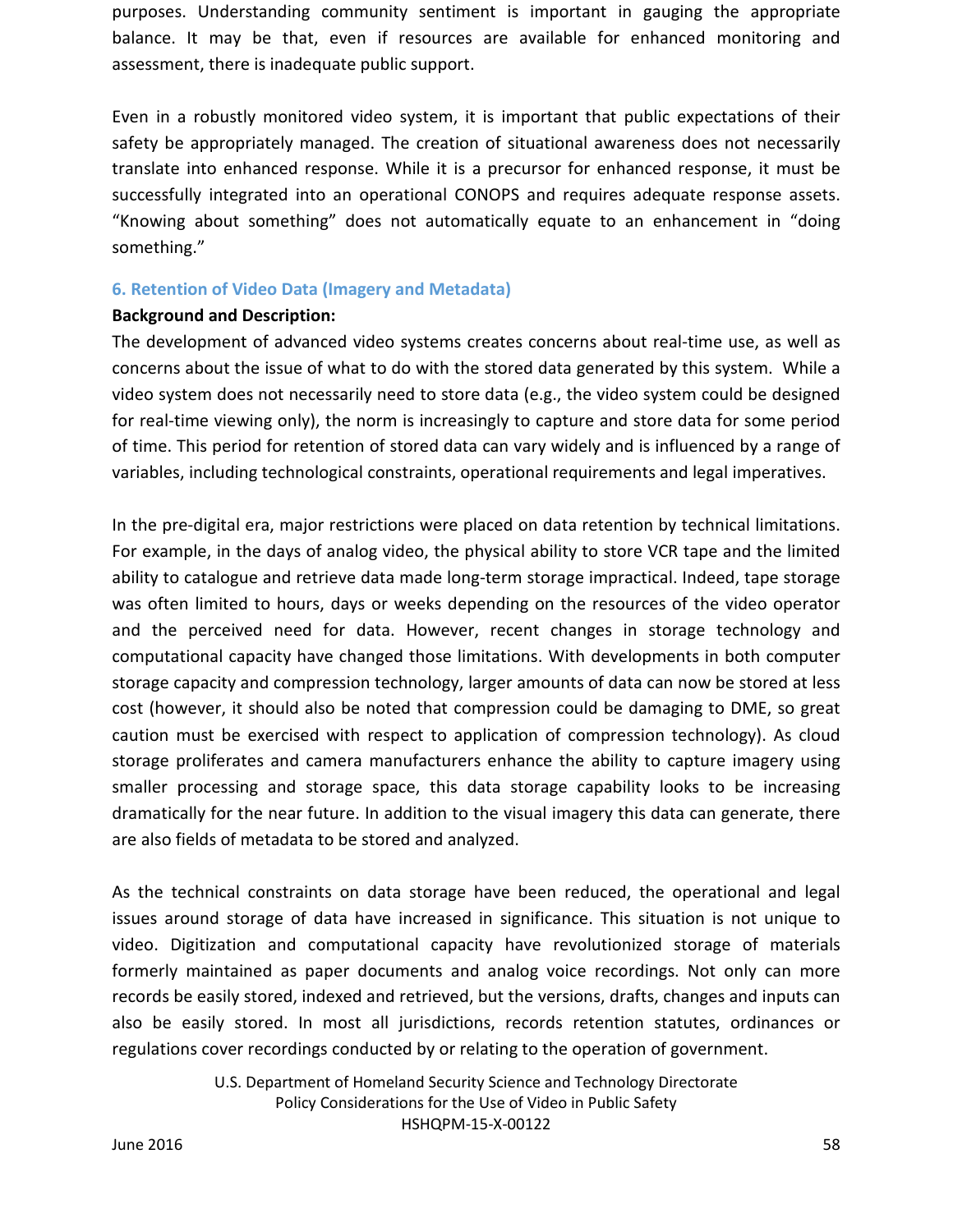In a number of jurisdictions, video data are considered essential government records. In those jurisdictions, the retention schedule must meet legal requirements. These legally imposed retention requirements may apply to all video data, or only certain types of data (e.g., license plate recognition data). In some jurisdictions, the agency collecting the data may be allowed to have some degree of input in establishing or modifying a retention schedule.

While many jurisdictions may have legal requirements for the length of record storage, those requirements frequently do not include a requirement with respect to the quality of images stored. This is likely due to the fact that those legal requirements were originally designed to address paper records and thus do not translate perfectly to digital video data. Accordingly, as some jurisdictions attempt to increase capacity or reduce cost, the storage of video data is being accomplished at a reduced frame rate. This decision has operational implications for the utility of the data stored.

In jurisdictions where there is no legally imposed retention requirement, or where the requirements provide an agency some level of discretion in the establishment of retention periods, operational considerations should be addressed in the establishment of retention requirements. This could mean that cameras installed for different operational purposes might have different retention schedules. For example, video of the perimeter of a critical infrastructure facility (e.g., for the purpose of determining movement patterns and conducting counter-surveillance operations) might have a longer retention period than camera data from a transit turnstile that looks for turnstile jumpers. The intended or anticipated operational uses of video data should be factored into the retention schedule. Operational requirements have implications not only for the length of time which data is stored, but also for the quality of these data.

Finally, retention schedule policies should consider legal issues over the availability of data for civil and criminal proceedings, and the penalties for failure to comply with statutorily imposed retention requirements or juristically established data retention schedules. Failure to establish or follow a retention schedule may expose a jurisdiction to civil and in some cases criminal penalties. In a criminal context, the failure to properly maintain data in accordance with proper retention requirements may result in dismissal of a prosecution. In addition, it is critical to maintain video evidence in a manner that does not impact the integrity of the evidence. Applying compression during transfer from the original acquisition to another storage location, for instance, can result in the permanent loss of important data and ultimately diminish the probative value of the evidence. In the civil context where there is a growing incidence of electronic discovery ("e-discovery"), there are increasing requirements to maintain data and increasing scrutiny on the absence of data, particularly where there is no retention schedule or where an established retention schedule has not been followed. Thus, the failure to properly retain data may subject the jurisdiction to civil penalties.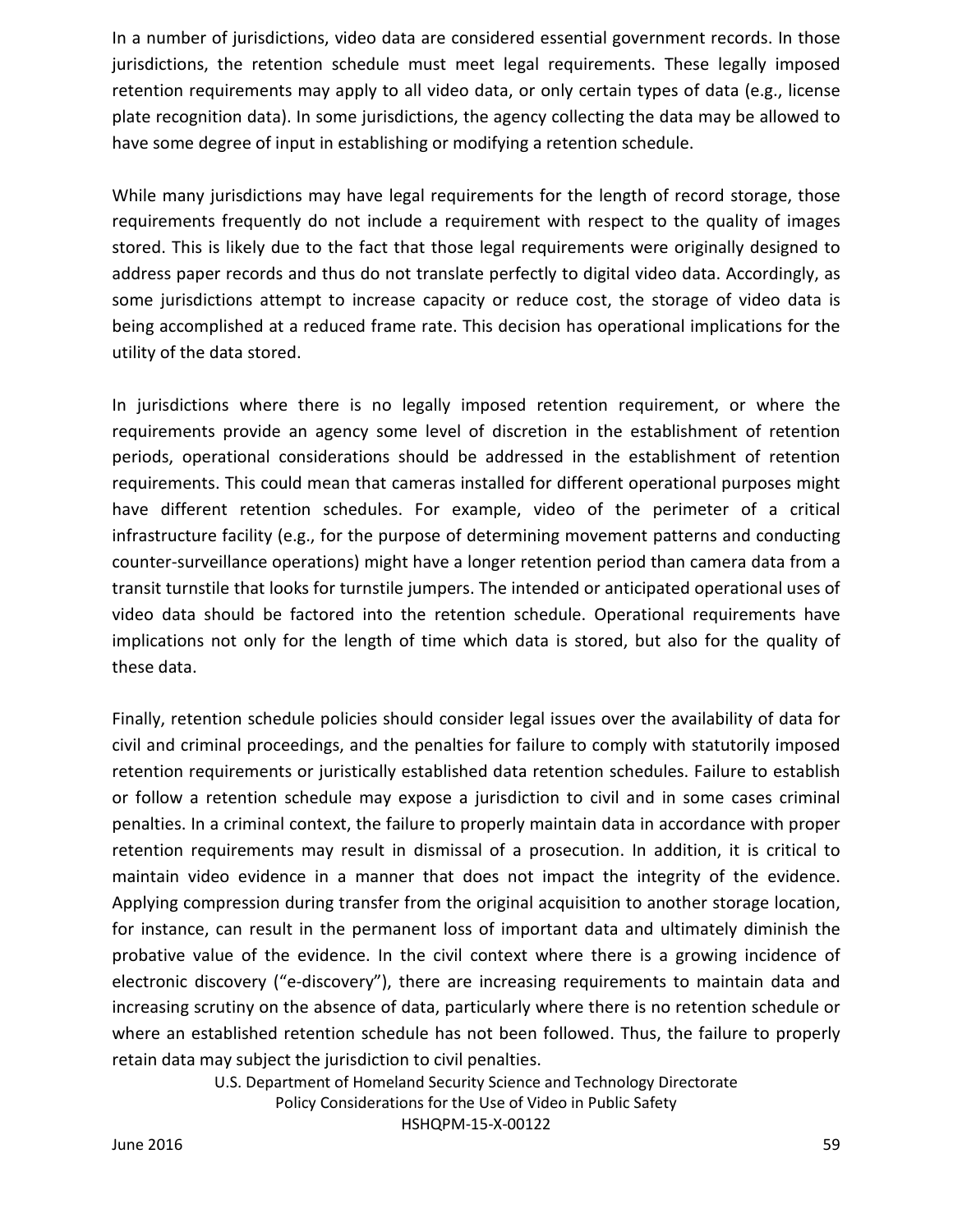The specter of criminal sanction and civil liability should compel both the establishment and compliance with a retention schedule. It should also cause agencies to review the quality standards they establish for retained data. If the data may potentially need to be preserved beyond the normal schedule for certain purposes (such as investigations, criminal or civil legal proceedings), retention schedule policies must include procedures for the review, selection and preservation of data beyond the original retention period.

# **Assumptions:**

The following are important assumptions for retention planning:

- A jurisdiction will usually want to record some or all of the data collected by a video network.
- A jurisdiction will confront some resource limitations that will constrain their ability to store and manage retained data.
- A jurisdiction will have operational and legal requirements that will impact length of storage and quality of data.
- A jurisdiction may not have complete control over the requirements for retention length and those requirements my change over time.
- Technology will continue to advance, enhancing the capability of a jurisdiction to retain larger amounts of data at higher quality.

# **Strategic Objectives:**

Any entity that stores video data should have a comprehensive written policy governing the terms and condition for data retention, and the method for removing data once the retention period limit is reached. The policy must comply with legal imperatives and, where possible, be aligned with the operational requirements that necessitated the storage of data. The policy should outline the legal, operational and technical basis for retention. It should also outline the terms under which data can be stored beyond the specified retention period (e.g., evidence in legal proceedings and investigations).

# **Operational Measures:**

Any comprehensive written policy for retention should have the following features:

- Policy on evidentiary use should be consistent with jurisdictional requirements.
	- o Policy in place for how to handle the retention and destruction of recorded video that has not been deemed evidence, but whose retention period is about to expire.
	- o Policy in place for how to handle the secure retention and conservation of recorded video that has been deemed evidence.
	- o The expiration date on video data retention may need to be extended if it is potential evidence. One possibility is to create an "investigative" category to
		- U.S. Department of Homeland Security Science and Technology Directorate Policy Considerations for the Use of Video in Public Safety HSHQPM-15-X-00122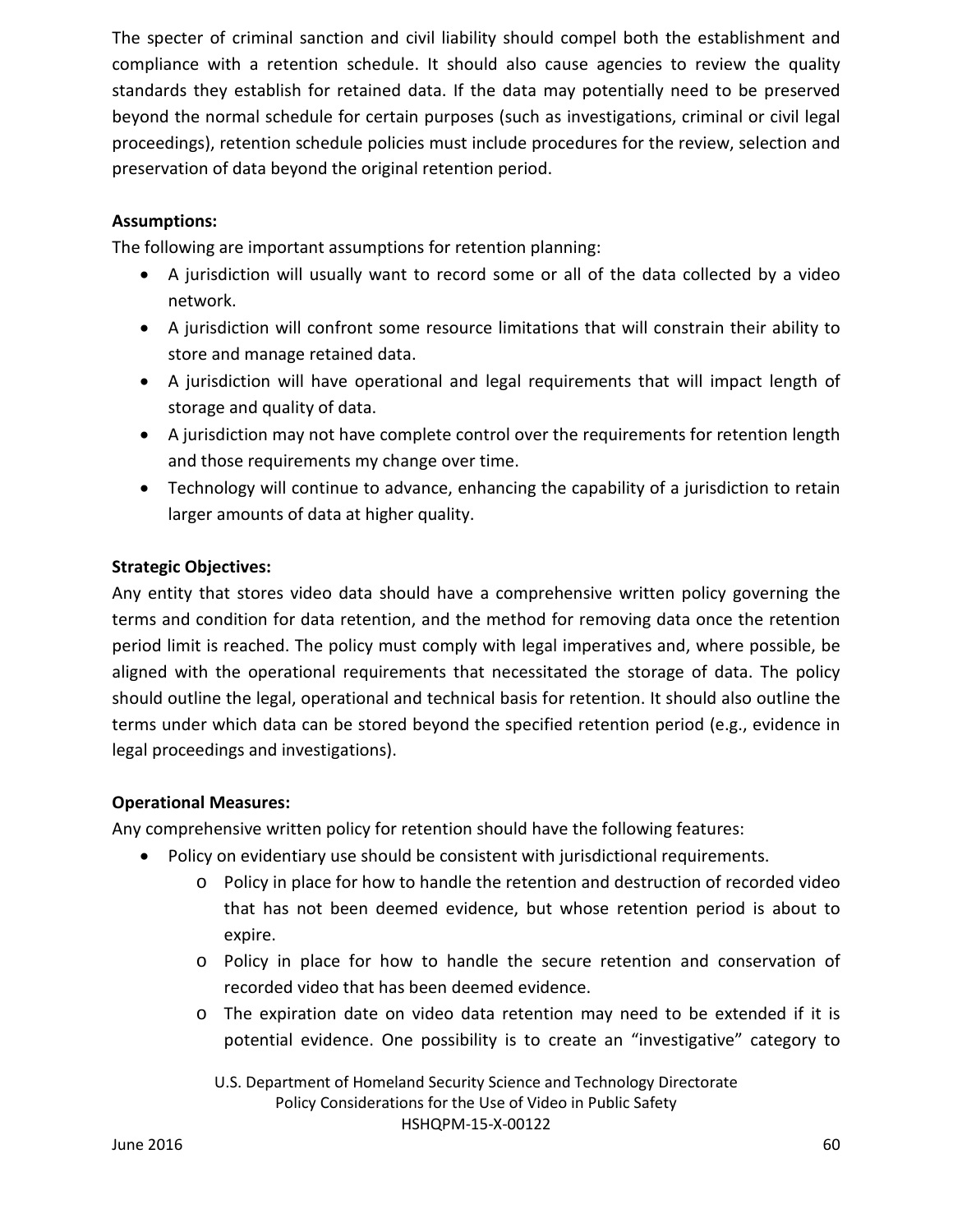- extend the retention period for cases where there is an active investigation and the video has the potential to become evidence (i.e., need a policy for video data with an expiring retention limit when it may potentially become evidence, but is not yet evidence). This "investigative" category should not be classified as public record, but the evidence category may be public record. For example, the video record may be utilized as "investigative notes" instead of evidence. If under "investigative notes," then it is not publicly accessible unless subpoenaed (note: this would vary by jurisdiction depending on laws and court decisions).
- Policy should state what defines video as public record and when it becomes public record. There are potential data spillage issues also. All images and associated data are property of the owning agency. Under what circumstances are others allowed to access these data?
- Rules of disclosure need to be in the policy. For example, if video retention is 28 days, then it is up to the video owner to decide what they want to keep longer than the 28 days.

# **Technical Measures:**

Technical policy considerations include:

- Storage infrastructure (data integrity for embedded, network detached storage, storage area network and software defined network);
- Third party storage device has to be interoperable with other devices, including legacy and future systems;
- Forward and backwards compatible;
- Extensibility;
- Maintain adequate future storage capacity relative to the mission;
- Redundancy for recorded video (e.g., fail-over especially for mission critical data);
- Service level agreements and quality of service (QoS) need to be well-defined in the policy;
- Maintain appropriate records management; and
- Maintain an audit process.

# **Stakeholders:**

Stakeholders include individuals within a jurisdiction's governmental structure, as well as numerous external constituencies who may want to access video data. Stakeholder groups include:

# Internal

- Policymakers;
- Operational users (first responders, criminal/civil investigators, transportation, public works); and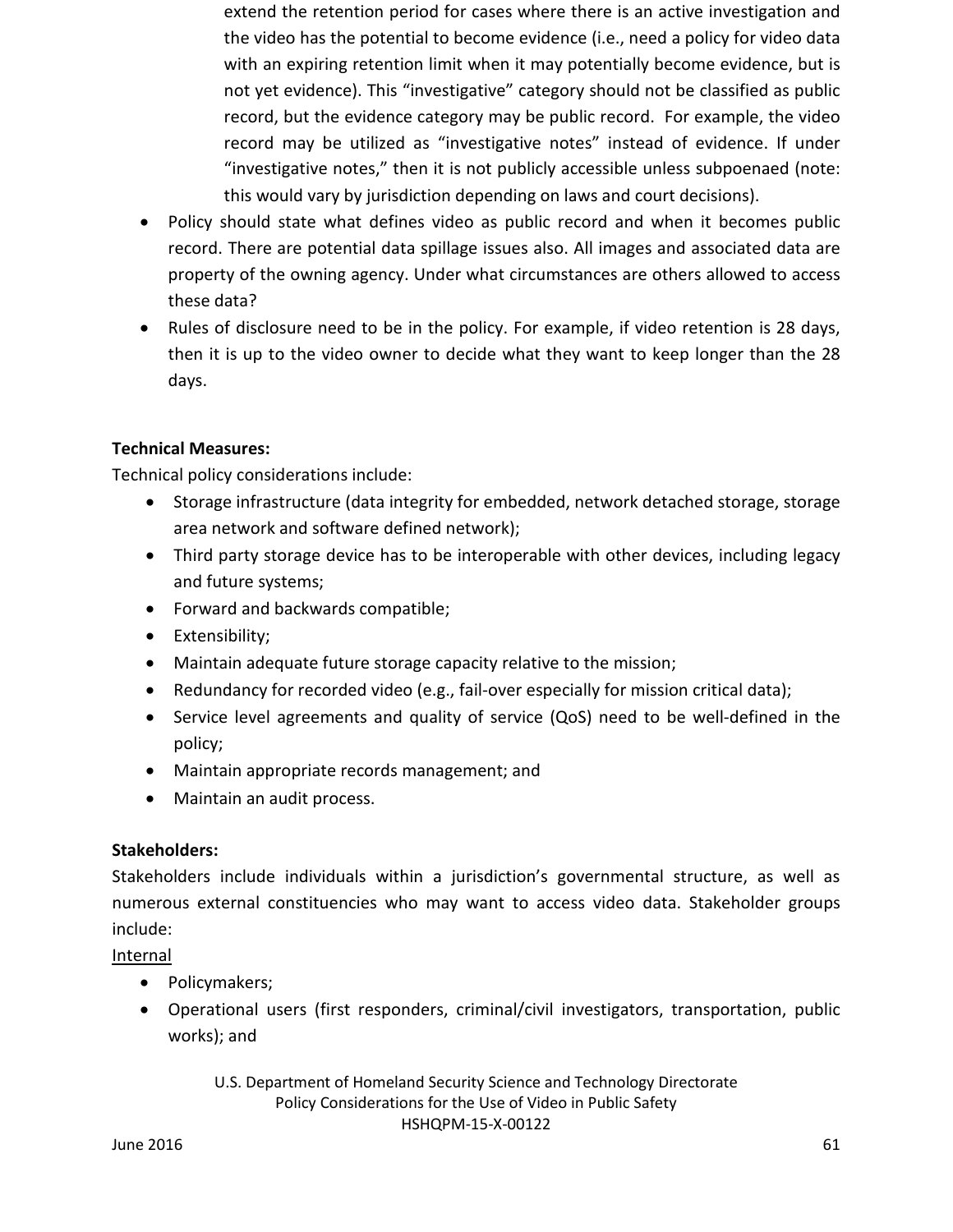• Technical implementers (information technology, procurement).

External

- Policymakers/Records supervising agencies (e.g., state legislatures, state/local archivists);
- Operational users (e.g., first responders, criminal/civil investigators, transportation, public works);
- Legal community (e.g., judges, prosecutors, public defenders, and private criminal and civil attorneys—court orders, subpoenas, civil/criminal discovery & e-discovery);
- Media (Sunshine /Freedom of Information Act (FOIA) requests); and
- General public (Sunshine / FOIA requests).

# **Impacts:**

Retention schedules have both operational and technical implications. For example, in cases where a retention schedule is extremely lengthy, the agency may be faced with decisions over increased storage costs to maintain the system, or choices about reducing camera counts in system operation or image quality in storage. The latter choices may have substantial implications for the collection of data or the use of data collected. The unavailability of data can have significant operational impacts.

Retention requirements may have significant impacts on the technical specifications of the video system itself. At a minimum, those requirements will impact the size of required storage. They will also likely impact how a system is architected and implemented (e.g., on-site or cloud storage). The design of the system will, in turn, have implications for system operation and cost.

The failure to have a retention schedule or to follow that schedule may have legal implications both for criminal prosecutions and the incursion of civil fines and penalties for the jurisdiction.

# **7. Dissemination of Video Data (Imagery and Metadata)**

# **Background and Description:**

As noted above, the development of advanced video systems and enhanced storage capacity has resulted in governments having access to and retaining large amounts of video imagery and associated metadata. That imagery is often of value and interest to other government agencies, as well as to private organizations and individuals. Thus, the sharing of images and other video data has become an issue for many jurisdictions.

Like the sharing of any data collected by governments, there are often different categories and rules depending on the content requested and the entity or individual making the request (the "requestor"). Procedures for release of information held by the government are generally regulated by statutes or ordinances pertaining to the agency, or to a set of agency rules (which may have been created in whole or part in response to statutory or ordinance requirement).

U.S. Department of Homeland Security Science and Technology Directorate Policy Considerations for the Use of Video in Public Safety HSHQPM-15-X-00122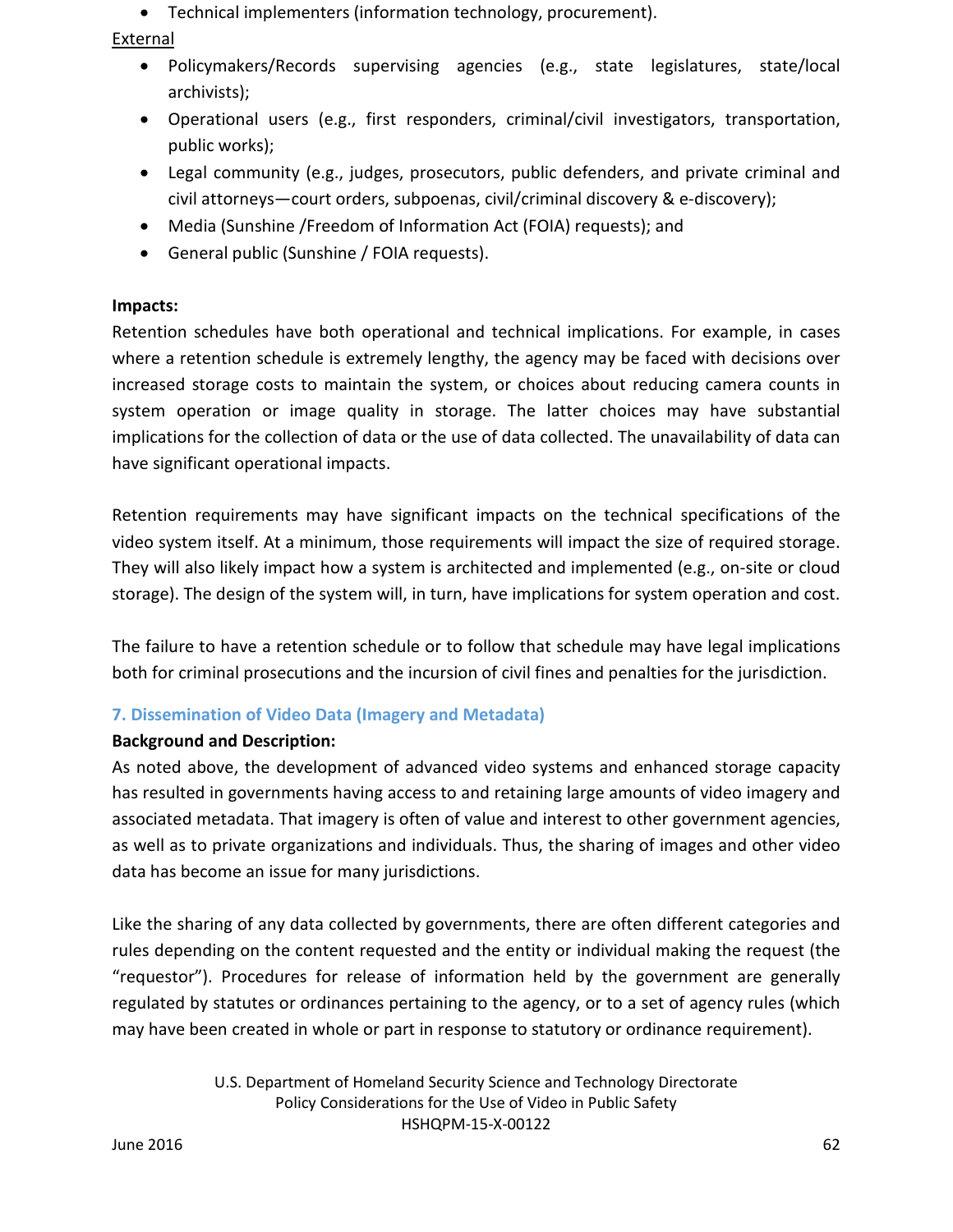Dissemination procedures can and often do differ, depending on the content of the information. For example, rules for dissemination of information considered to be criminal justice information or evidence in a criminal proceeding are much different from rules that are applied to categories of other information, such as regarding a public procurement or other public act. Rules can also be different where the information involves matters that may be private or impinge on some business or trade secret.

Special rules may be applied when the requestor is the subject of the video. While this may be based on reduced concern over privacy (i.e., releasing a tape to the subject of the video presumably raises no privacy concern), it also may be based on the notion that individuals have a special concern in knowing what information government has collected on them. This concept is generally not present in most FOIA or Sunshine statutes. Those statutes generally provide rights to documents available to any requestor. They do not make exceptions based on the requestor's status or whether the individual is the subject of the record or data requested.

Dissemination rules may also differ depending on the source of information. For example, where a system is taking in images from cameras owned and operated by external public or private agencies, there may be additional limitations on the ability of an agency to disseminate by virtue of MOUs with those external entities. Of course, governments need to ensure that the provisions in those MOUs are consistent with statutory disclosure requirements.

In addition to having rules that differentiate based on the content or source of the information requested, rules often may vary based on the status of the requestor. Rules can vary depending on whether the requestor is a member of the agency or department, or is viewed as an external applicant. Those questions will be analyzed more fully in the section on Access and Use. This section on Dissemination will focus on external requestors.

External requestors can be grouped in several different ways, but the following categories appear to be commonly used:

- Governmental agencies within the jurisdiction  $-$  this might include sharing among coordinating departments of a city (i.e., police department utilizing cameras owned and operated by a transportation department).
- Governmental agencies outside the jurisdiction this might include sharing among different governmental agencies from differing jurisdictions (e.g., a state or regional transit agency sharing cameras and images with a city government).
- Law enforcement agencies—oftentimes there are special statutory and regulatory arrangements that allow for information sharing between law enforcement agencies for law enforcement purposes.
- Private individuals and entities whose activities or property is the subject of images.
- Private individuals and entities whose activities or property is not the subject of images.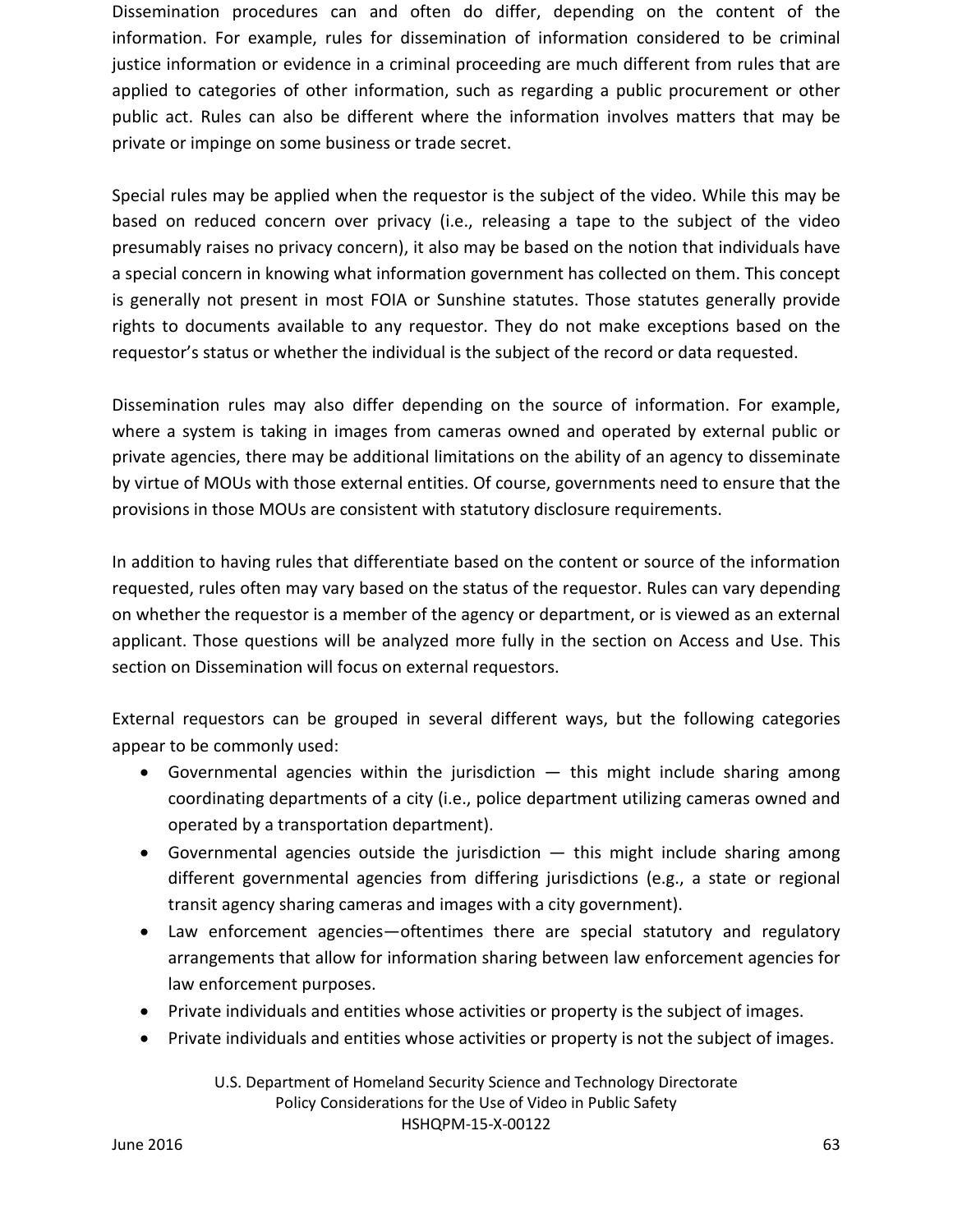The rules for information sharing among these categories of requestors frequently vary across a wide range of categories of information collected and maintained by public agencies. Those arrangements are shaped by statutes and ordinances, including FOIA or Sunshine laws, privacy laws, MOUs, as well as other governmental agreements and arrangements.

Dissemination of video data can occur in real time and forensically. In large camera networks, it may be possible to have images accessed simultaneously by a number of different agencies (internal, external and law enforcement). While this phenomenon of simultaneous image sharing principally involves governmental requestors, it may also include private parties. In a growing number of jurisdictions, there are movements to place images of cameras (particularly ones operated for traffic functions) on the Internet accessible to the public.

Live video sharing can lead to issues if the governmental camera owner has no capability to restrict activities like downloading of images or to disable sharing functions in the event privacy or surety concerns necessitate such actions. Where sharing occurs in the government context, the rules for recording and retention of data are often addressed in MOUs governing sharing. Those agreements often either prohibit the recording of images or limit the ability of the governmental agency to subsequently disseminate the data.

Sharing, particularly among governmental agencies, raises issues of subsequent dissemination. While generally no limits are placed on the subsequent dissemination of images shared with a private party, the sharing of images among governmental entities is handled differently. Many MOUs governing sharing of images among public entities address the issue of subsequent dissemination of data and the need to return images to the owner when the governmental purpose for sharing expires.

Policies regarding the dissemination of data should address the administration of requests and redaction. Dissemination requirements can and often do impose burdens on jurisdictions to respond to a wide range of increased demands for data. Dissemination of data can result in governmental agencies balancing the requirements of transparency and open government on one end of the spectrum with the need to protect privacy or criminal justice processes on the other.

U.S. Department of Homeland Security Science and Technology Directorate Almost universally, legal disclosure requirements contain some exceptions for privacy and criminal investigation, and possibly other situations. Understanding those requirements and responding to requests to determine what video data must be made available will require trained personnel resources. While technology can expedite search procedures, it will not eliminate personnel requirements. Depending on the scope of the system and data retained, personnel requirements may be extensive. In some jurisdictions, the cost of search and production of data can be shifted to a requestor. In other jurisdictions, however, that cost may

Policy Considerations for the Use of Video in Public Safety HSHQPM-15-X-00122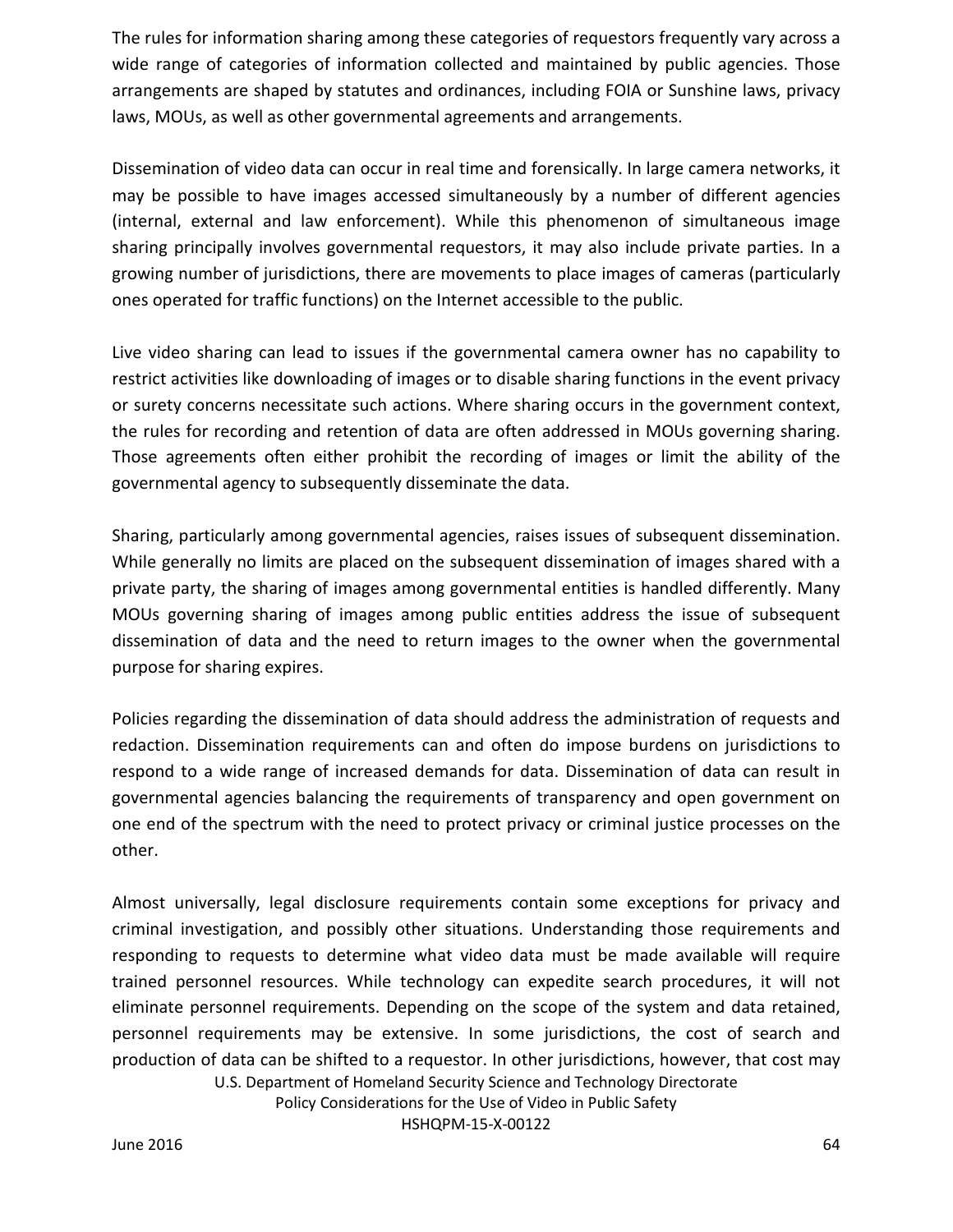have to be borne by the agency. Moreover, the failure to properly produce responsive information may expose the department to civil liability or other legal and administrative sanctions.

In addition to requirements for finding and producing responsive data, there also will likely be requirements for redaction. While redaction issues can arise in any dissemination context, it is most likely to occur in response to FOIA or open records requests. Responding to these requests will require not only personnel, but also additional software and perhaps hardware to redact responsive data. The question of redaction may involve not only imagery, but also audio data and associated metadata. In some jurisdictions, the cost of redaction can be shifted to a requestor. In other jurisdictions, however, that cost may have to be borne by the agency. Moreover, the failure to properly redact video information may expose the department to civil liability or other legal or administrative sanctions.

# **Assumptions:**

The following are important assumptions for dissemination planning:

- A jurisdiction will usually receive requests for data from a variety of sources, including government, law enforcement, courts, and a variety of private entities and individuals.
- A jurisdiction will usually receive requests for data for a variety of purposes, including criminal investigations, legal proceedings (criminal and civil), media inquiries and a variety of other private interests.
- A jurisdiction will confront resource limitations that will constrain their ability to manage dissemination of data.
- A jurisdiction will have operational and legal requirements that will impact dissemination of data.
- A jurisdiction may not have complete control over the requirements for dissemination including:
	- o Time frames for production;
	- o Subject matter of responsive materials;
	- o Redaction requirements; and
	- o Cost allocation for required personnel material and service.
- Externally imposed requirements may change over time without regard to the effect on the system.
- Technology will continue to advance, enhancing the capability of a jurisdiction to disseminate data.

# **Strategic Objectives:**

An entity must have a have a comprehensive written policy governing the terms and conditions for data sharing. That policy must recognize the differing rights and interests of a variety of requestors across the expanse of a variety of types of data. In instances where images are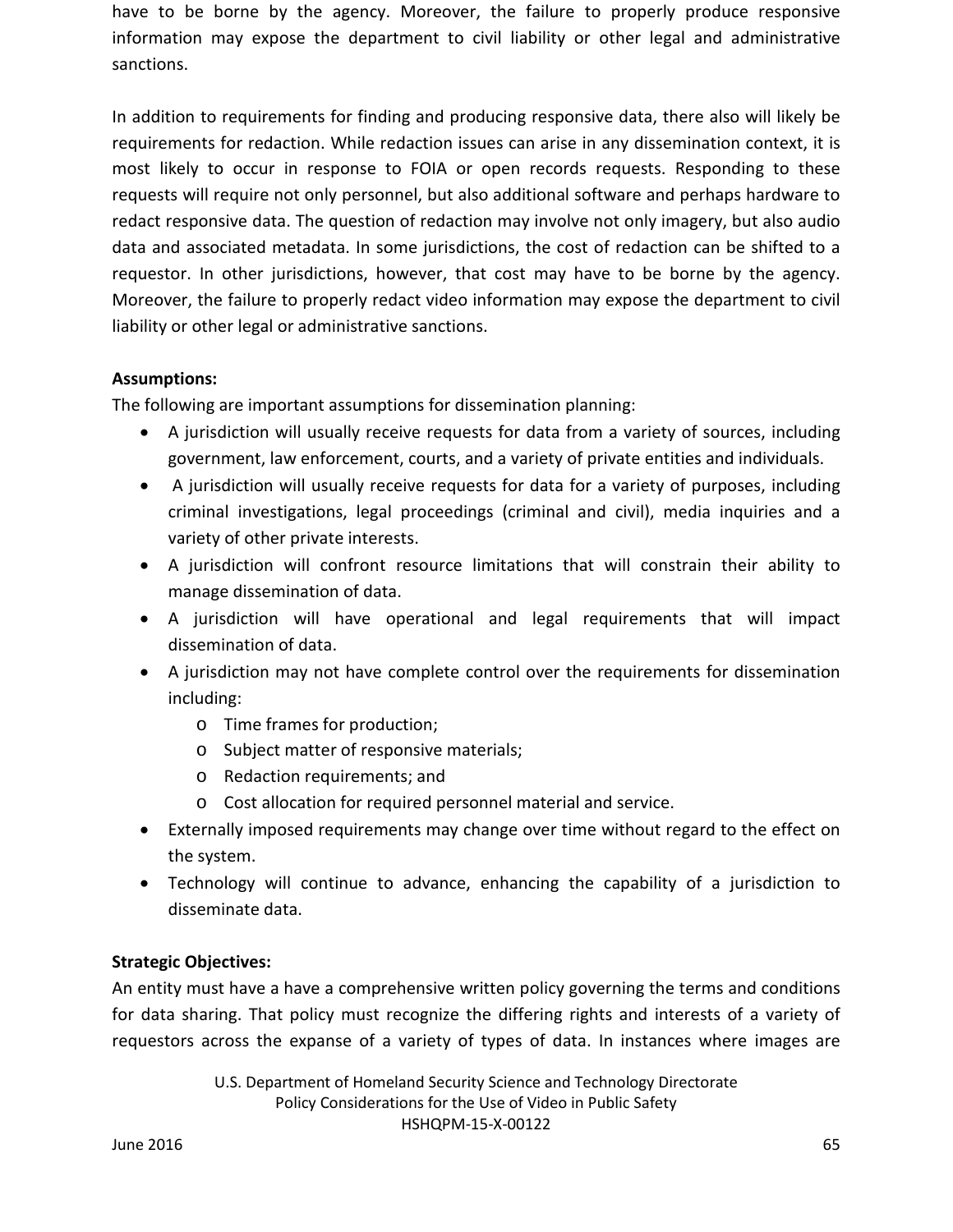shared, the issue of data ownership needs to be addressed. The process for making requests and the fulfillment of those requests must be clear. Measures need to be in place to ensure appropriate safeguards over redaction and unauthorized dissemination, and the method for removing data once the limit of the retention period is reached. The policy must comply with legal imperatives and, where possible, be aligned with the operational requirements that necessitate the dissemination of data. The policy should outline the legal, operational and technical implications of dissemination.

# **Operational Measures:**

Any comprehensive written policy for dissemination should have the following features:

- Identification of categories of requests, requestors, and content and rules applicable to for fulfillment or denial of dissemination;
- A process for request fulfillment (including redaction and cost allocation) and tracing of all dissemination requests and responses;
- A process for adjudication of disputes with respect to fulfillment of requests for dissemination (or decisions on redaction);
- Rules for determination of image/data ownership and, where appropriate, rules for subsequent dissemination or use of shared images (including return of images/data);
- Procedures to mark produced materials so that the disseminated materials can be traced to the persons and equipment involved in dissemination;
- Procedures to document redaction decisions and any forensic processing, including logging and tracking functions;
- Dissemination rules aligned to retention requirements so that materials are maintained and available for dissemination based on agreements and legally imposed requirements;
- Establishment of controls over dissemination and redaction of materials limiting this authority to specified groups of personnel and activities;
- Provisions for supervision and audit of all dissemination and redaction personnel, equipment and functions;
- Provisions to discipline individuals who improperly disseminate or fail to disseminate materials; and
- Provisions for periodic review and modification of all policies based on internal operational requirements and external changes, such as changes in laws.

# **Technical Measures:**

Technical policy considerations include:

- System permissions and other safeguards to preclude unauthorized dissemination of materials;
- Automated audit functions of request dissemination and redaction activities;
- Automated search and redaction functions;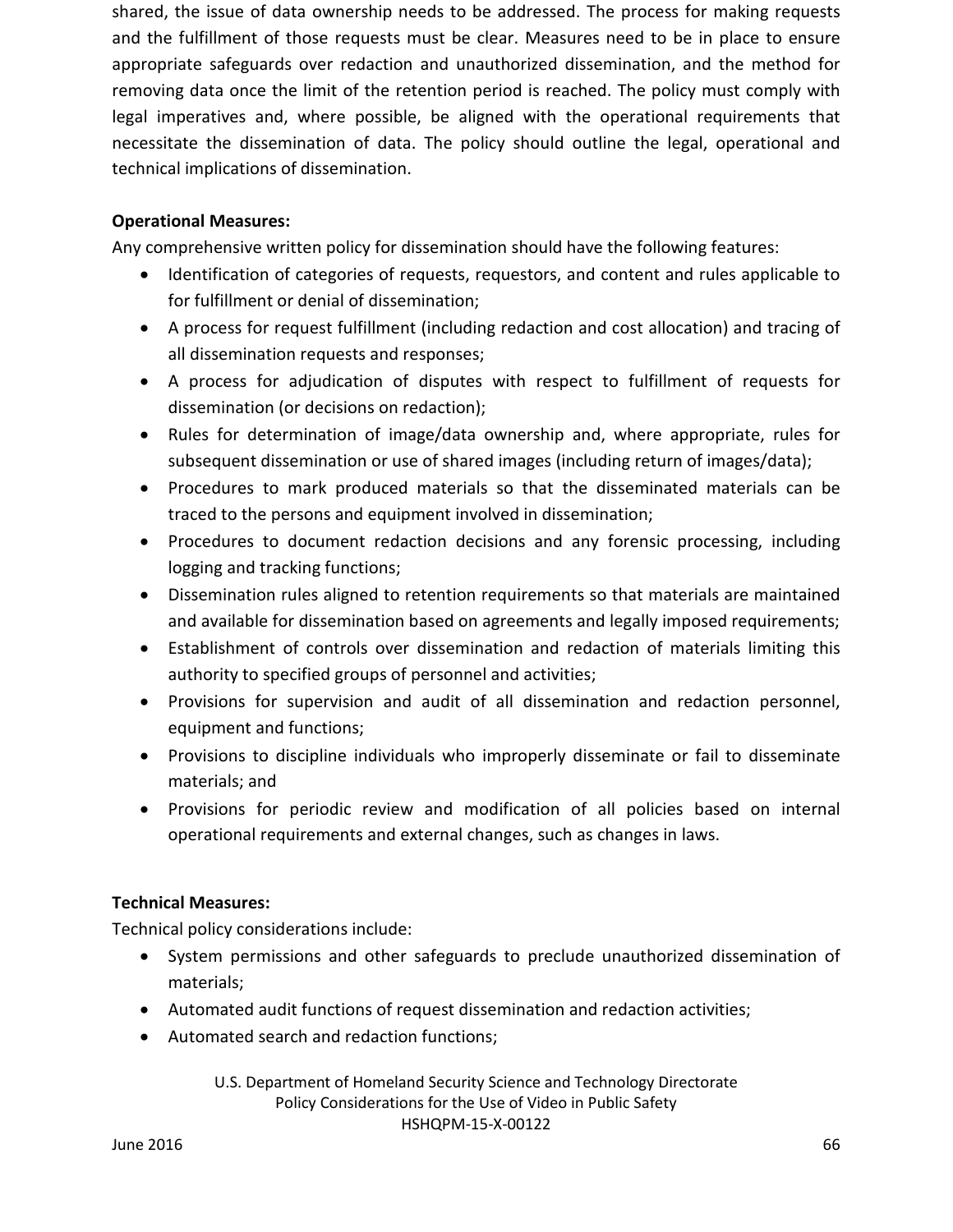- Watermarking or other identification features to allow for tracing of disseminated materials;
- System capacity to meet dissemination requests in a timely manner; and
- System security to insure the integrity of disseminated data.

### **Stakeholders:**

Stakeholders include individuals within jurisdiction's governmental structure, as well as numerous external constituents who may want to access video data. Stakeholder groups include:

Internal

- Policymakers;
- Operational users (e.g., first responders, criminal/civil investigators, transportation, public works); and
- Technical implementers (e.g., information technology, procurement).

**External** 

- Policymakers/Records supervising agencies (e.g., state legislatures, state/local archivists);
- Operational users (e.g., first responders, criminal/civil investigators, transportation, public works);
- Legal community (e.g., judges, prosecutors, public defenders, and private criminal and civil attorneys—court orders, subpoenas, civil/criminal discovery & e-discovery);
- Media (Sunshine /FOIA requests); and
- General public (Sunshine /FOIA requests).

#### **Impacts:**

Dissemination rules have both operational and technical implications. Requirements for dissemination may affect the retention period selected by jurisdictions, if such a selection is permitted by law. It also may affect what or how much a jurisdiction decides to record. Release of data may affect the conduct of investigations or the way in which the jurisdiction decides whether and how to provide public information. Dissemination rules may also affect how a system is configured or operated. For example, rules on image sharing may affect how an agency documents activity in the case of images from another entity's cameras, where those images are not recorded on the system. Limits on data sharing may have significant operational impacts internally and on relationships with a range of external agencies (public and private).

Dissemination requirements may have impacts on the technical specifications of the video system itself. At a minimum, those requirements will impact the issues of video data storage, the search and retrieval of data, and the redaction of information. The design of the system will, in turn, have implications for system operation and cost.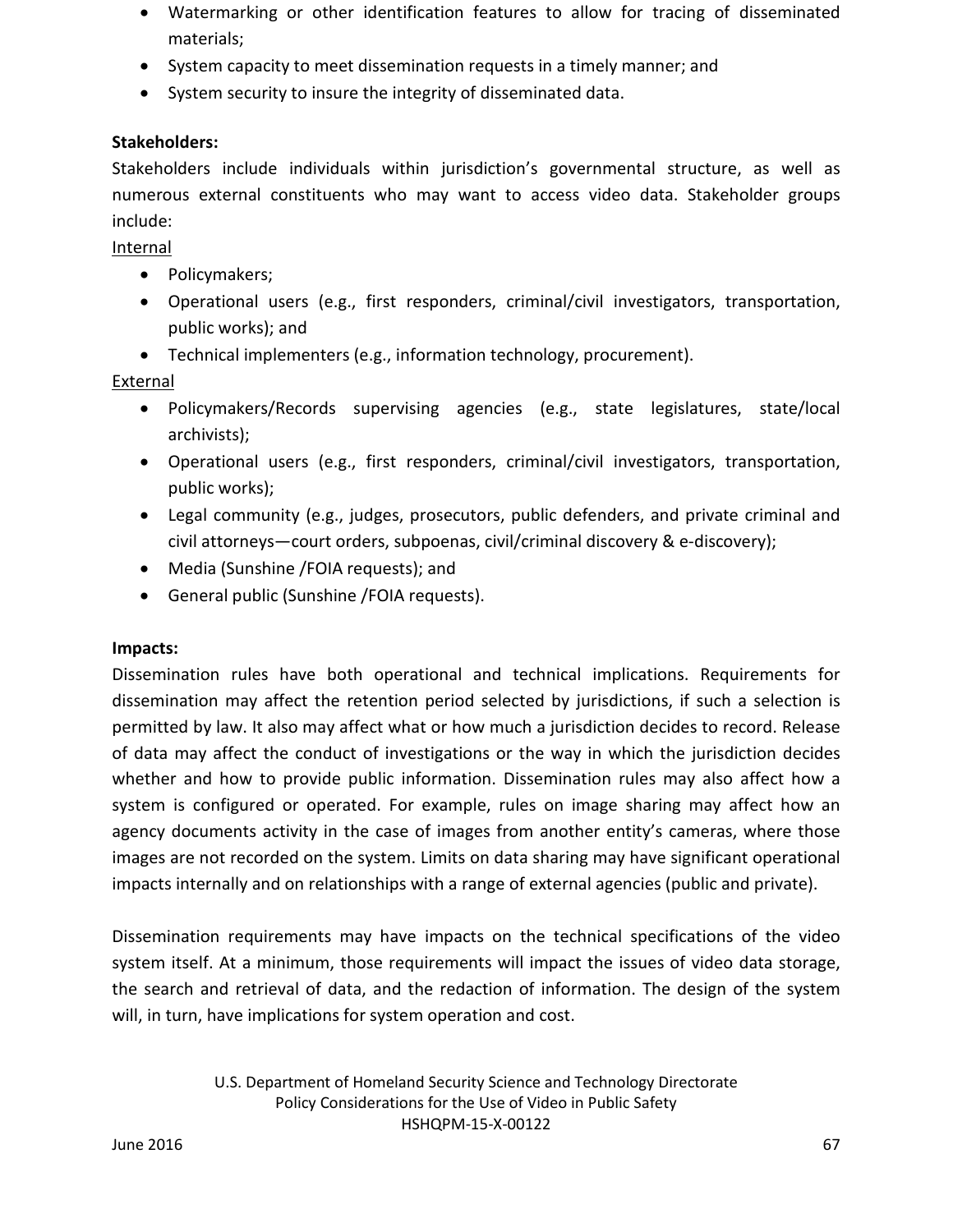The failure to have a process for dissemination or to follow that process may have legal implications for criminal prosecutions, as well as possible civil fines and penalties for the jurisdiction.

### **8. A Well Defined Governance Structure is Important for Video Program Success**

#### **Background and Description:**

In the early stages of video program development, agencies should focus time and attention on establishing the governance structure for their video programs. Governance can often be a misunderstood and overlooked aspect of program management, but when structured properly, it helps to clarify expectations, improves accountability, leads to better organizational performance, and ultimately results in a higher likelihood of video program success.

Governance is the combination of structures and decision-making processes that provide strategic direction and oversight during both program development and delivery in an organized and defined manner (Figure 2). These mechanisms connect strategic direction with administrative implementation to ensure program outcomes are met. Without these mechanisms, guidance and expectations are often unclear, and accountability is lacking. Programs not grounded in effective governance often do not maximize efficiency and effectiveness, and can erode confidence in the agency.



#### **Figure 2. Governance models**

Careful consideration needs to be given to current organizational structure and the program's organizational framework. It is important to begin with defining the operational authority and the roles of the governing board, administrative staff and project partners.

In general, the governing entity will establish the need for video services, identify and articulate community goals and expectations, and provide broad program oversight. The need for video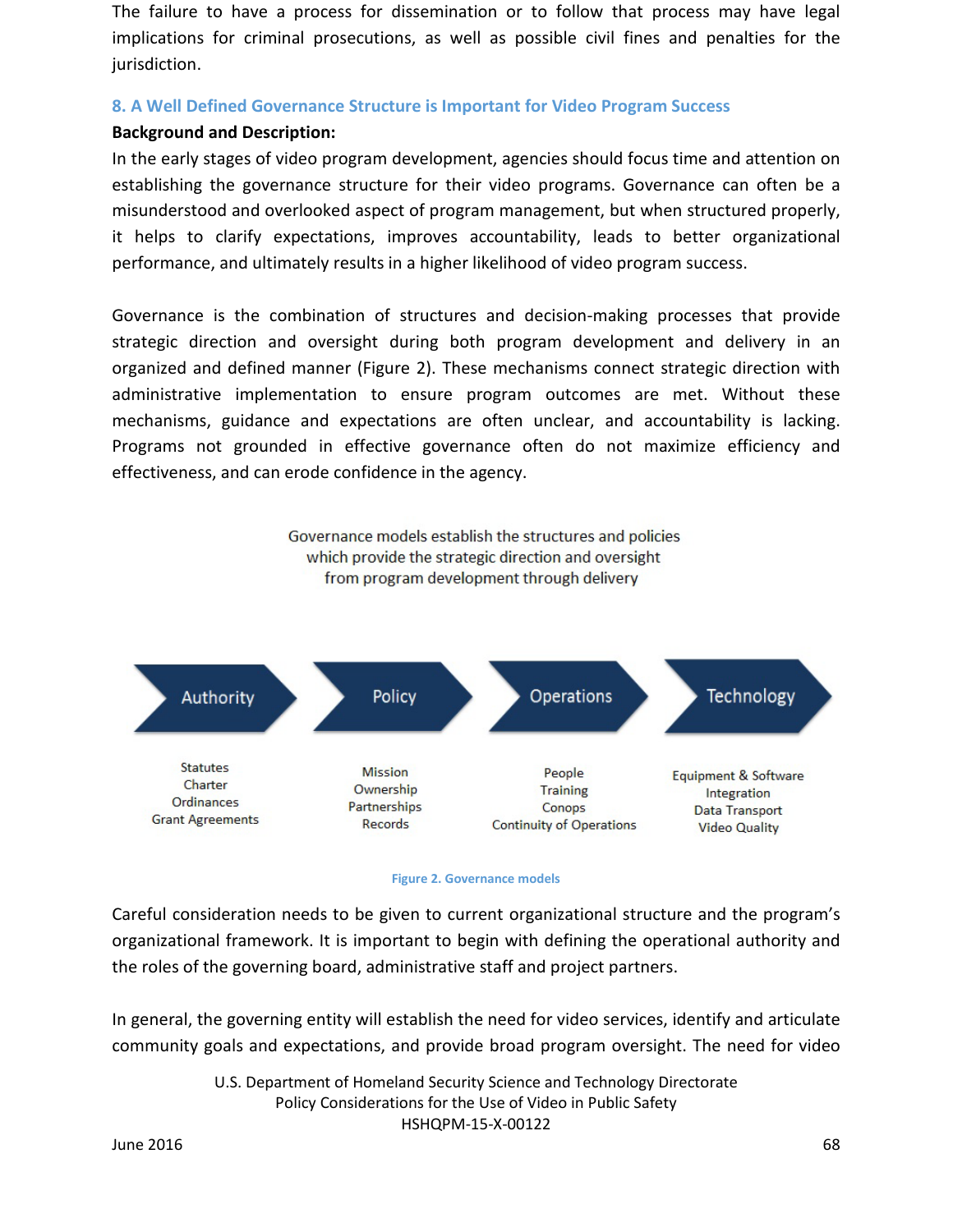services often comes from community engagement. For example, this engagement could be business owners seeking surveillance to reduce crime and vandalism in their commercial districts. Video may also be used for greater police oversight, including calls to community action from high profile incidents, such as law enforcement overreach. Internal calls for video deployment may be voiced to collect video evidence or as active surveillance efforts. Regardless of the impetus for a video deployment, the governing entity will set overall program goals and establish general operating parameters, such as whether notice should be given on camera locations. The governing entity should refrain from trying to manage daily operations, but instead provide policy guidance with sufficient flexibility for program staff to be able to react to and accommodate daily issues.

Staff are often the subject matter experts and are called upon to provide policy advice to elected and higher ranking appointed officials. They help shape the debate by outlining the parameters for program development. These parameters may involve a range of issues, such as financial limitations, ease of deployment, maintenance, records retention, legal considerations, etc. After public policy is set, it becomes the responsibility of the staff to execute the policy direction and manage daily issues that arise. Staff will develop procedures, reporting chains, delegate administrative duties, etc. Although staff members are subject matter experts, they need to respect the governing body's role in setting public policy. At times staff may not agree with the strategic direction, but staff has an obligation to implement the direction set by the governing body to the best of their ability.

There is often a blurring of lines between the political sphere and administrative functions. Where these spheres overlap, there may be friction, but this overlap is also where the governing entity learns about administrative concerns, while appointed staff better understands the public's concerns and expectations from elected officials and community engagement. Through this collaboration, consensus begins to form and development of the program's framework emerges.

# **Assumptions:**

When reviewing and defining governance structures, jurisdictions should be aware of the following assumptions:

- Government agencies and special districts, such as airports, will often have statutorily defined agency structures and positional authorities that will help define roles and responsibilities for program development and implementation.
- Despite the clearest of role definitions, individuals will often try to influence decisions outside their scope of authority, and these considerations will need to be addressed and/or accommodated.
- There may be statutory or other structural elements that may limit ideal oversight and operational implementation.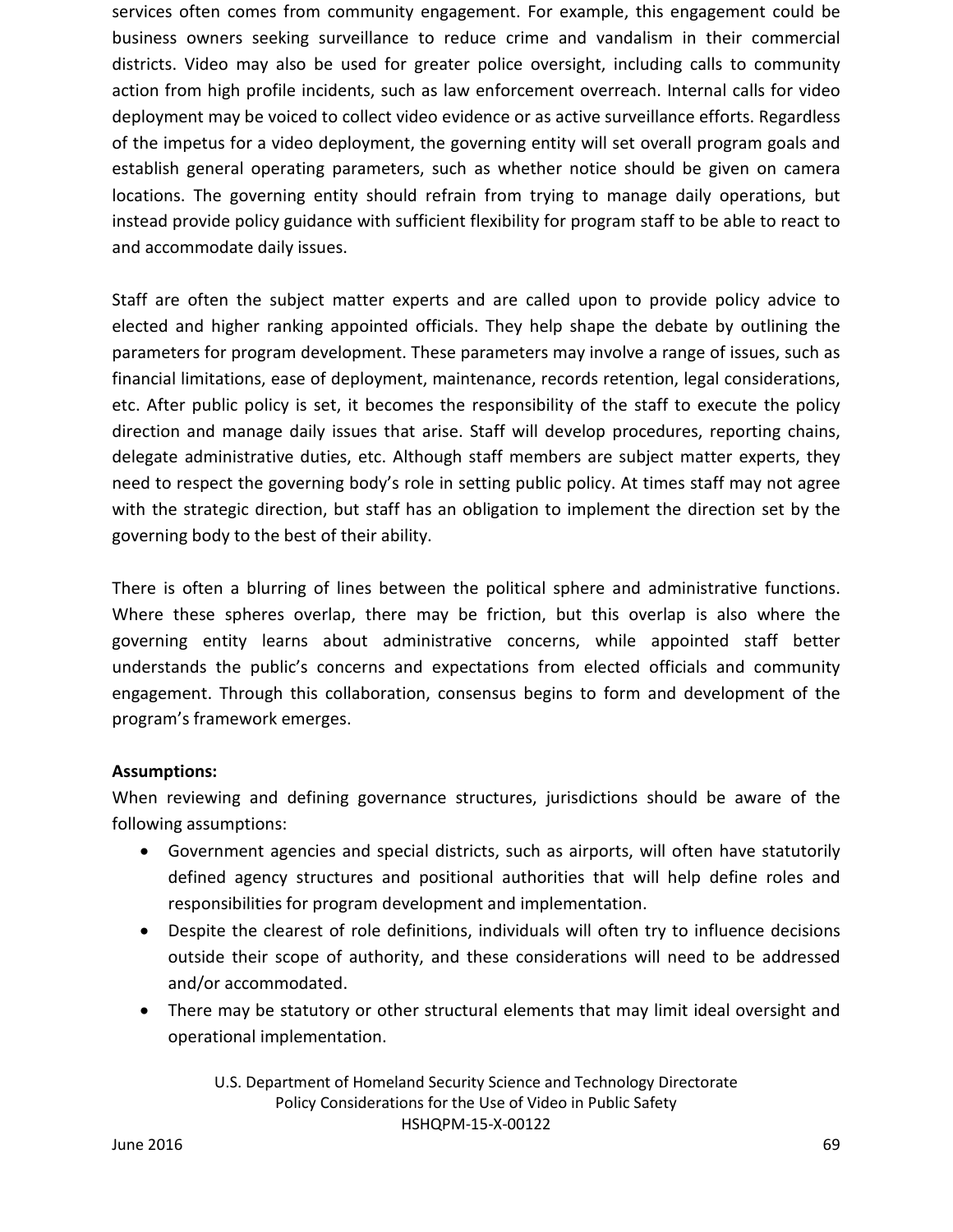• As technology evolves and changes occur within the organization and community, governance structures must be flexible enough to allow for accommodation.

### **Strategic Objectives:**

Agencies deploying video systems should clearly outline the programs' strategic objectives. What are the outcomes the agency is trying to achieve through video deployment? How do the program's objectives align with overall community and organizational goals? Who will monitor outcomes and how will adjustments be made to the program's objectives to respond to changes within the organization and the community?

The needs of video programs are dynamic, and the governance structure developed needs to be able to accommodate the evolution of issues and conditions. Agencies should avoid being in a reactive state, but be able to proactively identify changing conditions and adjust objectives and program requirements in a controlled and deliberate fashion.

Agencies may want to consider a steering committee to help guide overall direction. This committee may become chartered as the governance entity. Video program initiatives often impact multiple disciplines. Various agencies have different video needs, and some video systems may include equipment and staff resources assigned from various agencies. A steering committee can help to build consensus for the program's direction to increase the likelihood that each agency's needs are met. A steering committee also provides a forum where stakeholders can raise issues and where adjustments can be made to overall program direction. If choosing to create such a committee, its role needs to be clearly defined and should not be geared towards providing daily management.

# **Operational Measures:**

The governance structure should include the following operational measures:

- Agencies should identify a program manager who will have daily operational oversight of the video program with clear decision-making authority.
- Roles and responsibilities of other key personnel should also be identified, including reporting relationships.
- Written policies and procedures should be developed to clearly define operational aspects of the program.
- A clearly defined process should be developed to adjudicate concerns between agencies and private sector partners participating in shared video programs.

# **Technical Measures**:

While governance is largely a function of structure and process, some technology measures can bolster governance practices. Those tools are particularly useful in the areas of operational oversight and audit. Technical measures, such as system permissions and controls, can help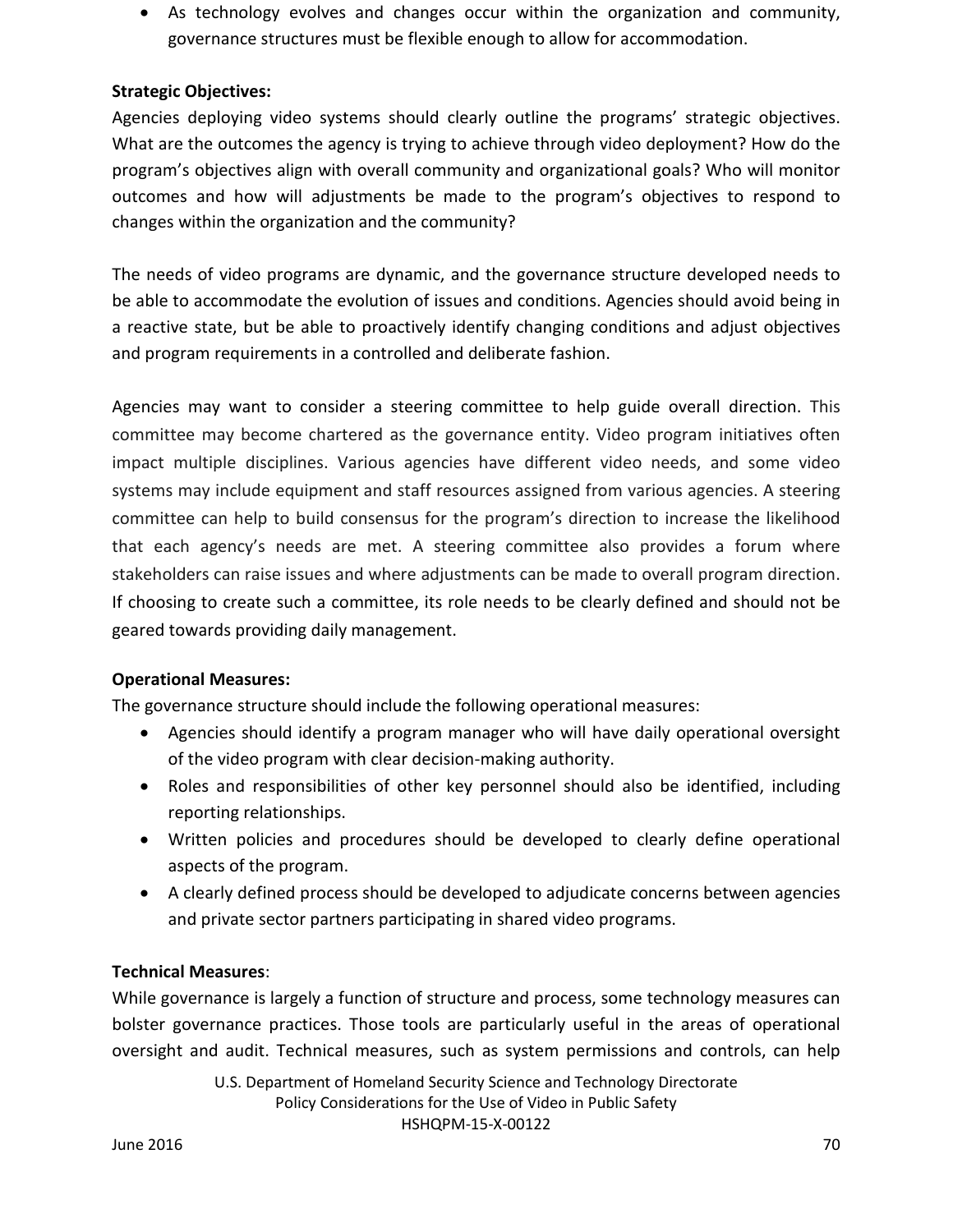ensure that governance rules and decisions are being implemented. Additionally, a robust set of automated audit tool features can provide valuable information to the governance structure about compliance with policy and procedural requirements.

# **Stakeholders:**

Program governance requires input and collaboration among a wide array of stakeholders. Each has an interest in the program outcomes and oversight. Agencies developing video programs should engage the following groups:

**Internal** 

- Policymakers;
- Operational users (e.g., first responders, criminal/civil investigators, transportation, public works, etc.); and
- Technical implementers (e.g., information technology, procurement).

External

- Community partners (e.g., business improvement districts, neighborhood associations, etc.);
- Media (identifying issues, providing public awareness, ensuring appropriate oversight); and
- General public (balancing program goals with privacy issues).

### **Impacts:**

Governance is important to the overall performance of video programs and helps to ensure the program's processes will meet the strategic goals of the agencies involved. Governance should provide clear understanding of program goals, lines of authority and communications for all stakeholders and program personnel. The governance framework also ensures that there is sufficient oversight to ensure the appropriate use of video. Finally, a well-defined governance structure should include ways to monitor metrics to measure program outcomes.

# **CONCLUSIONS**

The increasing presence of CCTV video in today's society is widely recognized by government security experts, courts and ordinary citizens. The issue is no longer whether or not government will use video. Instead, the question is how will video be used, managed and governed. The analysis of policy issues in this guidance document is the most recent of the VQiPS program efforts to provide tools for the video system end users (e.g., [1,2,3,4]).

In this document, the VQiPS Working Group Policy Subcommittee has presented a comprehensive framework for policy development. The focus has been to alert decision makers to areas where policy choices must be made. The conclusions of decision makers can and will vary. As one example, some jurisdictions may choose long data retention periods, while others will choose shorter. However, the critical factor is that policy decisions must be made around

U.S. Department of Homeland Security Science and Technology Directorate Policy Considerations for the Use of Video in Public Safety HSHQPM-15-X-00122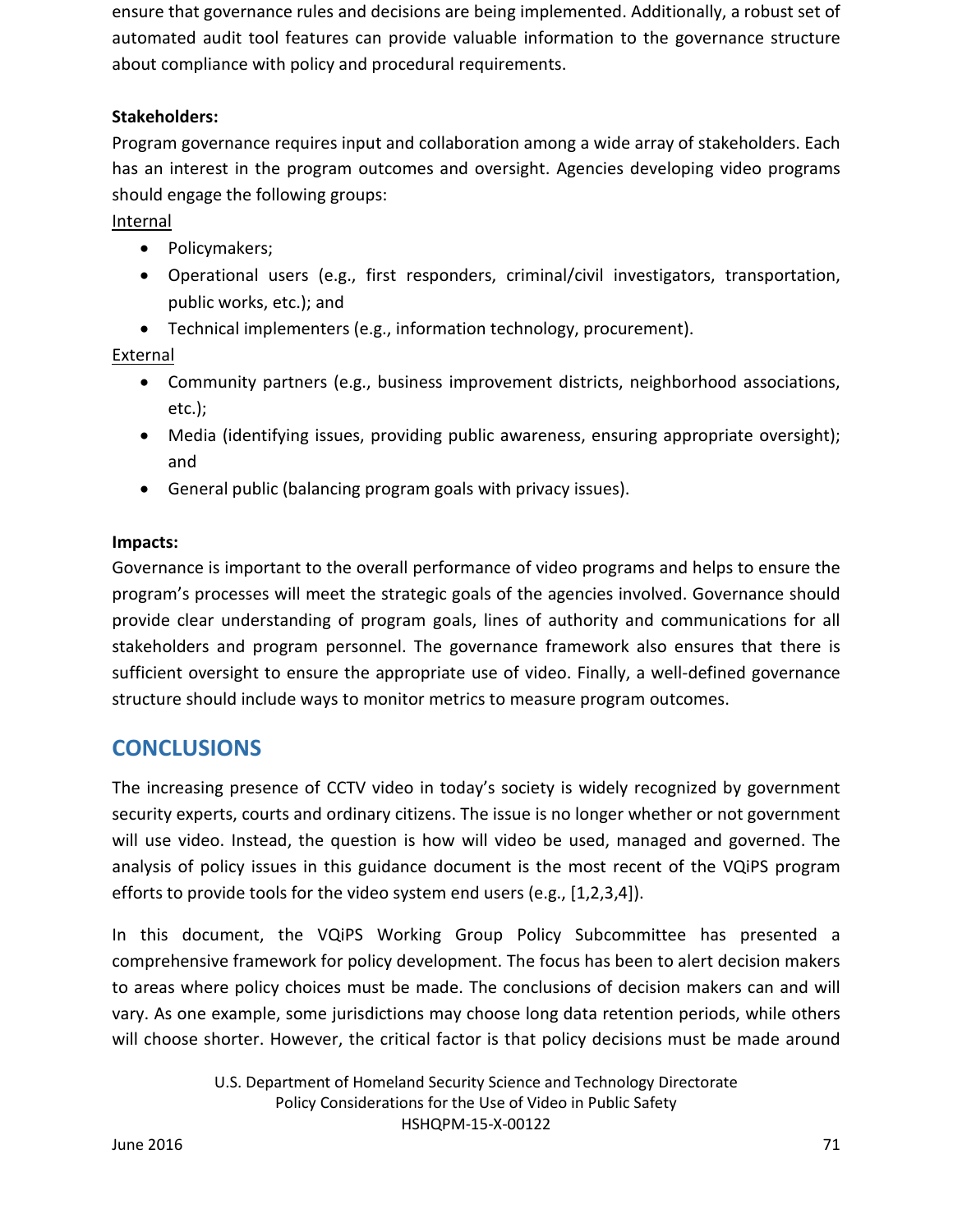the issue of video data retention. This document offers such factors for consideration in making policy decisions.

Five overarching substantive issues require consideration across virtually all aspects of a video program: clearly articulated public safety goals; understanding and accommodation of privacy concerns; attention to the security of video networks and data; transparency in the conduct of image collection and data storage and use; and common issues in the operation of public video programs including technology considerations, interoperability and continuity of operation. These issues are discussed in detail in this document.

The Policy Subcommittee identified eight additional issues that require careful consideration by policy makers: 1) sighting and location; 2) access and use, including search; 3) source considerations; 4) notice considerations; 5) monitoring, analysis and analytic applications; 6) retention of data; 7) dissemination of data; and 8) governance. These issues are analyzed according to their underlying assumptions, strategic objectives, operational measures, technical measures, stakeholders, impacts and any other special considerations.

This document offers a flexible tool that can be adapted to the needs of a variety of different jurisdictions and disciplines. It should also be viewed as a living document that can be changed as new policy challenges are identified and new policy solutions are formulated. This document is designed to provide the reader with important issues for government agencies to consider when developing written policies and procedures for the deployment and use of CCTV video systems. It should not be considered a "best practices" or template, but rather a discussion of potentially important policy considerations.

Determining the government purpose(s) for a CCTV video system is essential. A written policy statement outlining public safety purposes and goals is an important step in demonstrating the public safety purpose(s) that government seeks to accomplish. This document should serve as a resource for issues to consider when formulating or updating government policies and procedures for the deployment, use, sharing and maintenance of CCTV video information.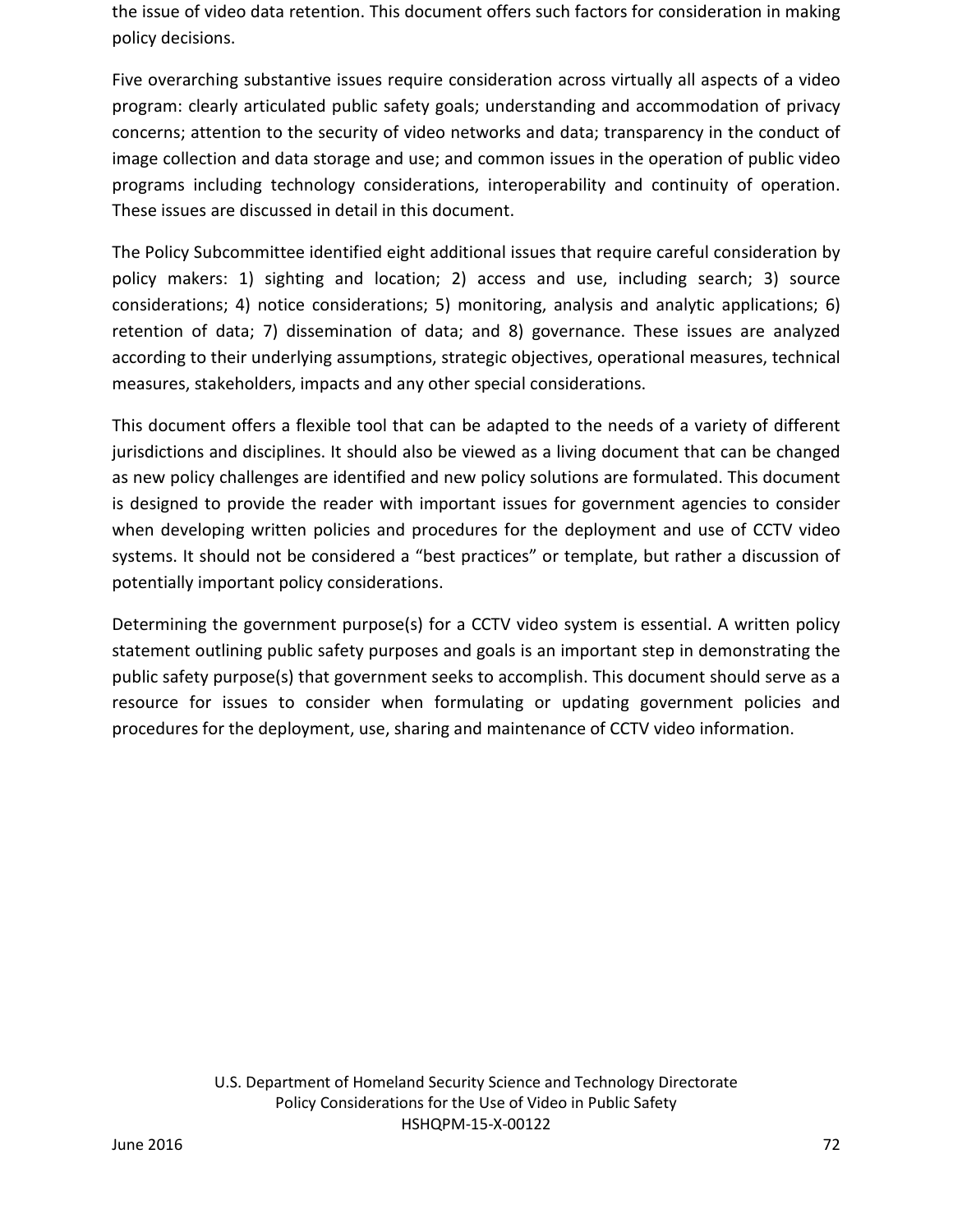## **REFERENCES**

- 1. U.S. Department of Commerce Public Safety Communications Research: Video Quality Requirements for Public Safety Users Guide, revised 29 May 2012. Available at [http://www.pscr.gov/outreach/vqips/vqips\\_guide/](http://www.pscr.gov/outreach/vqips/vqips_guide/) (accessed 1 February 2016).
- 2. U.S. Department of Commerce Public Safety Communications Research: Recommendations Tool for Video Requirements. Available at [http://www.pscr.gov/outreach/video/vqips/vqips\\_guide/use\\_cases/](http://www.pscr.gov/outreach/video/vqips/vqips_guide/use_cases/) (accessed 1 February 2016).
- 3. U.S. Department of Homeland Security Science and Technology Directorate: Digital Video Quality Handbook, May 2013. Available at [http://www.firstresponder.gov/TechnologyDocuments/Digital%20Video%20Quality%20](http://www.firstresponder.gov/TechnologyDocuments/Digital%20Video%20Quality%20Handbook.pdf) [Handbook.pdf](http://www.firstresponder.gov/TechnologyDocuments/Digital%20Video%20Quality%20Handbook.pdf) (accessed 1 February 2016).
- 4. U.S. Department of Homeland Security First Responders Group: Optimizing Network Resources for Transmitting Video on Public Safety LTE Networks, March 2015. Available at [http://www.firstresponder.gov/TechnologyDocuments/VQiPS%20-](http://www.firstresponder.gov/TechnologyDocuments/VQiPS%20-%20FY14%20DHS%20Report%20-%20Network%20Optimization.pdf) [%20FY14%20DHS%20Report%20-%20Network%20Optimization.pdf](http://www.firstresponder.gov/TechnologyDocuments/VQiPS%20-%20FY14%20DHS%20Report%20-%20Network%20Optimization.pdf) (accessed 1 February 2016).
- 5. Welsh B, Farrington D, Taheri S: Effectiveness and social costs of public area surveillance for crime prevention. Annual Review of Law and Social Science, 2015, 11:111-130.
- 6. Massachusetts Emergency Management Agency, Massachusetts Department of Public Health, City of Boston, City of Cambridge, City of Watertown, Massachusetts Bay Transportation Authority Transit Police Department, Massachusetts National Guard, Massachusetts State Police: After Action Report for the Response to the 2013 Boston Marathon Bombings. Available at [www.mass.gov/eopss/docs/mema/after-action](http://www.mass.gov/eopss/docs/mema/after-action-report-for-the-response-to-the-2013-boston-marathon-bombings.pdf)[report-for-the-response-to-the-2013-boston-marathon-bombings.pdf](http://www.mass.gov/eopss/docs/mema/after-action-report-for-the-response-to-the-2013-boston-marathon-bombings.pdf) (accessed 23 March 2016).
- 7. Garrison D: 5,000 hours of riot video. Evidence Technology Magazine 2012, 10(1):10-14.
- 8. New York City Police Department: New York City Police Department Releases Draft of Public Security Privacy Guidelines for Public Comment. Available at [http://www.nyc.gov/html/nypd/html/pr/pr\\_2009\\_005.shtml](http://www.nyc.gov/html/nypd/html/pr/pr_2009_005.shtml) (accessed 23 March 2016).
- 9. United States Court of Appeals, Seventh Circuit: Idris v. City of Chicago Illinois, Slip Op. 08-1363 (7th Cir. 2009). Available at <http://caselaw.lp.findlaw.com/data2/circs/7th/081363p.pdf> (accessed 18 November 2015).
- 10. *Katz v. United States*, 389 U.S. 347, 88 S. Ct. 507, 19 L. Ed. 2d 576 (1967). Available at [https://scholar.google.com/scholar\\_case?case=9210492700696416594&q=katz+389+34](https://scholar.google.com/scholar_case?case=9210492700696416594&q=katz+389+347+&hl=en&as_sdt=20000006) [7+&hl=en&as\\_sdt=20000006](https://scholar.google.com/scholar_case?case=9210492700696416594&q=katz+389+347+&hl=en&as_sdt=20000006) (accessed 4 February 2016).

U.S. Department of Homeland Security Science and Technology Directorate Policy Considerations for the Use of Video in Public Safety HSHQPM-15-X-00122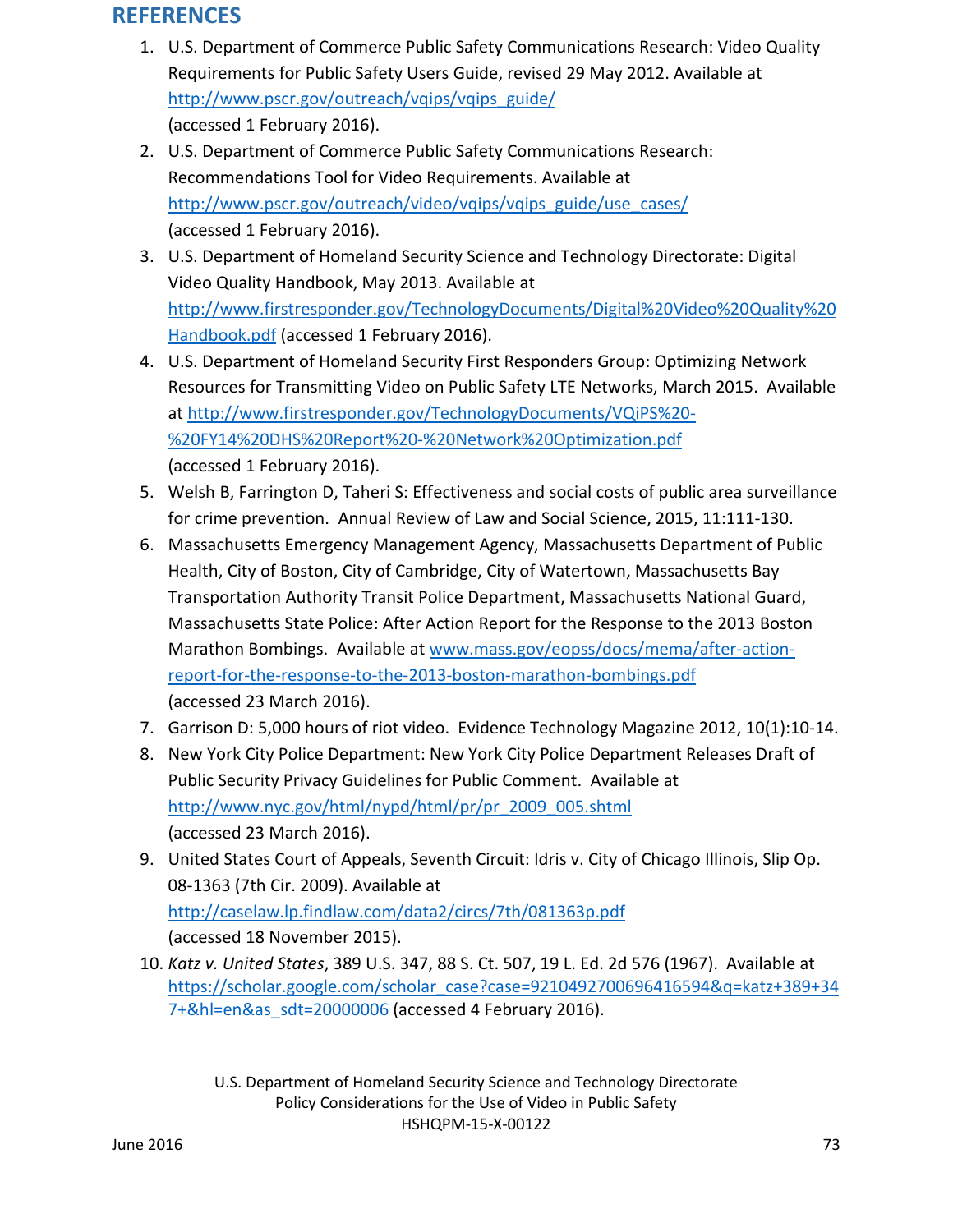- 11. *Kyllo v. United States*, 533 U.S. 27, 121 S. Ct. 2038, 150 L. Ed. 2d 94 (2001). Available at [https://scholar.google.com/scholar\\_case?case=15840045591115721227&q=katz+389+3](https://scholar.google.com/scholar_case?case=15840045591115721227&q=katz+389+347+&hl=en&as_sdt=20000006) [47+&hl=en&as\\_sdt=20000006](https://scholar.google.com/scholar_case?case=15840045591115721227&q=katz+389+347+&hl=en&as_sdt=20000006) (accessed 4 February 2016).
- 12. European Union: Directive 95/46/EC of the European Parliament and of the Council of 24 October 1995 on the protection of individuals with regard to the processing of personal data and on the free movement of such data. Official Journal L 281, 23/11/1995: pages 0031-0050, Luxembourg, 1995. Available at [http://eur](http://eur-lex.europa.eu/LexUriServ/LexUriServ.do?uri=CELEX:31995L0046:EN:HTML)[lex.europa.eu/LexUriServ/LexUriServ.do?uri=CELEX:31995L0046:EN:HTML](http://eur-lex.europa.eu/LexUriServ/LexUriServ.do?uri=CELEX:31995L0046:EN:HTML) (accessed 18 November 2015).
- 13. Information Commissioner's Office: CCTV code of practice. United Kingdom. 2014. Available at<https://ico.org.uk/for-organisations/guide-to-data-protection/cctv/> (accessed 4 February 2016).
- 14. Privacy and CCTV: A guide to the Privacy Act for businesses, agencies and organizations, Privacy Commissioner, New Zealand. October 2009. Available at [https://www.privacy.org.nz/assets/Files/Brochures-and-pamphlets-and-pubs/Privacy](https://www.privacy.org.nz/assets/Files/Brochures-and-pamphlets-and-pubs/Privacy-and-CCTV-A-guide-October-2009.pdf)[and-CCTV-A-guide-October-2009.pdf](https://www.privacy.org.nz/assets/Files/Brochures-and-pamphlets-and-pubs/Privacy-and-CCTV-A-guide-October-2009.pdf) (accessed 4 February 2016).
- 15. Constitution Project: Guidelines for Public Video Surveillance. The Constitution Project, Washington D.C., 2007. Available at http://www.constitutionproject.org/pdf/Video Surveillance Guidelines Report w Mo del Legislation4.pdf (accessed 4 February 2016).
- 16. American Bar Association: Technology-Assisted Physical Surveillance. Criminal Justice Section Standards, Electronic Surveillance: Part B. Available at http://www.americanbar.org/publications/criminal justice section archive/crimjust st [andards\\_taps\\_toc.html](http://www.americanbar.org/publications/criminal_justice_section_archive/crimjust_standards_taps_toc.html) (accessed 4 February 2016).
- 17. U.S. Department of Homeland Security: CCTV Developing Privacy Best Practices, Report on the DHS Privacy Office Public Workshop, 17-18 December 2007. Available at [https://www.dhs.gov/xlibrary/assets/privacy/privacy\\_rpt\\_cctv\\_2007.pdf](https://www.dhs.gov/xlibrary/assets/privacy/privacy_rpt_cctv_2007.pdf) (accessed 4 February 2016).
- 18. American Public Transportation Association (APTA): Technical Recommended Practice for use of IP cameras in transit related surveillance systems, APTA Standards Development Program, American Public Transportation Association, March 2014. (accessed 4 February 2016).
- 19. U.S. Department of Defense: Unified Facilities Criteria (UFC) Electronic Security Systems, UFC 4-021-02, October 1, 2013. Available at [https://www.wbdg.org/ccb/DOD/UFC/ufc\\_4\\_021\\_02.pdf](https://www.wbdg.org/ccb/DOD/UFC/ufc_4_021_02.pdf) (accessed 4 February 2016).
- 20. Savail KL: Implementation of a hybrid analog/digital video management system. ITE District 6 Annual Meeting, Honolulu, Hawaii, June 2006. Available at <https://www.sanjoseca.gov/index.aspx?NID=3561>(accessed 22 March 2016).

U.S. Department of Homeland Security Science and Technology Directorate Policy Considerations for the Use of Video in Public Safety HSHQPM-15-X-00122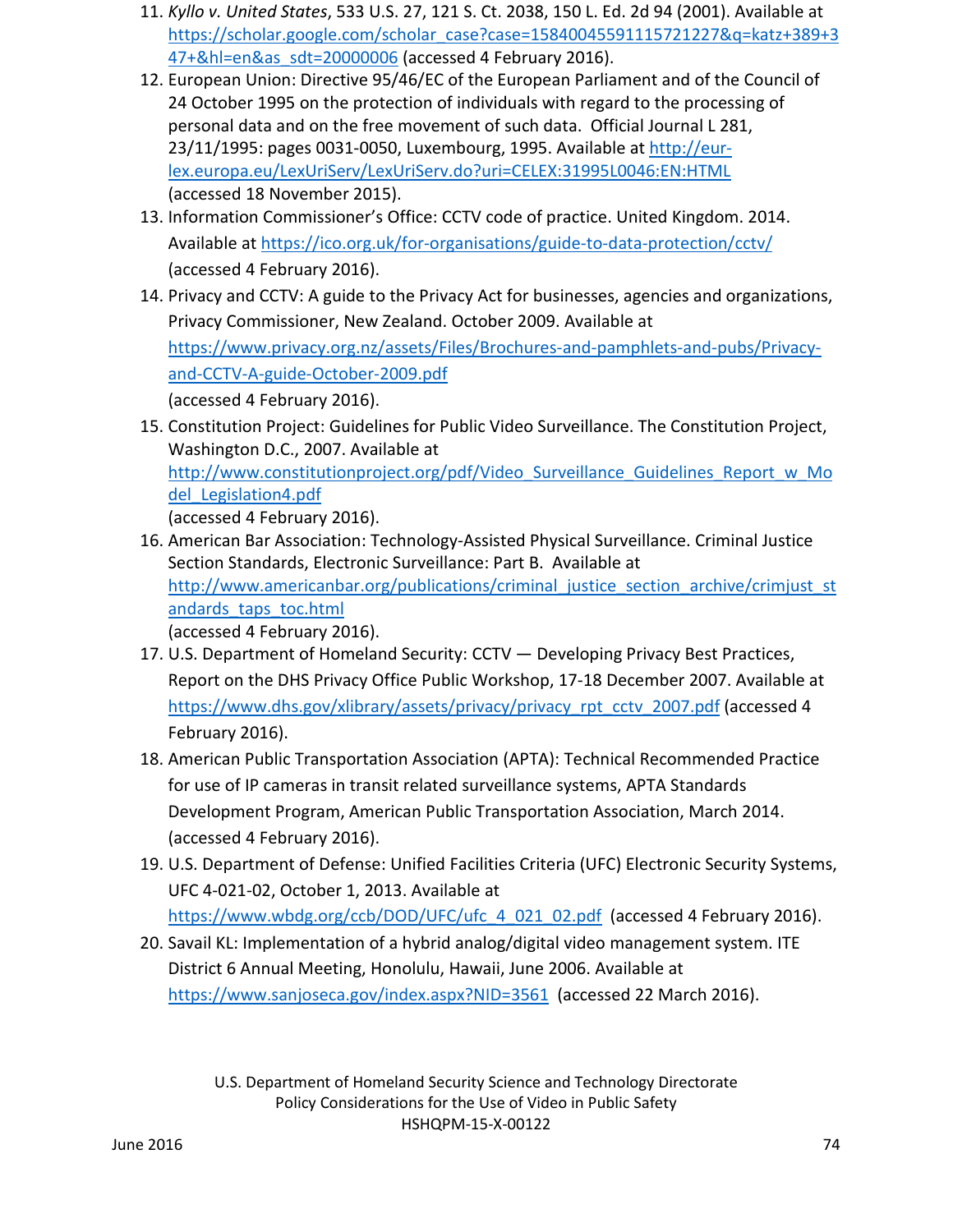- 21. Contestabile J, Patrone D, Babin S: The National Capital Region closed circuit television video interoperability project. J. Emerg. Manag. 2016 Jan-Feb;14(1):31-41. doi: 10.5055/jem.2016.0270.
- 22. International Association of Chiefs of Police: IACP Technology Policy Framework, January 2014. Available at

[http://www.theiacp.org/Portals/0/documents/pdfs/IACP%20Technology%20Policy%20F](http://www.theiacp.org/Portals/0/documents/pdfs/IACP%20Technology%20Policy%20Framework%20January%202014%20Final.pdf) [ramework%20January%202014%20Final.pdf](http://www.theiacp.org/Portals/0/documents/pdfs/IACP%20Technology%20Policy%20Framework%20January%202014%20Final.pdf) (accessed 4 February 2016).